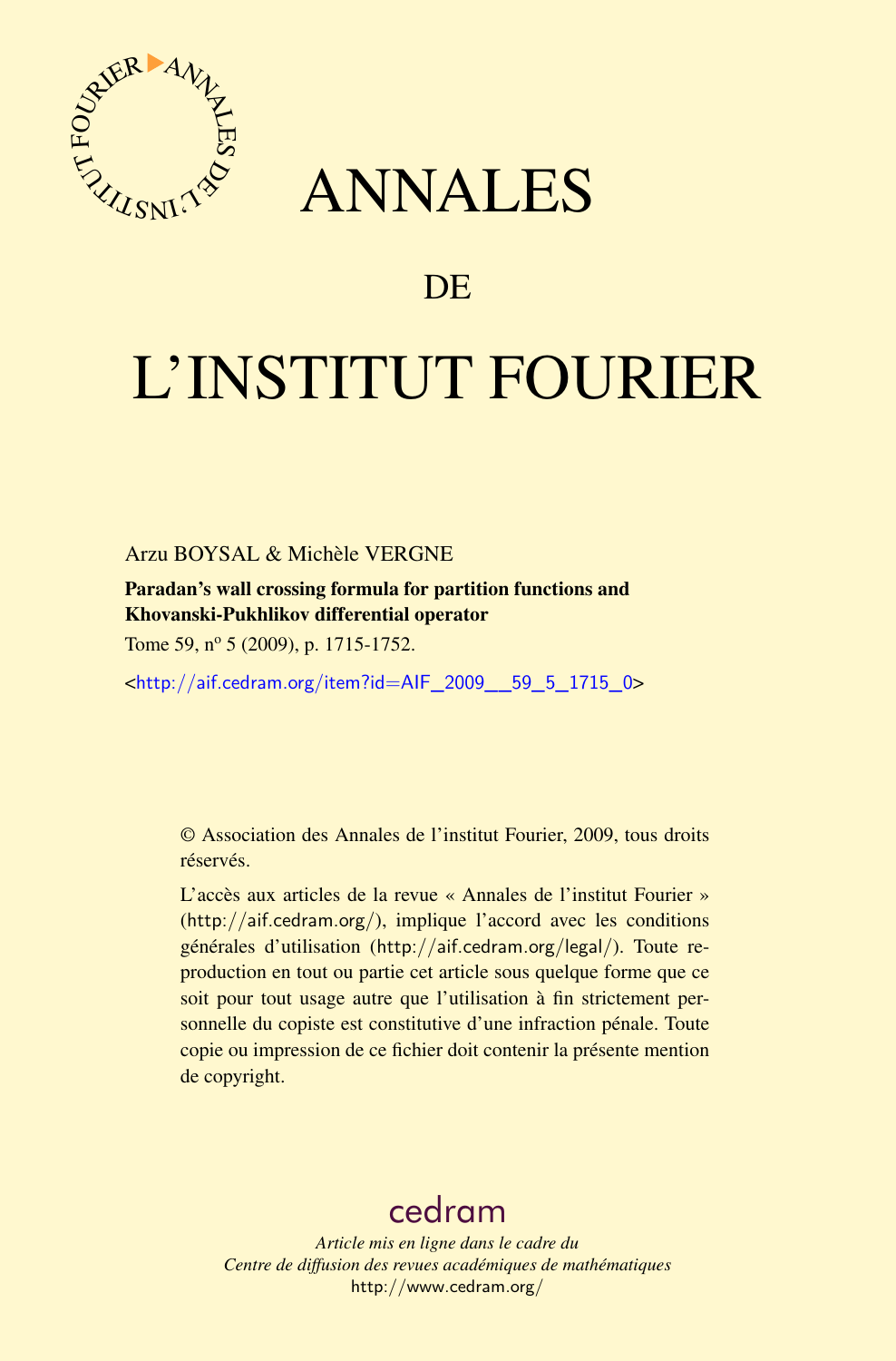### PARADAN'S WALL CROSSING FORMULA FOR PARTITION FUNCTIONS AND KHOVANSKI-PUKHLIKOV DIFFERENTIAL OPERATOR

#### **by Arzu BOYSAL & Michèle VERGNE**

ABSTRACT. — Let  $P(s)$  be a family of rational polytopes parametrized by inequations. It is known that the volume of  $P(s)$  is a locally polynomial function of the parameters. Similarly, the number of integral points in  $P(s)$  is a locally quasi-polynomial function of the parameters. Paul-Émile Paradan proved a jump formula for this function, when crossing a wall. In this article, we give an algebraic proof of this formula. Furthermore, we give a residue formula for the jump, which enables us to compute it.

Résumé. — Soit *P*(*s*) une famille de polytopes rationnels paramétrés par des inéquations. On sait que le volume de  $\overline{P}(s)$  est une fonction localement polynomiale des paramètres. Similairement, le nombre de points entiers dans *P*(*s*) est une fonction localement quasi-polynomiale des paramètres. Paul-Émile Paradan a donné une formule de saut pour cette fonction, lorsqu'on traverse un mur. Dans cet article, nous donnons une démonstration algébrique de ces formules de saut. Nous exprimons aussi le saut, à l'aide d'une formule de résidus, ce qui permet de le calculer.

#### **1. Introduction**

The function computing the number of ways one can decompose a vector as a linear combination with nonnegative integral coefficients of a fixed finite set of integral vectors is called a **partition function**. This problem can be expressed in terms of polytopes as follows. Let *A* be a *r* by *N* integral matrix with column vectors  $\phi_1, \ldots, \phi_N$ , and assume that the elements  $\phi_k$ generate the lattice  $\mathbb{Z}^r$ . Let  $a \in \mathbb{Z}^r$  be a *r*-dimensional integral column vector and let  $P(\Phi, a) := \{y \in \mathbb{R}^N_{\geq 0} \mid Ay = a\}$  be the convex polytope

Keywords: Polytopes, toric varieties.

Math. classification: 52B20, 14M25.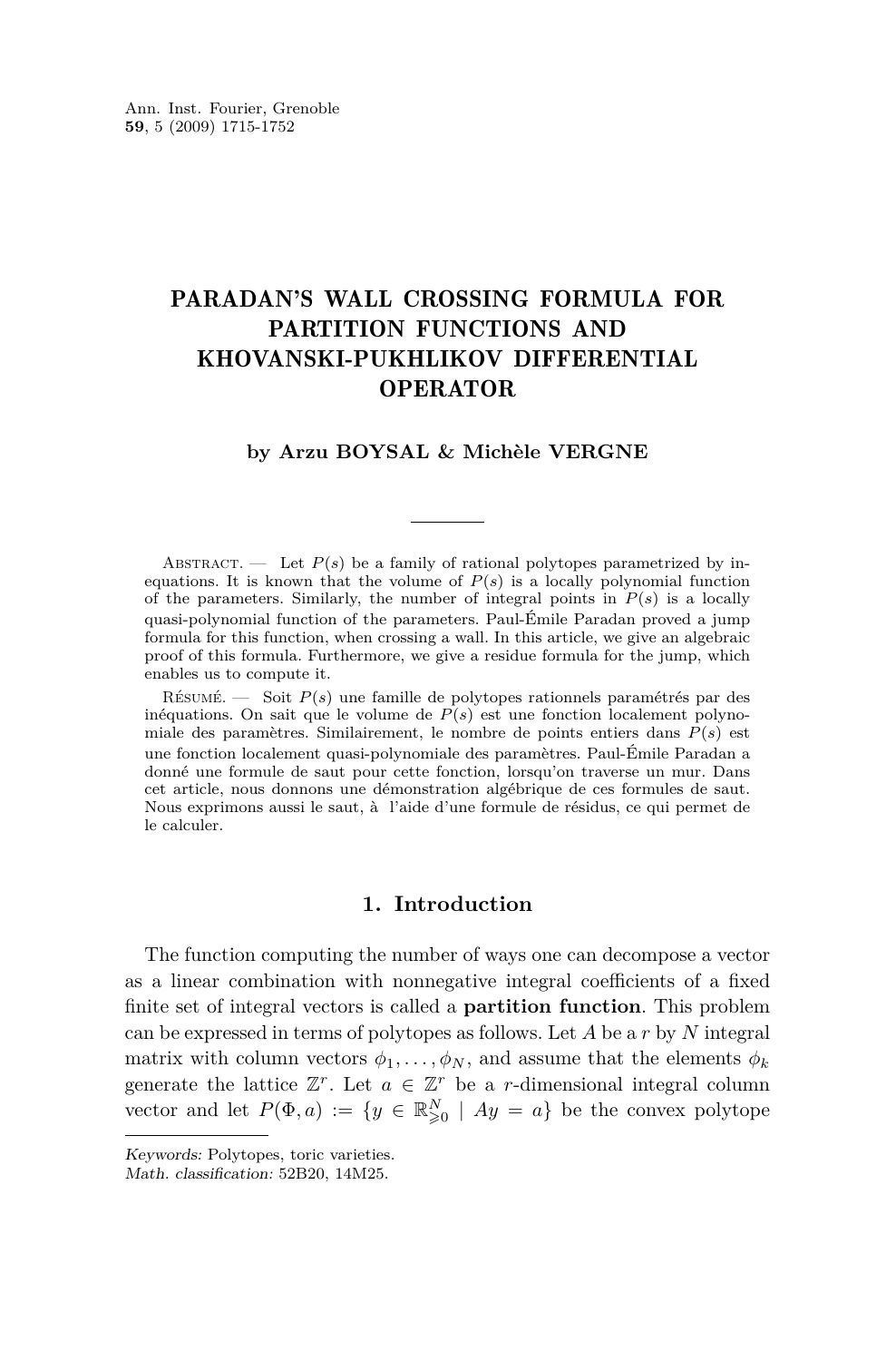associated to  $\Phi = [\phi_1, \phi_2, \dots, \phi_N]$  and *a*. The function  $a \to |P(\Phi, a) \cap \mathbb{Z}^N|$ will be called the partition function  $k(\Phi)(a)$ . It is intuitively clear that  $k(\Phi)(a)$  is related to the volume function  $vol(\Phi)(a) = \text{volume}(P(\Phi, a)).$ The latter varies polynomially as a function of *a*, provided the polytope  $P(\Phi, a)$  does not change 'shape', that is, when *a* varies in a chamber c for A. In short, there is a decomposition of  $\mathbb{R}^r$  in closure of chambers  $\mathfrak{c}_i$  and polynomial functions  $v(\Phi, \mathfrak{c}_i)$  such that the function  $vol(\Phi)(a)$  coincide with the polynomial function  $v(\Phi, \mathfrak{c}_i)(a)$  on each cone  $\mathfrak{c}_i$ . Similarly, there exists quasi-polynomial functions  $k(\Phi, \mathfrak{c}_i)$  on  $\mathbb{Z}^r$  such that the function  $k(\Phi)(a)$ coincide with the quasi-polynomial function  $k(\Phi, \mathfrak{c}_i)(a)$  on  $\mathfrak{c}_i \cap \mathbb{Z}^r$ .

When  $c_1$  and  $c_2$  are adjacent chambers, P.-E. Paradan [\[8\]](#page-38-0) gave a remarkable formula for the quasi-polynomial function  $k(\Phi, \mathfrak{c}_1) - k(\Phi, \mathfrak{c}_2)$  as a convolution of distributions. His proof relies on indices of transversally elliptic operators. There is an analogous formula for  $v(\Phi, \mathfrak{c}_1) - v(\Phi, \mathfrak{c}_2)$ .

In this note, we give an elementary algebraic proof of Paradan's convolution formula for the jumps. We also express  $k(\Phi, \mathfrak{c}_1) - k(\Phi, \mathfrak{c}_2)$  and  $v(\Phi, \mathfrak{c}_1) - v(\Phi, \mathfrak{c}_2)$  by one-dimensional residue formulae. More generally, in Theorem [4.2,](#page-12-0) we give a formula for the convolution of a polynomial density on a hyperplane with several Heaviside functions (and of the discrete analogue in Theorem [5.1](#page-18-0) and Theorem [6.7\)](#page-28-0). These formulae can be used to compute such objects easily.

Let us describe our residue formulae.

Let  $c_1$  and  $c_2$  be two adjacent chambers lying on two sides of a hyperplane *W* (determined by a primitive vector *E*). Define  $\Phi_0 = \Phi \cap W$ . The intersection of  $\overline{c_1}$  and  $\overline{c_2}$  is contained in the closure of a chamber  $c_{12}$  of  $\Phi_0$ .

THEOREM 1.1.

• Let  $v_{12} = v(\Phi_0, \mathfrak{c}_{12})$  be the polynomial function on *W* associated to the chamber  $c_{12}$  of  $\Phi_0$ . Let  $V_{12}$  be any polynomial function on  $\mathbb{R}^r$ extending  $v_{12}$ . Then, if  $\langle E, \mathfrak{c}_1 \rangle > 0$ , we have for  $a \in \mathbb{R}^r$ 

$$
v(\Phi, \mathfrak{c}_1)(a) - v(\Phi, \mathfrak{c}_2)(a)
$$
  
= Res<sub>z=0</sub> $\left(V_{12}(\partial_x) \cdot \frac{e^{\langle a, x+zE\rangle}}{\prod_{\phi \in \Phi \setminus \Phi_0} \langle \phi, x+zE\rangle}\right)_{x=0}.$ 

• Suppose  $\Phi$  is unimodular. Let  $k_{12} = k(\Phi_0, \mathfrak{c}_{12})$  be the polynomial function on *W* associated to the chamber  $c_{12}$  of  $\Phi_0$ . Let  $K_{12}$  be any polynomial function on  $\mathbb{R}^r$  extending  $k_{12}$ . Then, if  $\langle E, \mathfrak{c}_1 \rangle > 0$ , we have for  $a \in \mathbb{R}^r$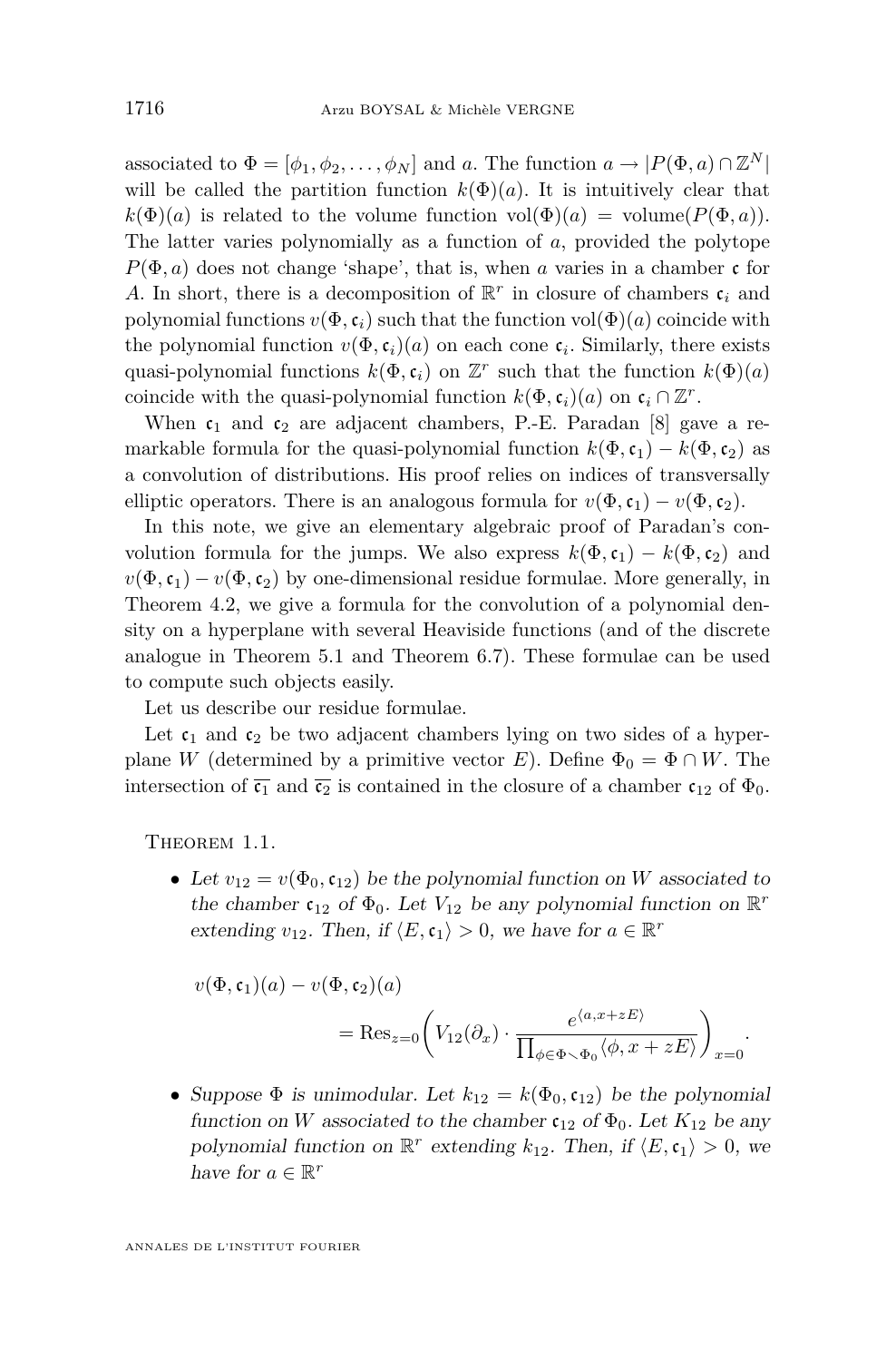<span id="page-3-0"></span>
$$
k(\Phi, \mathfrak{c}_1)(a) - k(\Phi, \mathfrak{c}_2)(a)
$$
  
= Res<sub>z=0</sub> $\left(K_{12}(\partial_x) \cdot \frac{e^{\langle a, x+zE \rangle}}{\prod_{\phi \in \Phi \setminus \Phi_0} (1 - e^{-\langle \phi, x+zE \rangle})}\right)_{x=0}.$ 

In fact we will give a general version of the second part of this theorem in Section [6,](#page-26-0) where  $\Phi$  is not necessarily unimodular.

Our proof of the residue formulae for the jumps relies on an easy induction argument.

It is immediate to see that both formulae for the jumps  $k(\Phi, c_1)$  *−*  $k(\Phi, c_2)$  and  $v(\Phi, c_1) - v(\Phi, c_2)$  are related by the application of a generalized Khovanski-Pukhlikov differential operator [\[4\]](#page-38-0), [\[7\]](#page-38-0), [\[3\]](#page-38-0).

We also demonstrate in various examples how to use these formulae to compute the functions  $v(\Phi, \mathfrak{c})$  and  $k(\Phi, \mathfrak{c})$ .

Another algebraic proof of Paradan's jump formulae, as a consequence of difference equations, was obtained recently in [\[6\]](#page-38-0).

#### **2. Partition functions**

#### **2.1. Definitions and notations**

Let *U* be a *r*-dimensional real vector space and *V* be its dual vector space. We assume that *V* is equipped with a lattice Γ. We will usually denote by  $x$  the variable in  $U$  and by  $a$  the variable in  $V$ . We will see an element  $P$  of  $S(V)$  both as a polynomial function on  $U$  and a differential operator on *V* via the relation  $P(\partial_a)e^{\langle a,x\rangle} = P(x)e^{\langle a,x\rangle}$ .

Let  $\Phi = [\phi_1, \phi_2, \dots, \phi_N]$  be a sequence of non-zero, not necessarily distinct, linear forms on *U* lying in an open half space. Assume that all the  $\phi_k \in \Phi$  belong to the lattice Γ. We denote by  $\langle \Phi \rangle$  the linear span of  $\Phi$ . Then  $\Phi$  generates a lattice in  $\langle \Phi \rangle$ . We denote this lattice by  $\mathbb{Z}\Phi \subset \Gamma$ .

We consider  $\mathbb{R}^N$  with basis  $(\omega_1, \ldots, \omega_N)$  and let *A* be the linear map from  $\mathbb{R}^N$  to the vector space  $\langle \Phi \rangle$  defined by  $A(\omega_k) = \phi_k$ ,  $1 \leq k \leq N$ . The vectors  $\phi_k$  are the column vectors of the matrix *A*, and the map *A* is surjective onto  $\langle \Phi \rangle$ . For  $a \in \langle \Phi \rangle$ , we consider the convex polytope

$$
P(\Phi, a) := \Big\{ t = (t_1, t_2, \dots, t_N) \in \mathbb{R}^N_{\geq 0} \mid At = a \Big\}.
$$

In other words,

$$
P(\Phi, a) = \Big\{ t = (t_1, t_2, \dots, t_N) \in \mathbb{R}^N_{\geq 0} \mid \sum_i t_i \phi_i = a \Big\}.
$$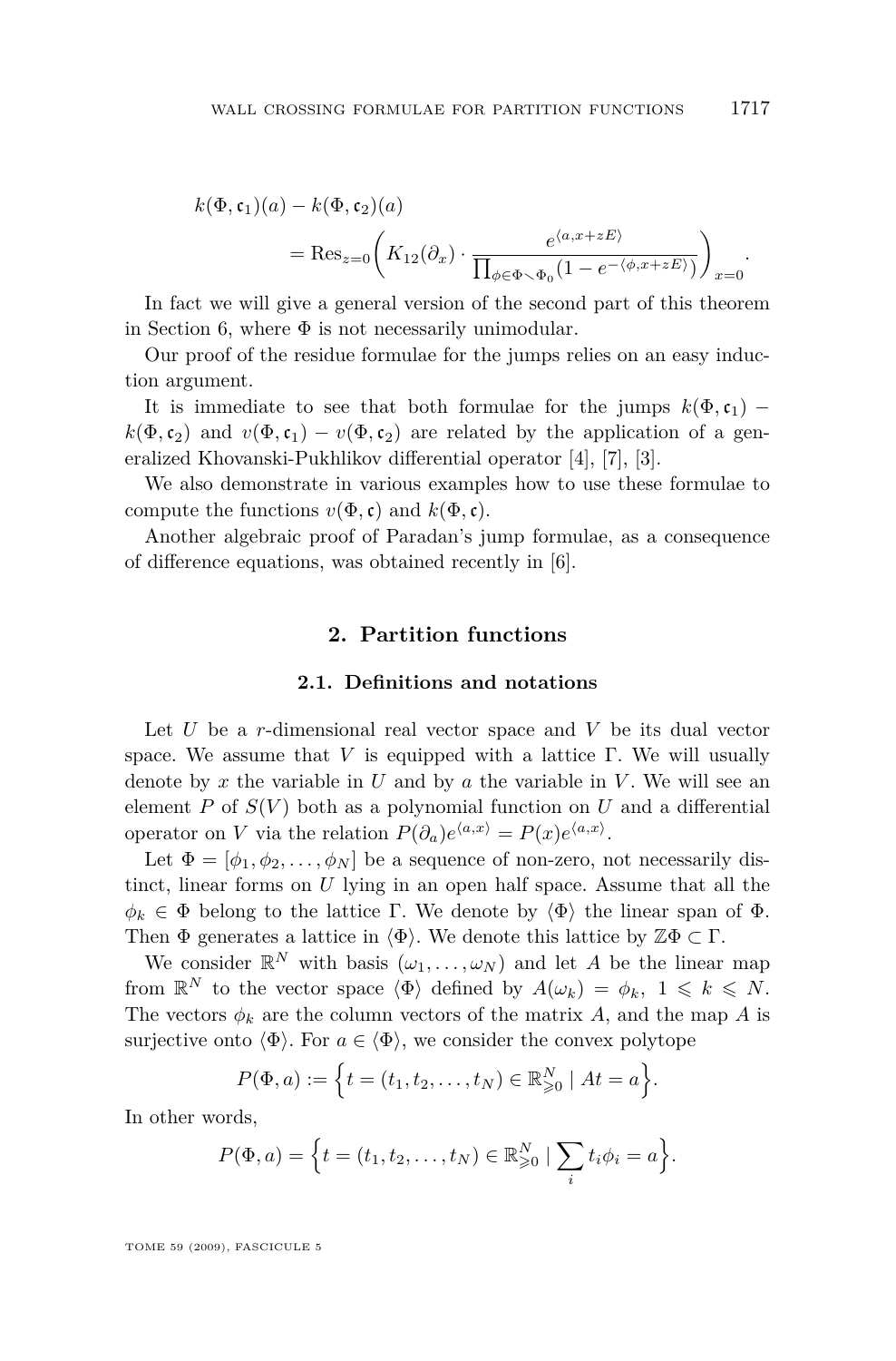<span id="page-4-0"></span>Any polytope can be realized as a polytope *P*(Φ*, a*).

Let  $C(\Phi) \subset \langle \Phi \rangle$  be the cone generated by  $\{\phi_1, \ldots, \phi_N\}$ . The cone  $C(\Phi)$ is a pointed polyhedral cone. The dual cone  $C(\Phi)^*$  of  $C(\Phi)$  is defined by  $C(\Phi)^* = \{x \in U \mid \langle \phi, x \rangle \geq 0 \text{ for all } \phi \in \Phi\}$  and its interior is non-empty. The polytope  $P(\Phi, a)$  is empty if *a* is not in  $C(\Phi)$ . If  $a \in \langle \Phi \rangle$  is in the relative interior of the cone  $C(\Phi)$ , then the polytope  $P(\Phi, a)$  has dimension  $d := N - \dim(\langle \Phi \rangle)$ .

We choose  $dx$  on  $\langle \Phi \rangle^*$  and denote by  $da$  the dual measure on  $\langle \Phi \rangle$ . Let  $dt$ be the Lebesgue measure on  $\mathbb{R}^N$ . The vector space  $\text{Ker}(A) = A^{-1}(0)$  is of dimension  $d = N - \dim(\langle \Phi \rangle)$  and it is equipped with the quotient Lebesgue measure  $dt/da$  satisfying  $(dt/da) \wedge da = dt$ . For  $a \in \langle \Phi \rangle$ ,  $A^{-1}(a)$  is an affine space parallel to  $\text{Ker}(A)$ , thus also equipped with the Lebesgue measure *dt/da*. Volumes of subsets of  $A^{-1}(a)$  are computed with this measure. In particular we can define for any  $a \in \langle \Phi \rangle$ , the number vol $(\Phi)(a, dx)$  as being the volume of the convex set  $P(\Phi, a)$  in the affine space  $A^{-1}(a)$  equipped with the measure  $dt/da$ . If  $dx$  is rescaled by  $c > 0$ , then  $vol(\Phi)(a, cdx) =$  $c \text{vol}(\Phi)(a, dx)$ . By definition, if the dimension of  $P(\Phi, a)$  is less than *d*,  $vol(\Phi)(a, dx)$  is equal to 0.

DEFINITION 2.1. — Let  $\langle \Phi \rangle$  be the subspace of *V* generated by  $\Phi$ .

- If  $a \in \langle \Phi \rangle$ , define vol $(\Phi, dx)(a) =$  volume $(P(\Phi, a), dt/da)$ .
- If  $a \in \langle \Phi \rangle$ , define  $k(\Phi)(a) = |P(\Phi, a) \cap \mathbb{Z}^N|$ .

We extend the definition of the functions  $vol(\Phi, dx)(a)$  and  $k(\Phi)(a)$  as functions on *V* by defining  $vol(\Phi, dx)(a) = 0$  if  $a \notin \langle \Phi \rangle$ ,  $k(\Phi)(a) = 0$  if  $a \notin \langle \Phi \rangle$ .

Clearly,  $vol(\Phi, dx)(a) = 0$  if *a* is not in  $C(\Phi)$  and  $k(\Phi, a) = 0$  if *a* is not in  $\mathbb{Z}\Phi \cap C(\Phi)$ .

In the rest of this article, we will formulate many of our statements when  $\Phi$  generates  $V$ , as we can always reduce to this case replacing eventually *V* by  $\langle \Phi \rangle$ .

If  $\Phi = [\phi_1, \phi_2, \dots, \phi_r]$  consists of linearly independent vectors, then the set  $P(\Phi, a)$  is just one point when  $a \in C(\Phi)$  and is empty when a is not in the closed cone  $C(\Phi)$ . Thus the function  $vol(\Phi)(a, dx)$  is just the characteristic function of the closed cone  $C(\Phi)$  multiplied by  $|det(\Phi)|^{-1}$ where the determinant is computed with respect to the Lebesque measure *da*. Similarly, the function  $k(\Phi)(a)$  is the characteristic function of  $C(\Phi) \cap \Phi$  $\sum_{i=1}^r \mathbb{Z} \phi_i$ .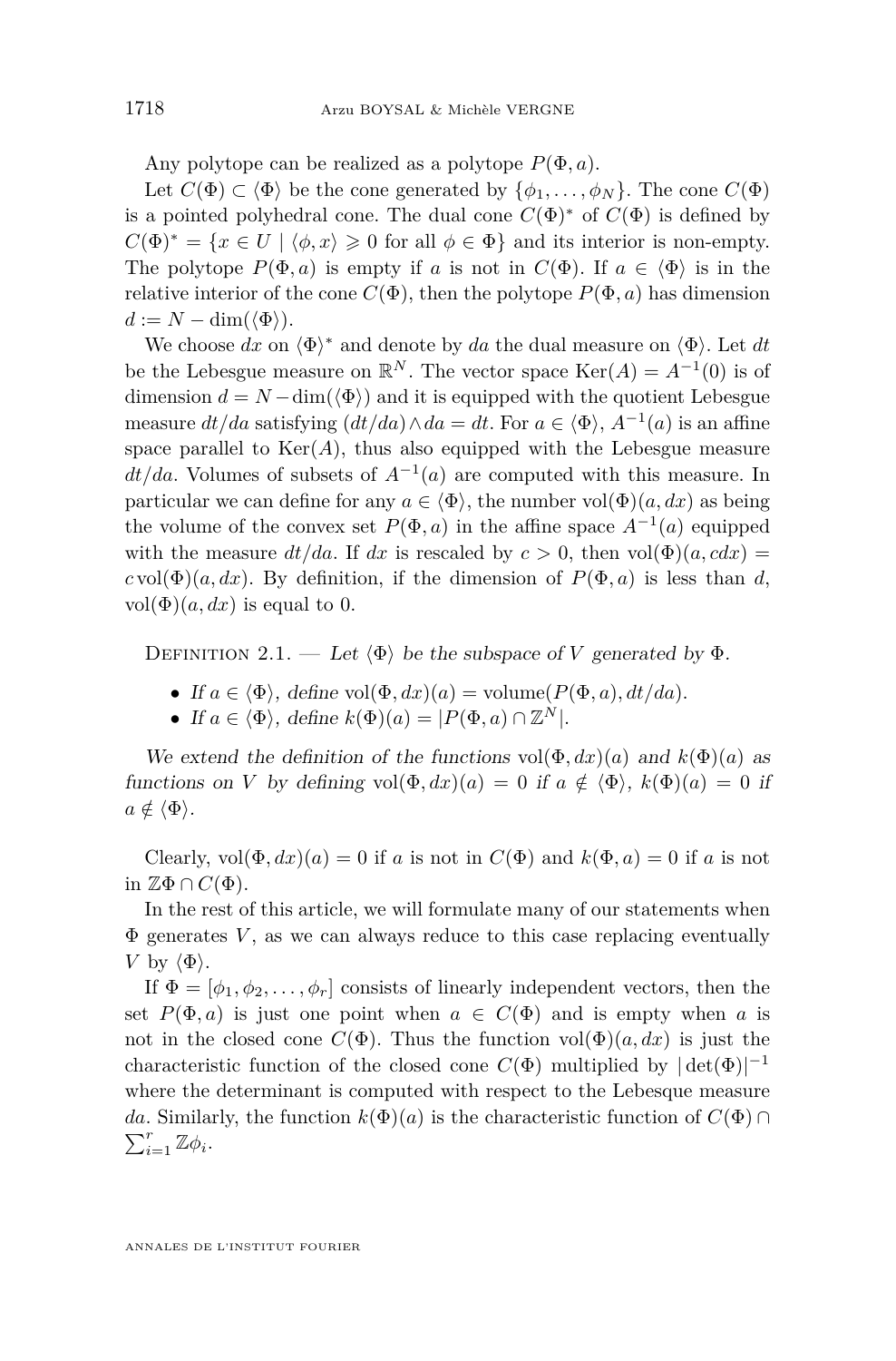<span id="page-5-0"></span>LEMMA 2.2. — Assume  $\Phi = \Phi' \cup {\phi}$  where  $\Phi'$  generates  $\langle \Phi \rangle$ . Then  $vol(\Phi, dx)(a) = \Box$ *t*>0  $vol(\Phi', dx)(a - t\phi)dt$ 

for any  $a \in V$ .

Proof. — Indeed, decompose  $\Phi = [\phi, \Phi']$ . Then

$$
P(\Phi, a) = \{ [t, t'] ; t \geq 0, t' \in P(\Phi', a - t\phi) \}.
$$

The proof follows by Fubini.

By induction, we obtain the following corollary.

COROLLARY 2.3. — The function vol $(\Phi, dx)(a)$  is continuous on  $C(\Phi)$ .

For an element  $\gamma$  in *V*, define the translation operator  $\tau(\gamma)$  on functions  $k(a)$  on *V* by the formula: if  $a \in V$ , then

$$
(\tau(\gamma)k)(a) = k(a - \gamma).
$$

The difference operator  $D(\gamma) = 1 - \tau(\gamma)$  acts on functions  $k(a)$  on *V* by the formula:

$$
(D(\gamma)k)(a) = k(a) - k(a - \gamma).
$$

The following lemma is obvious from the definition.

LEMMA 2.4. — Let  $\phi \in \Phi$  and  $a \in \Gamma$ . Then

$$
k(\Phi)(a) = \sum_{n=0}^{\infty} k(\Phi \setminus {\phi}) (a - n\phi).
$$

The following relation follows immediately.

LEMMA 2.5. — Let  $\phi \in \Phi$  and  $a \in \Gamma$ . Then

$$
(D(\phi)k(\Phi))(a) = k(\Phi \setminus {\phi})(a).
$$

In particular,  $(D(\phi)k(\Phi))(a)$  is equal to 0 if *a* is not in the subspace of *V* generated by  $\Phi \setminus {\phi}$ .

LEMMA 2.6. — Assume  $\Phi$  generates *V*. Let *W* be a hyperplane in *V* such that  $W \cap C(\Phi)$  is a facet of  $C(\Phi)$ . Let  $\Phi_0$  be the sequence  $\Phi \cap W$ which spans *W*. If  $a \in W$ , then  $k(\Phi)(a) = k(\Phi_0)(a)$ .

Proof. — As  $W \cap C(\Phi)$  is a facet of  $C(\Phi)$ , if  $a \in W \cap C(\Phi)$ , any solution of  $a = \sum_{i=1}^{N} y_i \phi_i$  with  $y_i \geq 0$  will have  $y_i = 0$  for  $\phi_i \notin W$ .

The following lemma is also obtained immediately from Fubini's theorem applied to the integral  $\int_{\mathbb{R}_{\geqslant 0}^N} e^{-\langle \sum_{i=1}^N t_i \phi_i, x \rangle} dt_1 dt_2 \cdots dt_N$  decomposed along the fibers of the map  $A: \mathbb{R}^N_{\geq 0} \to C(\Phi)$ , or to the analogous discrete sum.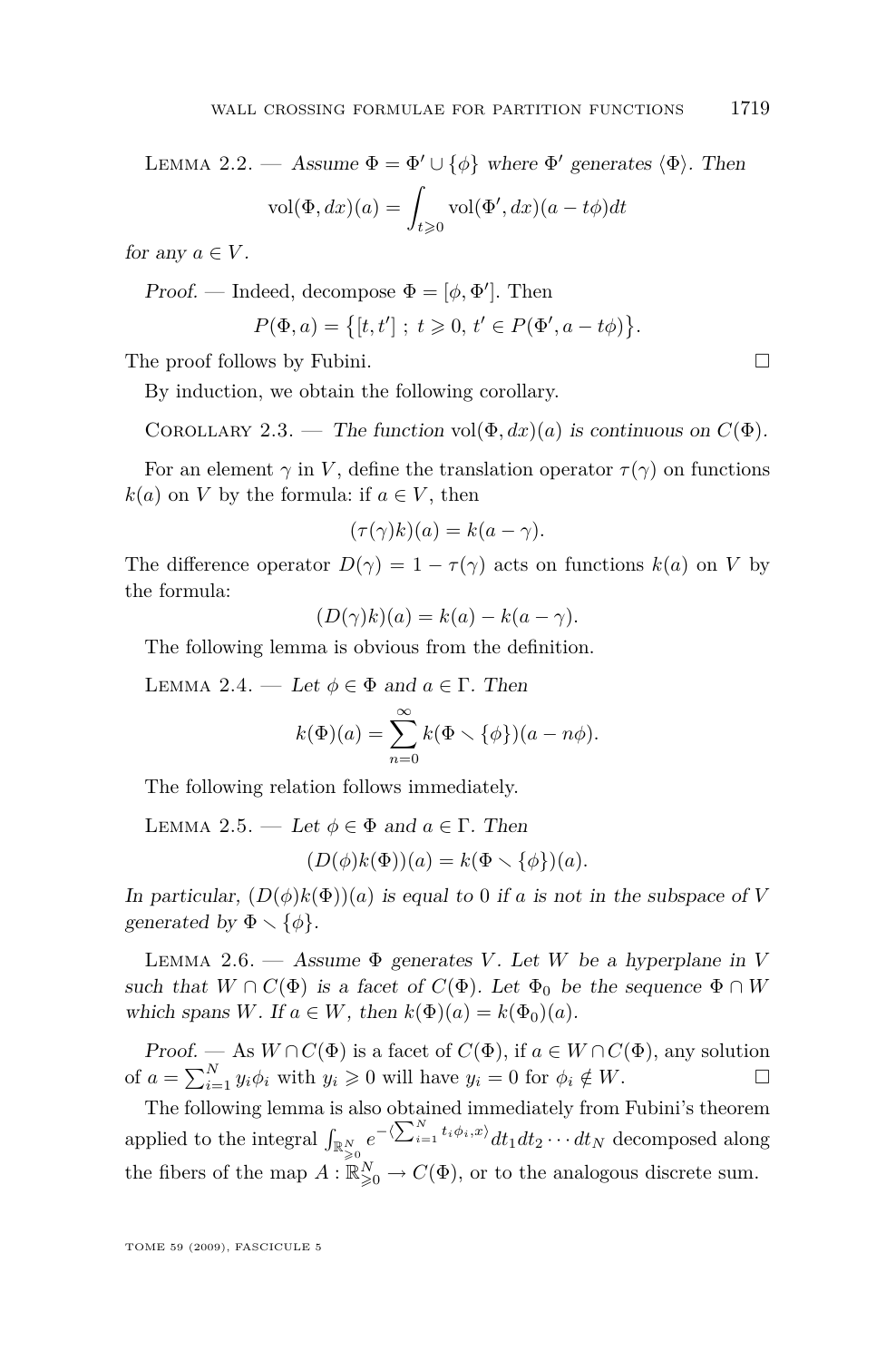LEMMA 2.7. — For *x* in the interior of  $C(\Phi)^*$ ,

$$
\int_{C(\Phi)} \text{vol}(\Phi, dx)(a) e^{-\langle a, x \rangle} da = \frac{1}{\prod_{\phi \in \Phi} \langle \phi, x \rangle},
$$

$$
\sum_{a \in C(\Phi) \cap \Gamma} k(\Phi)(a) e^{-\langle a, x \rangle} = \frac{1}{\prod_{\phi \in \Phi} 1 - e^{-\langle \phi, x \rangle}}.
$$

#### **2.2. Chambers and the qualitative behavior of partition functions**

In this section, we assume that  $\Phi$  generates *V*. For any subset  $\nu$  of  $\Phi$ , we denote by  $C(\nu)$  the closed cone generated by  $\nu$ . We denote by  $C(\Phi)_{\text{sing}}$  the union of the cones  $C(\nu)$  where  $\nu$  is any subset of  $\Phi$  of cardinality strictly less than  $r = \dim(V)$ . By definition, the set  $C(\Phi)_{reg}$  of  $\Phi$ -regular elements is the complement of  $C(\Phi)_{\text{sing}}$ . A connected component of  $C(\Phi)_{\text{reg}}$  is called a chamber. We remark that, according to our definition, the exterior of  $C(\Phi)$ is itself a chamber denoted by  $\mathfrak{c}_{ext}$ . The chambers contained in  $C(\Phi)$  will be called interior chambers. If c is a chamber, and  $\sigma$  is a basis of V contained in  $\Phi$ , then either  $\mathfrak{c} \subset C(\sigma)$ , or  $\mathfrak{c} \cap C(\sigma) = \emptyset$ , as the boundary of  $C(\sigma)$  does not intersect c.

Let  $\Phi' \subset \Phi$  be such that  $\Phi'$  generates *V*. If c is a chamber for  $\Phi$ , there exists a unique chamber  $\mathfrak{c}'$  for  $\Phi'$  such that  $\mathfrak{c} \subset \mathfrak{c}'$ .

A wall of Φ is a (real) hyperplane generated by *r−*1 linearly independent elements of  $\Phi$ . It is clear that the boundary of a chamber c is contained in an union of walls.

We now define the notion of a quasi-polynomial function on the lattice Γ. Let  $\Gamma^*$  be the dual lattice of  $\Gamma$ . An element  $x \in U$  gives rise to the exponential function  $e_x(a) = e^{2i\pi \langle x, a \rangle}$  on  $\Gamma$ . Remark that the function  $e_x(a)$  depends only of the class of *x* (still denoted by *x*) in the torus  $T(\Gamma) := U/\Gamma^*$ .

Let *M* be a positive integer. A quasi-polynomial function with period *M* on  $\Gamma$  is a function  $K$  on  $\Gamma$  of the form  $K(a) = \sum_{x \in F} e_x(a) P_x(a)$  where  $F$ is a finite set of points of *U* such that  $MF \subset \Gamma^*$  and  $P_x$  are polynomial functions on *V*. Then the restriction of the function *K* to cosets  $h + MT$ of Γ*/M*Γ coincide with the restriction to *h* + *M*Γ of a polynomial function on *V*. If the degree of the polynomial  $P_x(a)$  is less or equal to *k* for all  $x \in F$ , we say that *K* is a quasi-polynomial function of degree *k* and period *M*.

If  $\Gamma = \mathbb{Z}$  and  $\gamma \in \mathbb{C}^*$  is a  $M^{th}$  root of unity, the function  $n \mapsto n^k \gamma^n$  is a quasi-polynomial function on  $\mathbb Z$  of period  $M$  and degree  $k$ .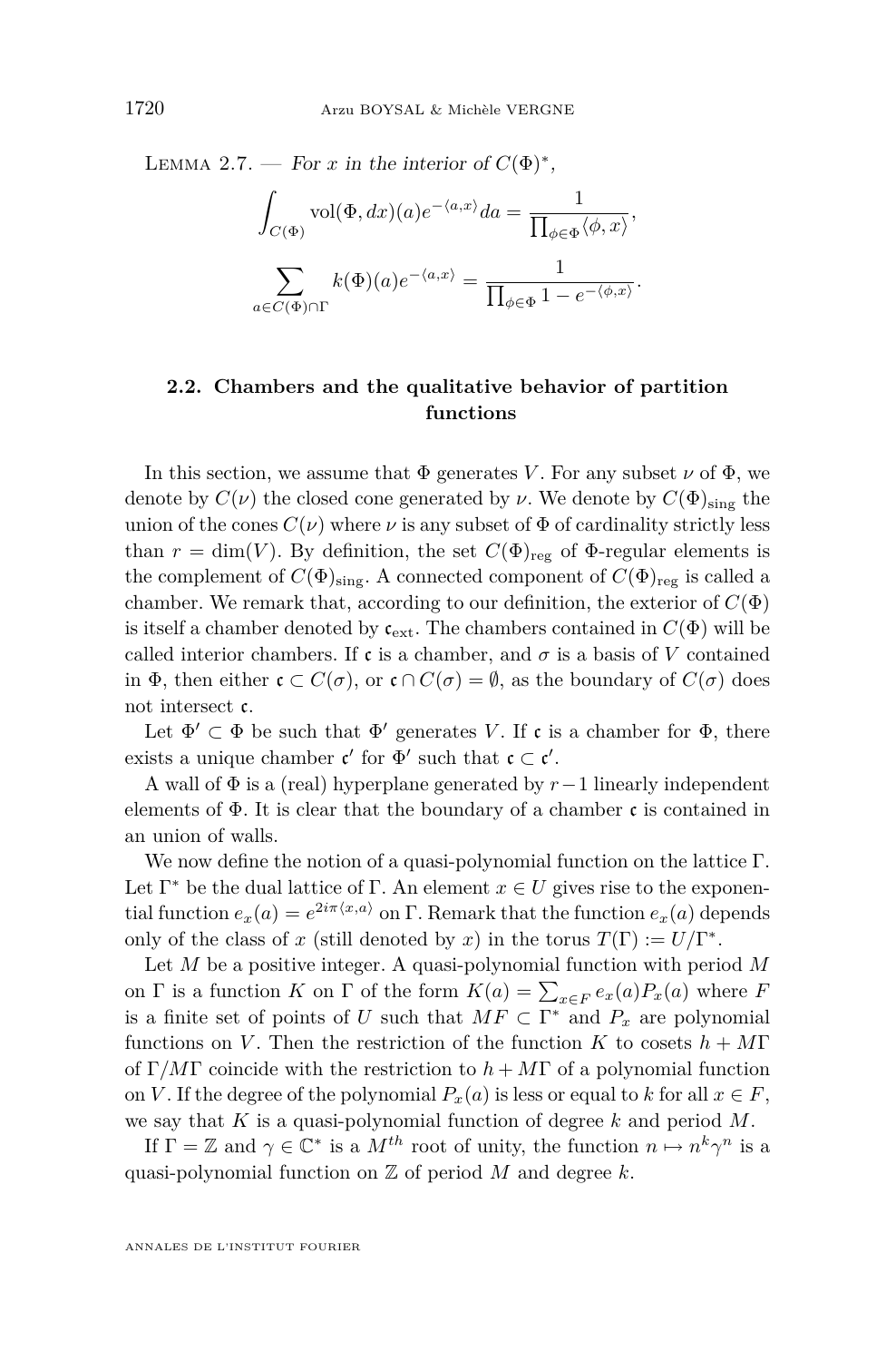<span id="page-7-0"></span>If *C* is an affine closed cone in *V* with non empty interior, a quasipolynomial function on Γ vanishing on  $\Gamma \cap C$  is identically equal to 0 on Γ.

If  $\gamma \in \Gamma$ , the difference operator  $D(\gamma)k(a) = k(a) - k(a - \gamma)$  leaves the space of quasi-polynomial functions on  $\Gamma$  stable.

The following theorem is well known (see [\[4\]](#page-38-0), [\[3\]](#page-38-0), [\[9\]](#page-38-0), [\[5\]](#page-38-0)). See a simple proof in [\[6\]](#page-38-0).

PROPOSITION 2.8. — Let c be an interior chamber of  $C(\Phi)$ .

*•* There exists a unique homogeneous polynomial function *v*(Φ*, dx,*c) of degree *d* on *V* such that, for  $a \in \overline{\mathfrak{c}}$ ,

$$
vol(\Phi, dx)(a) = v(\Phi, dx, \mathfrak{c})(a).
$$

*•* There exists a unique quasi-polynomial function *k*(Φ*,*c) on Γ such that, for  $a \in \overline{\mathfrak{c}} \cap \Gamma$ ,

$$
k(\Phi)(a) = k(\Phi, \mathfrak{c})(a).
$$

Remark 2.9. — The sequence  $\Phi$  is called unimodular if, for any subset  $\sigma$ of  $\Phi$  forming a basis of V, the subset  $\sigma$  is a basis of  $\mathbb{Z}\Phi$ . In other words, we have  $|\det(\sigma)| = 1$ , where the determinant is computed using the volume *da* giving volume 1 to a fundamental domain for  $\mathbb{Z}\Phi$ . In this particular case, the function  $k(\Phi, \mathfrak{c})$  is polynomial on  $\mathbb{Z}\Phi$ .

In the next lemma, we list differential equations satisfied by the polynomial function  $v(\Phi, dx, \mathfrak{c})$ .

LEMMA 2.10. — Let  $\phi \in \Phi$ . If  $\Phi \setminus {\phi}$  does not generate *V*, then  $\partial(\phi)v(\Phi, dx, \mathfrak{c}) = 0.$ 

If  $\Phi \setminus {\phi}$  generates *V*, let **c'** be the chamber of  $\Phi \setminus {\phi}$  containing **c**, then  $\partial(\phi)v(\Phi, dx, \mathfrak{c}) = v(\Phi \setminus {\phi}, dx, \mathfrak{c}).$ 

Proof. — If  $\Phi_0 = \Phi \setminus {\phi}$  is contained in a wall *W*, then  $V = W \oplus \mathbb{R}\phi$ , and it is immediate to see that an interior chamber c for  $\Phi$  is of the form  $c = c_0 + \mathbb{R}_{>0}\phi$ , where  $c_0$  is a chamber for  $\Phi_0$ . If  $a = w + t\phi$  with  $w \in W$  and  $t > 0$ , then vol $(\Phi, dx, \mathfrak{c})(w + t\phi) = \text{vol}(\Phi_0, dx_0, \mathfrak{c}_0)(w)$ , with  $dx_0 d\phi = dx$ . This proves the first statement.

To prove the second statement, if  $a \in \mathfrak{c}$ , we use the following relation (as given in Lemma [2.2\)](#page-4-0)

$$
\text{vol}(\Phi, dx)(a) - \text{vol}(\Phi, dx)(a - \epsilon \phi) = \int_{t=0}^{\epsilon} \text{vol}(\Phi_0, dx)(a - t\phi)dt.
$$

 $\Box$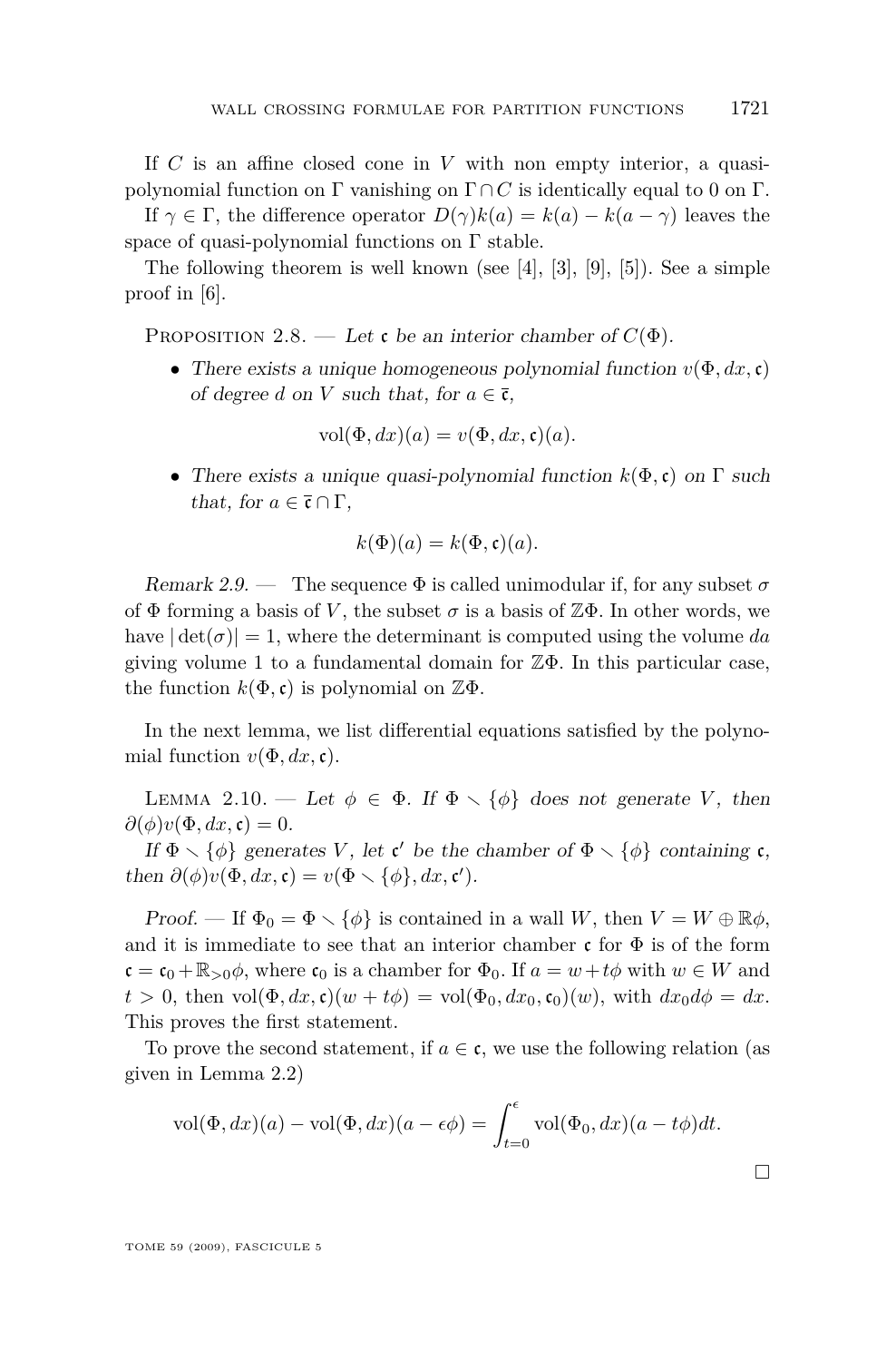<span id="page-8-0"></span>COROLLARY 2.11. — Let  $\Phi_0 \subset \Phi$  such that  $\Phi_0$  does not generate *V*. Then

$$
\bigg(\prod_{\phi \in \Phi \smallsetminus \Phi_0} \partial(\phi)\bigg) v(\Phi, dx, \mathfrak{c}) = 0.
$$

In the next lemma, we list difference equations satisfied by the quasipolynomial function  $k(\Phi, \mathfrak{c})$ .

LEMMA 2.12. — Let  $\phi \in \Phi$ . If  $\Phi \setminus {\phi}$  does not generate *V*, then  $D(\phi)k(\Phi,\mathfrak{c})=0.$ 

If  $\Phi \setminus {\phi}$  generates *V*, let **c'** be the chamber of  $\Phi \setminus {\phi}$  containing **c**, then  $D(\phi)k(\Phi, \mathfrak{c}) = k(\Phi \setminus {\phi}, {\mathfrak{c}}')$ 

Proof. — By Lemma [2.5,](#page-5-0) the function  $k(\Phi)$  satisfies  $D(\phi)k(\Phi) = k(\Phi)$ .  $\{\phi\}$ ). Considering this relation on an affine subcone *S* of  $\bar{c}$  such that  $S - \phi$ does not touch the boundary of  $\mathfrak c$ , we obtain the relations of the lemma.  $\Box$ 

#### **3. Two polynomial functions**

#### **3.1. Residue formula**

Let *L* be the space of Laurent series in one variable *z*:

$$
\mathcal{L} := \bigg\{ f(z) = \sum_{k \geq k_0} f_k z^k \bigg\}.
$$

For  $f \in \mathcal{L}$ , we denote by  $\text{Res}_{z=0} f(z)$  the coefficient  $f_{-1}$  of  $z^{-1}$ . If  $g$  is a germ of meromorphic function at  $z = 0$ , then q gives rise to an element of  $\mathcal L$ by considering the Laurent series at  $z = 0$  and we still denote by  $\text{Res}_{z=0} g$ its residue at  $z = 0$ . If  $g = \frac{d}{dz}f$ , then  $\text{Res}_{z=0} g = 0$ .

With the notation of Section [2.1,](#page-3-0) let *E* be a vector in *U*. It defines a hyperplane  $W = \{a \in V \mid \langle a, E \rangle = 0\}$  in *V*.

DEFINITION 3.1. — Let *P* be a polynomial function on *V* and let  $\Psi$  be a sequence of vectors not belonging to *W*. We define, for  $a \in V$ ,

• Pol
$$
(P, \Psi, E)(a)
$$
 = Res <sub>$z=0$</sub>   $\left(P(\partial_x) \cdot \frac{e^{\langle a, x+zE \rangle}}{\prod_{\psi \in \Psi} \langle \psi, x+zE \rangle} \right)_{x=0}$ .  
\n• Par $(P, \Psi, E)(a)$  = Res <sub>$z=0$</sub>   $\left(P(\partial_x) \cdot \frac{e^{\langle a, x+zE \rangle}}{\prod_{\psi \in \Psi} (1 - e^{-\langle \psi, x+zE \rangle})} \right)_{x=0}$ .

It is easy to see that  $Pol(P, \Psi, E)(a)$  as well as  $Par(P, \Psi, E)(a)$  are polynomial functions of  $a \in V$ .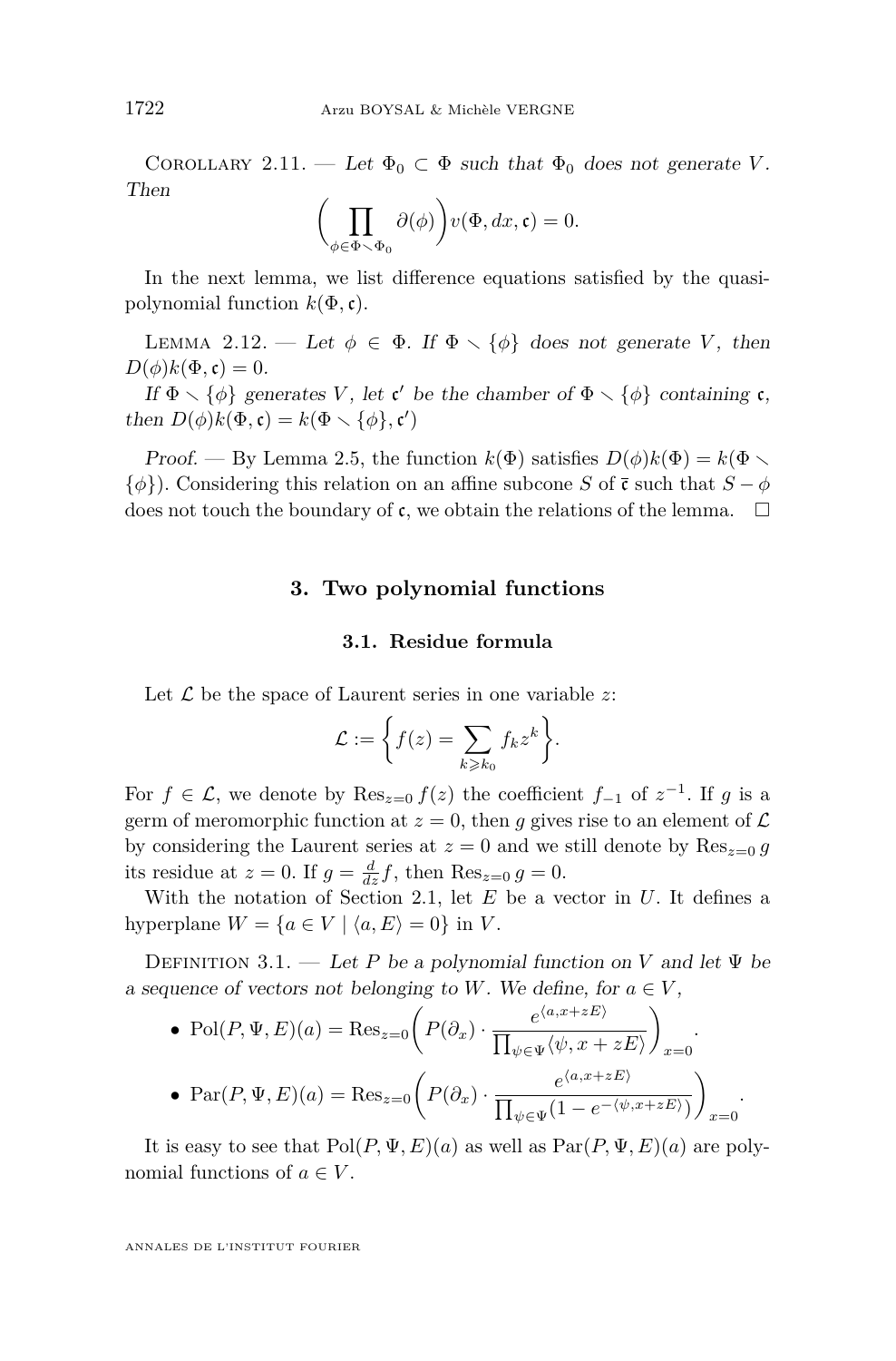<span id="page-9-0"></span>LEMMA 3.2. — The functions  $Pol(P, \Psi, E)$  and  $Par(P, \Psi, E)$  depend only on the restriction *p* of *P* to *W*.

Proof. — If  $p = 0$ , then  $P = EQ$  where Q is a polynomial function on V. Then

$$
P(\partial_x)F(x + zE) = \frac{d}{d\epsilon}Q(\partial_x)F(\epsilon E + x + zE)_{\epsilon=0}
$$

$$
= \frac{d}{d\epsilon}Q(\partial_x)F(x + (z + \epsilon)E)_{\epsilon=0}
$$

$$
= \frac{d}{dz}(Q(\partial_x)F(x + zE))
$$

so that the residue Res<sub> $z=0$ </sub> vanishes on the function  $z \mapsto P(\partial_x)F(x +$  $(zE)_{x=0}$ .

We can then give the following definitions.

DEFINITION 3.3. — Let  $p$  be a polynomial function on  $W$ . We define

 $Pol(p, \Psi, E) := Pol(P, \Psi, E)$ 

where *P* is any polynomial on *V* extending *p*.

We define

 $Par(p, \Psi, E) := Par(P, \Psi, E)$ 

where *P* is any polynomial on *V* extending *p*.

In the following, given polynomials  $p, q, \ldots$  on  $W$ , we denote by  $P, Q, \ldots$ polynomials on  $V$  extending  $p, q, \ldots$ 

#### **3.2. Some properties**

Let us list some properties satisfied by the function  $Pol(p, \Psi, E)$ .

We first remark that if we replace  $\psi$  in  $\Psi$  by  $c\psi$  with  $c \neq 0$ , then  $Pol(p, \Psi, E)$  becomes  $\frac{1}{c} Pol(p, \Psi, E)$ .

We now discuss how  $Pol(p, \Psi, E)$  transforms under the action of differentiation.

PROPOSITION 3.4. — Let  $\psi \in \Psi$ . Then

$$
\partial(\psi) \operatorname{Pol}(p, \Psi, E) = \operatorname{Pol}(p, \Psi \setminus {\psi}, E).
$$

Let  $w \in W$ . Then

$$
\partial(w) \operatorname{Pol}(p, \Psi, E) = \operatorname{Pol}(\partial(w)p, \Psi, E).
$$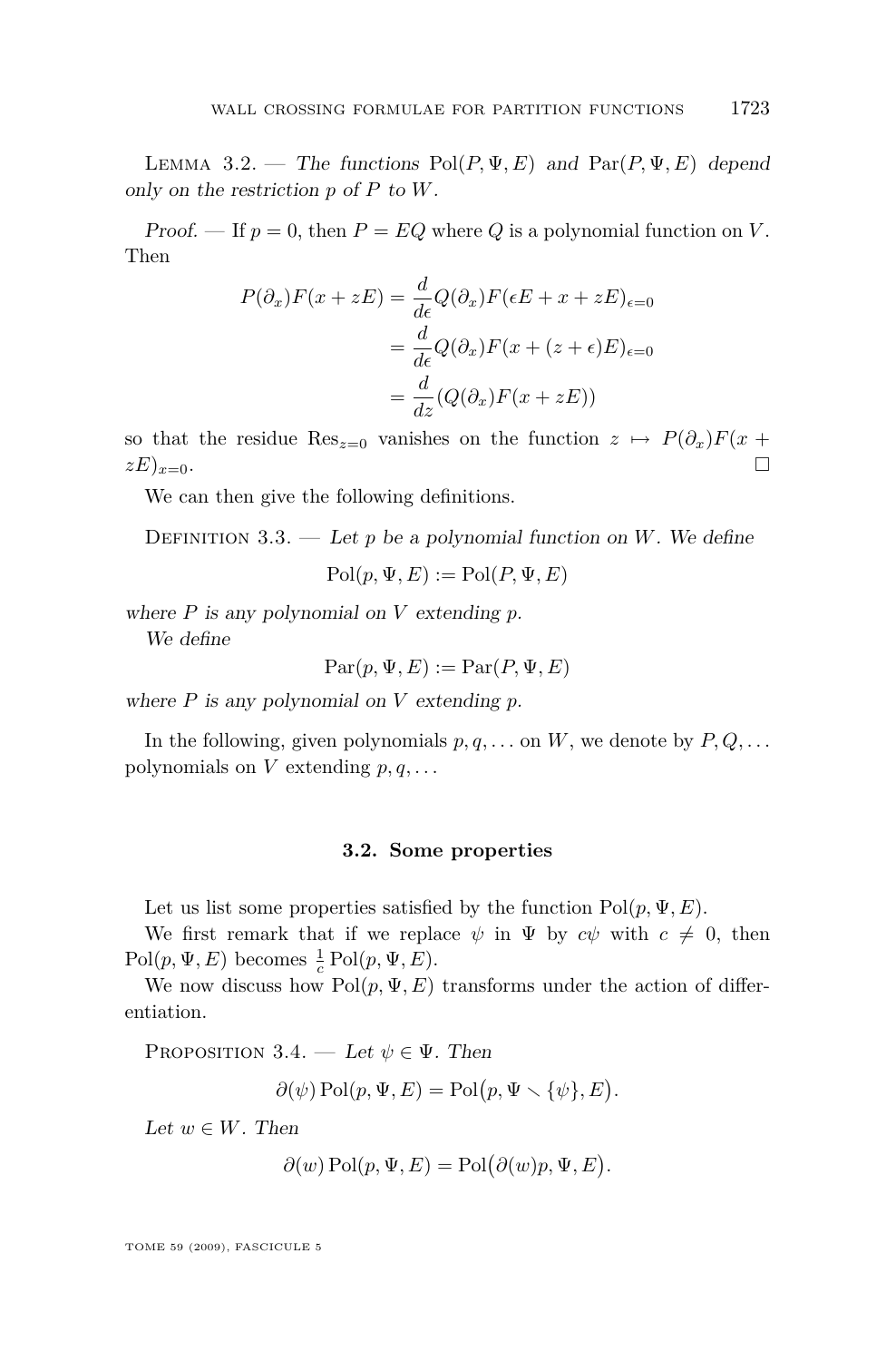<span id="page-10-0"></span>Proof. — The first formula follows immediately from the definition.

For the second part of the proposition, we will use the following lemma, which is implied by the relation  $P(\partial_x)(x, w) - \langle x, w \rangle P(\partial_x) = (\partial(w)P)(\partial_x)$ .

LEMMA 3.5. — For any function  $J(x)$  of  $x \in U$ ,

$$
(P(\partial_x)\langle x,w\rangle J(x))_{x=0} = ((\partial(w)P)(\partial_x)J(x))_{x=0}.
$$

Now, as  $\langle w, E \rangle = 0$ , for  $J(x, z) = \frac{1}{\prod_{w \in \Psi} \langle w \rangle}$  $\frac{1}{\psi \in \Psi} \langle \psi, x+zE \rangle$ , we have

$$
\partial(w) \operatorname{Res}_{z=0} \left( P(\partial_x) e^{\langle a, x+zE \rangle} J(x, z) \right)_{x=0}
$$
  
= Res\_{z=0} \left( P(\partial\_x) \langle w, x \rangle e^{\langle a, x+zE \rangle} J(x, z) \right)\_{x=0}  
= Res\_{z=0} \left( (\partial(w) P)(\partial\_x) e^{\langle a, x+zE \rangle} J(x, z) \right)\_{x=0}.

So we obtain the formula of the proposition.

LEMMA 3.6.

- If  $\Psi = {\psi}$ , then for  $w \in W$  and  $t \in \mathbb{R}$ ,  $Pol(p, \{\psi\}, E)(w + t\psi) = \text{Par}(p, \{\psi\}, E)(w + t\psi) = \frac{p(w)}{\langle \psi, E \rangle}.$
- If  $|\Psi| > 1$ , then the restriction of Pol $(p, \Psi, E)$  to *W* vanishes of order  $|\Psi| = 1$ .

Proof. — Let  $U_0 = \{x \mid \langle \psi, x \rangle = 0\}$ . We write  $U = U_0 \oplus \mathbb{R}E$ . The space  $S(U_0)$  is isomorphic to the space of polynomial functions on *W*. We may choose *P* in  $S(U_0)$ . We write  $x = x_0 + x_1E$ , with  $x_0 \in U_0$ . In these coordinates  $\langle \psi, x + zE \rangle = (x_1 + z)\langle \psi, E \rangle$  is independent of  $x_0$ . So we can set  $x_1 = 0$  in the formula

$$
\text{Res}_{z=0} \bigg( P(\partial_{x_0}) \cdot \frac{e^{\langle a, x+zE \rangle}}{(x_1+z) \langle \psi, E \rangle} \bigg)_{x=0}
$$

and the residue is computed for a function that have a simple pole at  $z = 0$ . The formula follows. The other points are also easy to prove.

Let us list some difference equations satisfied by the function  $Par(p, \Psi, E)$ .

PROPOSITION 3.7. — Let  $\psi \in \Psi$ . Then

$$
D(\psi) \operatorname{Par}(p, \Psi, E) = \operatorname{Par}(p, \Psi \setminus {\psi}, E).
$$

Let  $w \in W$ . Then

$$
\tau(w) \operatorname{Par}(p, \Psi, E) = \operatorname{Par}(\tau(w)p, \Psi, E).
$$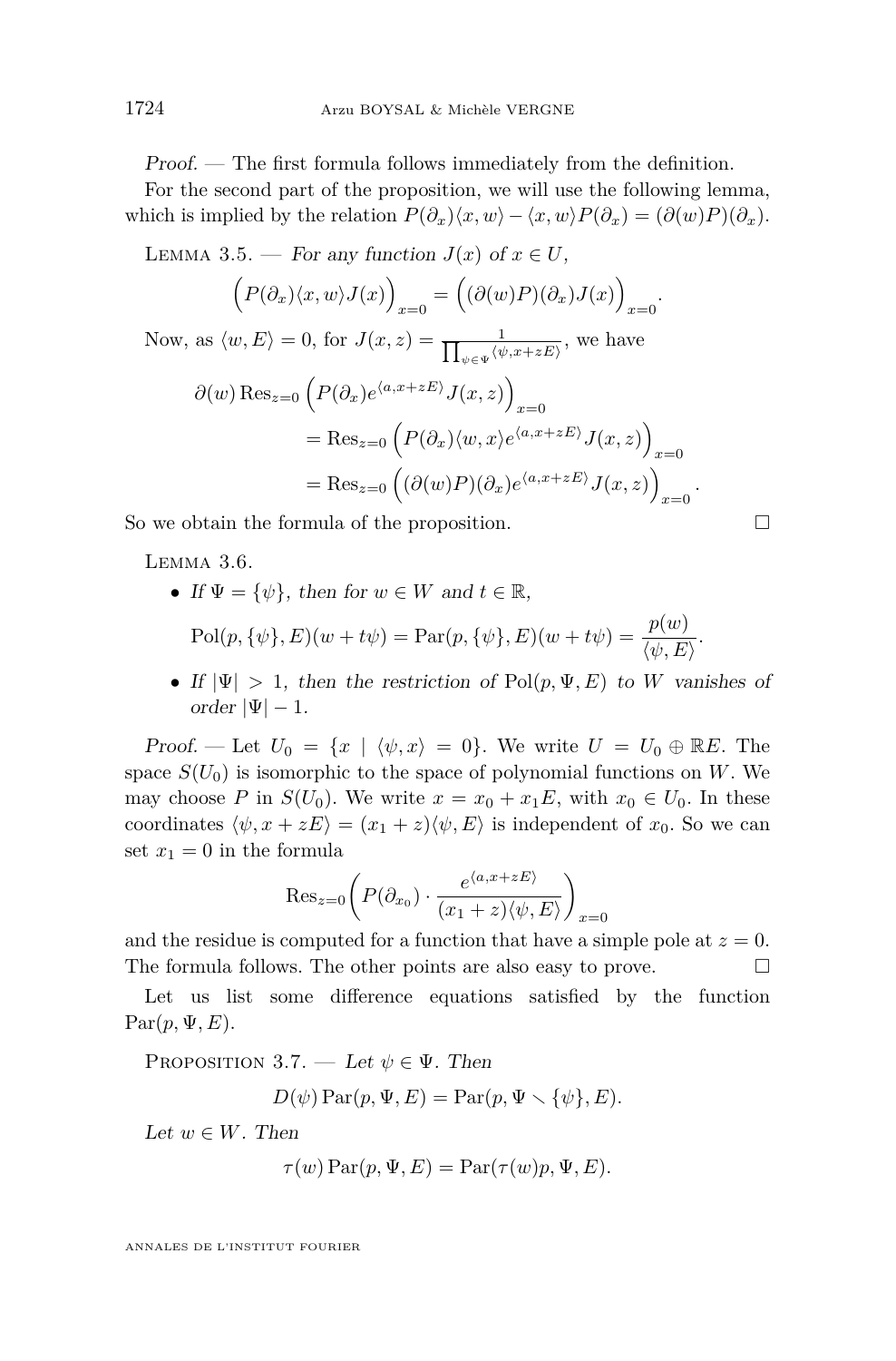<span id="page-11-0"></span>Proof. — The first formula follows immediately from the definition. The translation operator  $\tau(w)$  satisfies the relation

$$
P(\partial_x)e^{-\langle w,x\rangle}=e^{-\langle w,x\rangle}(\tau(w)P)(\partial_x).
$$

Thus, the second formula follows from the same argument as in the proof of the second item in Proposition [3.4.](#page-9-0)

#### **4. Wall crossing formula for the volume**

In this section, we give two formulae for the jump of the volume function across a wall. The first one uses convolutions of Heaviside distributions and is in the spirit of Paradan's formula ([\[8\]](#page-38-0), Theorem 5.2) for the jump of the partition function. The second one is a one dimensional residue formula.

#### **4.1. Inversion formula**

We will need some formulae for Laplace transforms in dimension 1. For  $z > 0$  and  $k \geq 0$  an integer, we have

(4.1) 
$$
\frac{1}{z^{k+1}} = \int_0^\infty \frac{t^k}{k!} e^{-tz} dt.
$$

Consider the Laplace transform

$$
L(p)(z) = \int_{\mathbb{R}^+} e^{-tz} p(t) dt.
$$

Assume that  $p(t) = \sum_{ik} c_{ik} p_{i,k}(t)$  is a linear combination of the functions  $p_{i,k}(t) = e^{-tx_i} \frac{t^k}{k!}$  $\frac{t^{n}}{k!}$ . We assume that  $x_i > 0$ . Then, the integral defining  $L(p)$ is convergent. We have

(4.2) 
$$
L(p)(z) = \sum_{i,k} \frac{c_{ik}}{(z+x_i)^{k+1}}.
$$

The following inversion formula is immediate to verify.

LEMMA 4.1. — Let  $R > 0$ . Assume that  $|x_i| < R$  for all *i*. Then we have

(4.3) 
$$
p(t) = \frac{1}{2i\pi} \int_{|z|=R} L(p)(z)e^{iz} dz.
$$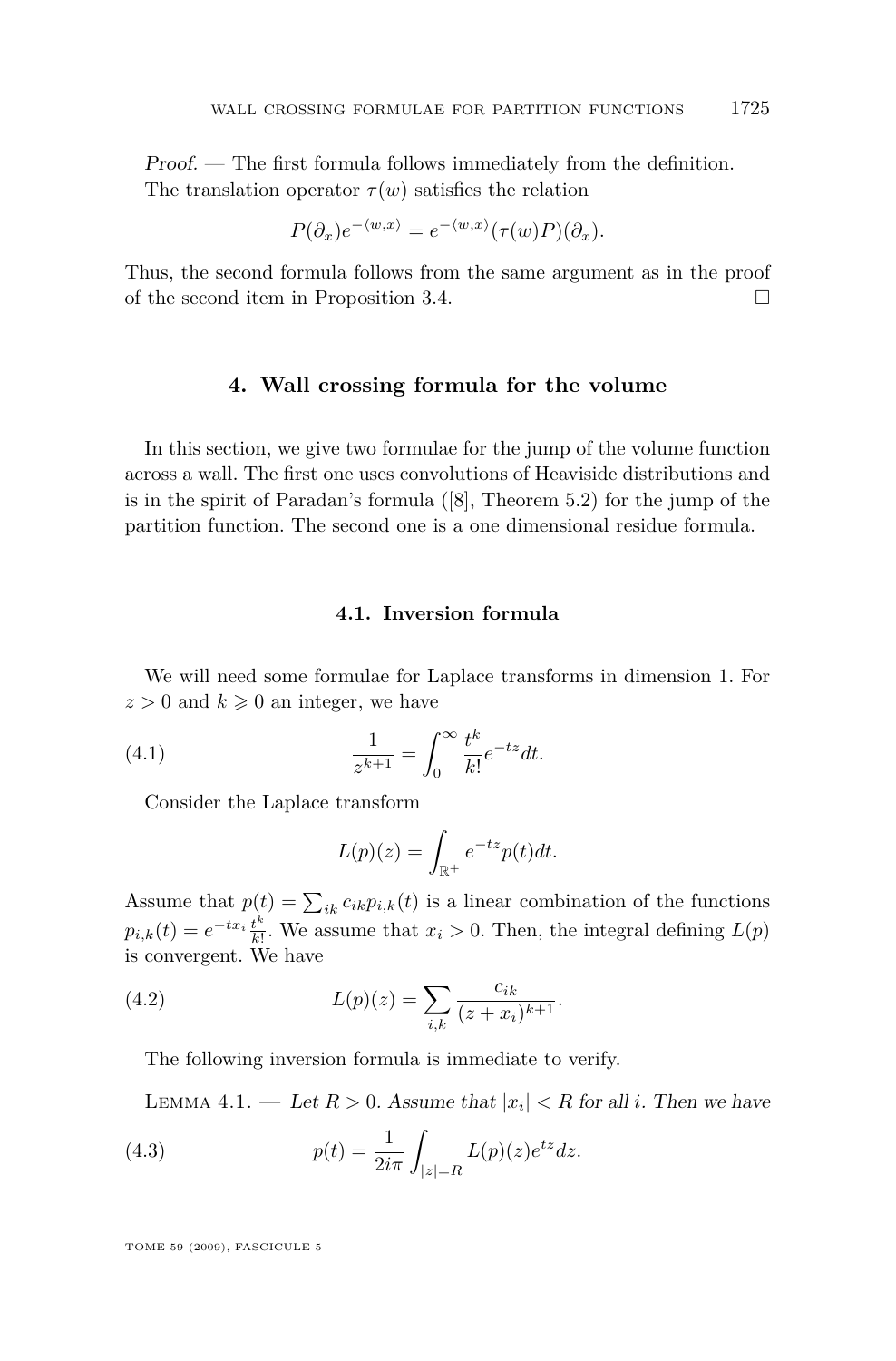<span id="page-12-0"></span>Reciprocally, if *p* is a continuous function on R such that  $L(p)(z)$  is convergent and given by Formula [\(4.2\)](#page-11-0), then *p* is given by Equation [\(4.3\)](#page-11-0).

If  $p(t) = \sum_{k} c_k \frac{t^k}{k!}$  $\frac{t^2}{k!}$  is a polynomial (that is all the elements  $x_i$  are equal to 0), then  $L(p)(z)$  is the Laurent polynomial  $\sum_{k} c_k z^{-k-1}$ , and the inversion formula above reads

(4.4) 
$$
p(t) = \text{Res}_{z=0} L(p)(z)e^{tz}.
$$

#### **4.2. Convolution of measures**

Let  $E \in U$  be a non zero linear form on *V* and  $W \subset V$  the corresponding hyperplane. Let  $V^+ = \{a \in V \mid \langle a, E \rangle > 0\}$  and  $V^- = \{a \in V \mid \langle a, E \rangle < 0\}$ denote the corresponding open half spaces. Let  $\Delta^+ = [\alpha_1, \alpha_2, \dots, \alpha_Q]$  be a sequence of vectors contained in  $V^+$ . Consider the span  $\langle \Delta^+ \rangle$  of  $\Delta^+$ . We choose a Lebesgue measure  $da$  on  $\langle \Delta^+ \rangle$  with dual measure  $dx$  on  $\langle \Delta^+ \rangle^*$ . We define the continuous function  $v(\Delta^+, dx)(a)$  on the cone  $C(\Delta^+) \subset \langle \Delta^+ \rangle$ such that, for  $x \in C(\Delta^+)^*$ , we have

(4.5) 
$$
\frac{1}{\prod_{\alpha \in \Delta^+} \langle \alpha, x \rangle} = \int_{C(\Delta^+)} v(\Delta^+, dx)(a) e^{-\langle a, x \rangle} da.
$$

By Lemma [2.7,](#page-5-0)  $v(\Delta^+, dx)(a) = vol(\Delta^+, dx)(a)$ .

We choose the Lebesgue measure  $dw = da/dt$  on  $W \cap \langle \Delta^+ \rangle$  where  $t =$  $\langle a, E \rangle$ . The measure *dw* determines a measure on all affine spaces  $W \cap (a +$  $\langle \Delta^+ \rangle$ .

THEOREM  $4.2.$  — Let p be a polynomial function on *W*. We define

$$
(p * v(\Delta^+, dx))(a) = \int_{W \cap (a + \langle \Delta^+ \rangle)} p(w)v(\Delta^+, dx)(a - w)dw.
$$

Then, for  $a \in V^+$ , we have

$$
(p * v(\Delta^+, dx))(a) = \text{Pol}(p, \Delta^+, E)(a)
$$
 for  $a \in V^+$ .

Remark that  $p * v(\Delta^+, dx)$  depends only on the choice of *E*. Indeed,  $p * v(\Delta^+, dx)$  is the convolution of two functions, one of which depends on the measure *dx*, while the convolution depends on the measure *dw*. We see that finally this depends only of the choice of *E*.

We also remark that, for fixed  $a \in V^+$ , the integral defining  $p * v(\Delta^+, dx)$ is in fact over the compact set  $W \cap (a - C(\Delta^+))$  where  $v(\Delta^+, dx)(a - w)$ is not equal to zero .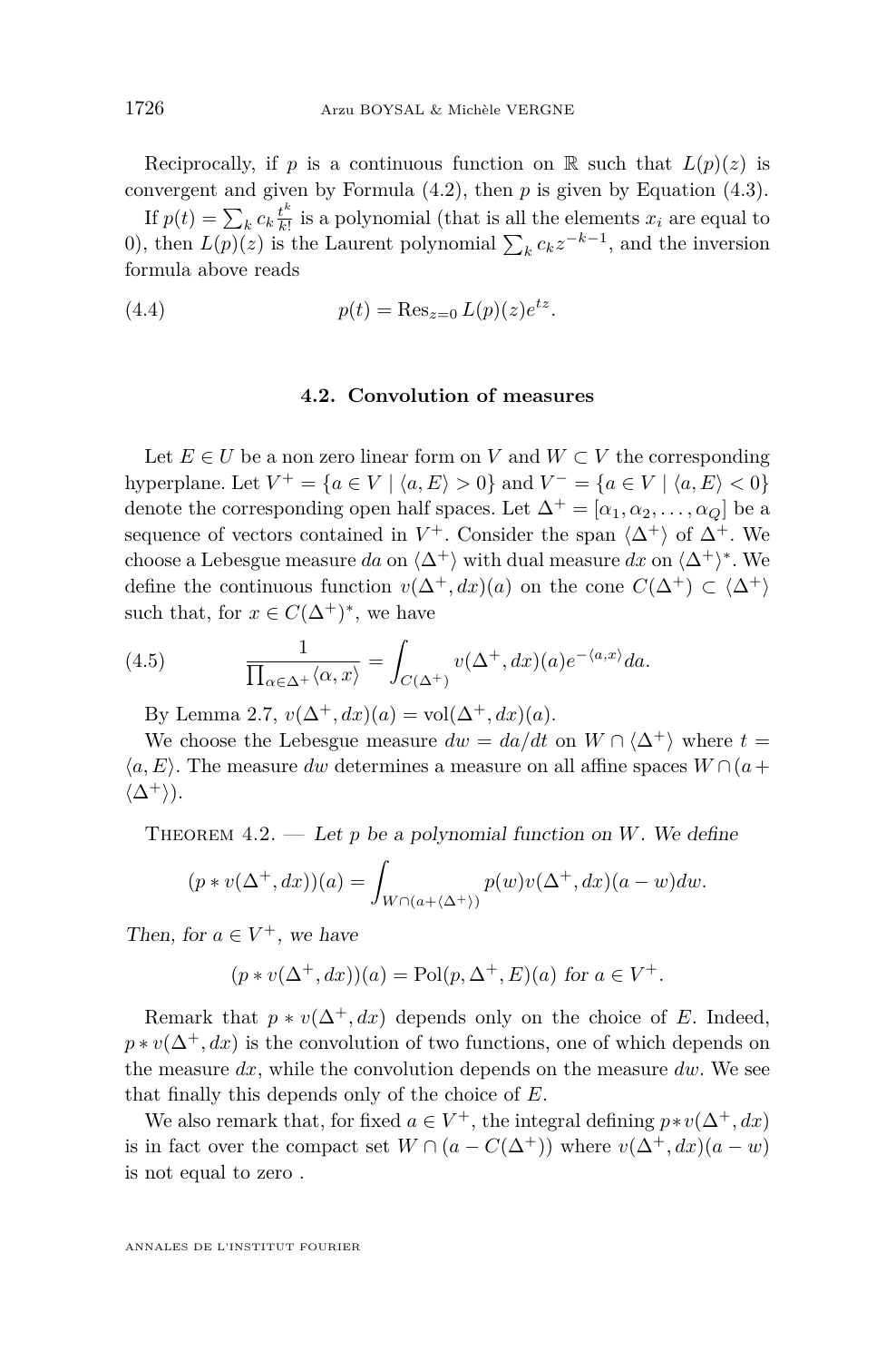<span id="page-13-0"></span>Proof. — We decompose  $W = W_0 \oplus W_1$ , where  $W_0 = W \cap \langle \Delta^+ \rangle$ . Then, we can write  $a \in V$  as  $a = tF + w_0 + w_1$ , with  $\langle F, E \rangle = 1$ . If  $p(w_0 + w_1) =$  $p_0(w_0)p_1(w_1)$ , we see that  $(p * v(\Delta^+, dx))(tF + w_0 + w_1) = p_1(w_1)(p_0 *$  $v(\Delta^+, dx)$ )(*tF* + *w*<sub>0</sub>). Hence, it is sufficient to prove the proposition in the case where  $\Delta^+$  generates *V*. Then

$$
(p * v(\Delta^+, dx))(a) = \int_W p(w)v(\Delta^+, dx)(a - w)dw.
$$

The polynomial nature of  $(p * v(\Delta^+, dx))(a)$  is clear intuitively. In any case, we will prove the explicit formula of the proposition, which gives a polynomial formula for  $(p * v(\Delta^+, dx))(a)$ .

We need to compute, for  $a \in V^+$ ,  $I(a) := \int_W p(w)v(\Delta^+, dx)(a - w)dw$ . This integral is over a compact subset of *W*. Let  $P \in S(U)$  be a polynomial function on *V* extending *p*. We may write

$$
I(a) = \left(P(\partial_x) \cdot \int_W v(\Delta^+, dx)(a - w)e^{\langle w, x \rangle} dw\right)_{x = 0}.
$$

Define

$$
g_x(a) = \int_W v(\Delta^+, dx)(a - w)e^{-\langle a - w, x \rangle} dw.
$$

Then  $g_x(a)$  depends analytically on the variable  $x \in U$ , and we have

(4.6) 
$$
I(a) = \left( P(\partial_x) \cdot e^{\langle a,x \rangle} g_x(a) \right) |_{x=0}.
$$

The function  $a \mapsto g_x(a) = \int_W v(\Delta^+, dx)(a - w)e^{-\langle a - w, x \rangle} dw$  is a continuous function of  $a$  modulo  $\tilde{W}$ , that is, it is a continuous function of the variable  $t = \langle a, E \rangle \geq 0$  when  $a \in V^+$ . We then write  $g_x(t) = g_x(t)$  $\int_W v(\Delta^+, dx)(tF - w)e^{-\langle tF - w, x \rangle} dw.$ 

To identify the function  $g_x(t)$ , we compute its Laplace transform in one variable. Let  $z > 0$ . If  $x$  is in  $C(\Delta^+)^*$ , the integral defining  $L(g_x)$  is convergent and we have

$$
L(g_x)(z) = \int_{t>0} e^{-tz} g_x(tF) dt = \int_{V^+} e^{-\langle a, zE \rangle} v(\Delta^+, dx)(a) e^{-\langle a, x \rangle} da
$$

$$
= \frac{1}{\prod_{\alpha \in \Delta^+} \langle \alpha, x + zE \rangle}
$$

by Formula [\(4.5\)](#page-12-0). Here  $\langle \alpha, x + zE \rangle = d_{\alpha}z + \langle \alpha, x \rangle$  with  $d_{\alpha} = \langle \alpha, E \rangle > 0$ and  $\langle \alpha, x \rangle > 0$ .

Thus, by partial fraction decomposition,  $L(q_x)(z)$  is a function of the type given by Formula [\(4.2\)](#page-11-0). By the inversion formula for the Laplace transform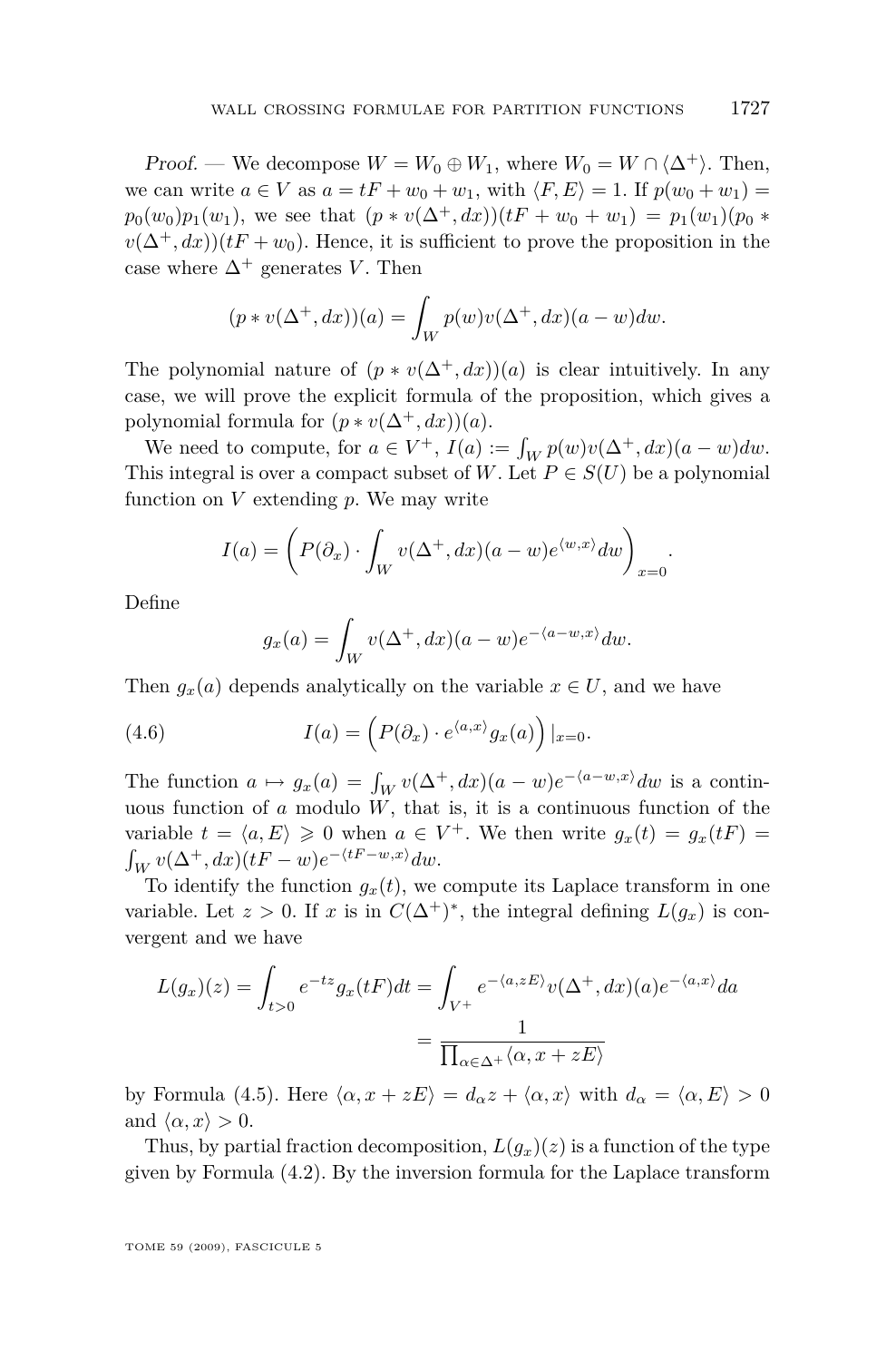<span id="page-14-0"></span>in one variable, we obtain that (for *x* small enough)

$$
g_x(a) = \frac{1}{2i\pi} \int_{|z|=1} \frac{e^{\langle a,zE\rangle}}{\prod_{\alpha\in\Delta^+} \langle \alpha, x + zE\rangle} dz.
$$

Thus Formula [\(4.6\)](#page-13-0) becomes

$$
I(a) = P(\partial_x) \cdot \left( e^{\langle a, x \rangle} \frac{1}{2i\pi} \int_{|z|=1} \frac{e^{\langle a, zE \rangle}}{\prod_{\alpha \in \Delta^+} \langle \alpha, x + zE \rangle} dz \right)_{x=0}
$$
  
= 
$$
\frac{1}{2i\pi} \int_{|z|=1} \left( P(\partial_x) \cdot \frac{e^{\langle a, x+zE \rangle}}{\prod_{\alpha \in \Delta^+} \langle \alpha, x + zE \rangle} \right)_{x=0} dz.
$$

The function in the integrand has a Laurent series at  $z = 0$  with polynomial coefficients in *a* of the form  $\sum_{k} g_k(a) z^k$ . Thus we obtain

$$
I(a) = \text{Res}_{z=0} \left( P(\partial_x) \cdot \frac{e^{\langle a, x+zE \rangle}}{\prod_{\alpha \in \Delta^+} \langle \alpha, x+zE \rangle} \right)_{x=0}
$$

*.*

This shows that *I*(*a*) coincide with the polynomial function  $Pol(p, \Delta^+, E)$ on  $V^+$ . **+.** □ □

We also remark that, if *p* is homogeneous,  $Pol(p, \Delta^+, E)$  is homogeneous in *a* of degree  $|\Delta^+| - 1 + \deg(p)$ .

#### **4.3. The jump for the volume function**

Let vol $(\Phi, dx)$  be the locally polynomial function on the cone  $C(\Phi)$  generated by  $\Phi$ . Let *W* be a wall, determined by a vector  $E \in U$ . Let  $V^+$  and *V*<sup> $-$ </sup> denote the corresponding open half spaces. Define  $\Phi_0 = \Phi \cap W$ ; this is a sequence of vectors in *W* spanning *W*.

Let  $c_1 \subset V^+$  and  $c_2 \subset V^-$  be two chambers on two sides of *W* and adjacent. Here, we mean that  $\overline{c_1} \cap \overline{c_2}$  has non empty relative interior in *W*. Thus  $\overline{c_1} \cap \overline{c_2}$  is contained in the closure of a chamber  $c_{12}$  of  $\Phi_0$ . We choose the measure *dw* on *W* such that  $da = dwdt$  with  $t = \langle a, E \rangle$ . We write

$$
\Phi=[\Phi_0,\Phi^+,\Phi^-]
$$

where  $\Phi^+ = \Phi \cap V^+$  and  $\Phi^- = \Phi \cap V^-$ .

Let

*R*<sub>+</sub>( $\Phi$ ) = [ $\phi$  |  $\phi \in \Phi^+$ ]  $\cup$  [ $-\phi$  |  $\phi \in \Phi^-$ ].

By construction, the sequence  $R_+(\Phi)$  is contained in  $V^+$ .

THEOREM 4.3. — Let  $v_{12} = v(\Phi_0, dw, \mathfrak{c}_{12})$  be the polynomial function on *W* associated to the chamber  $c_{12}$  of  $\Phi_0$ . Then, if  $\langle E, c_1 \rangle > 0$ ,

(4.7) 
$$
v(\Phi, dx, \mathfrak{c}_1) - v(\Phi, dx, \mathfrak{c}_2) = \text{Pol}(v_{12}, \Phi \setminus \Phi_0, E).
$$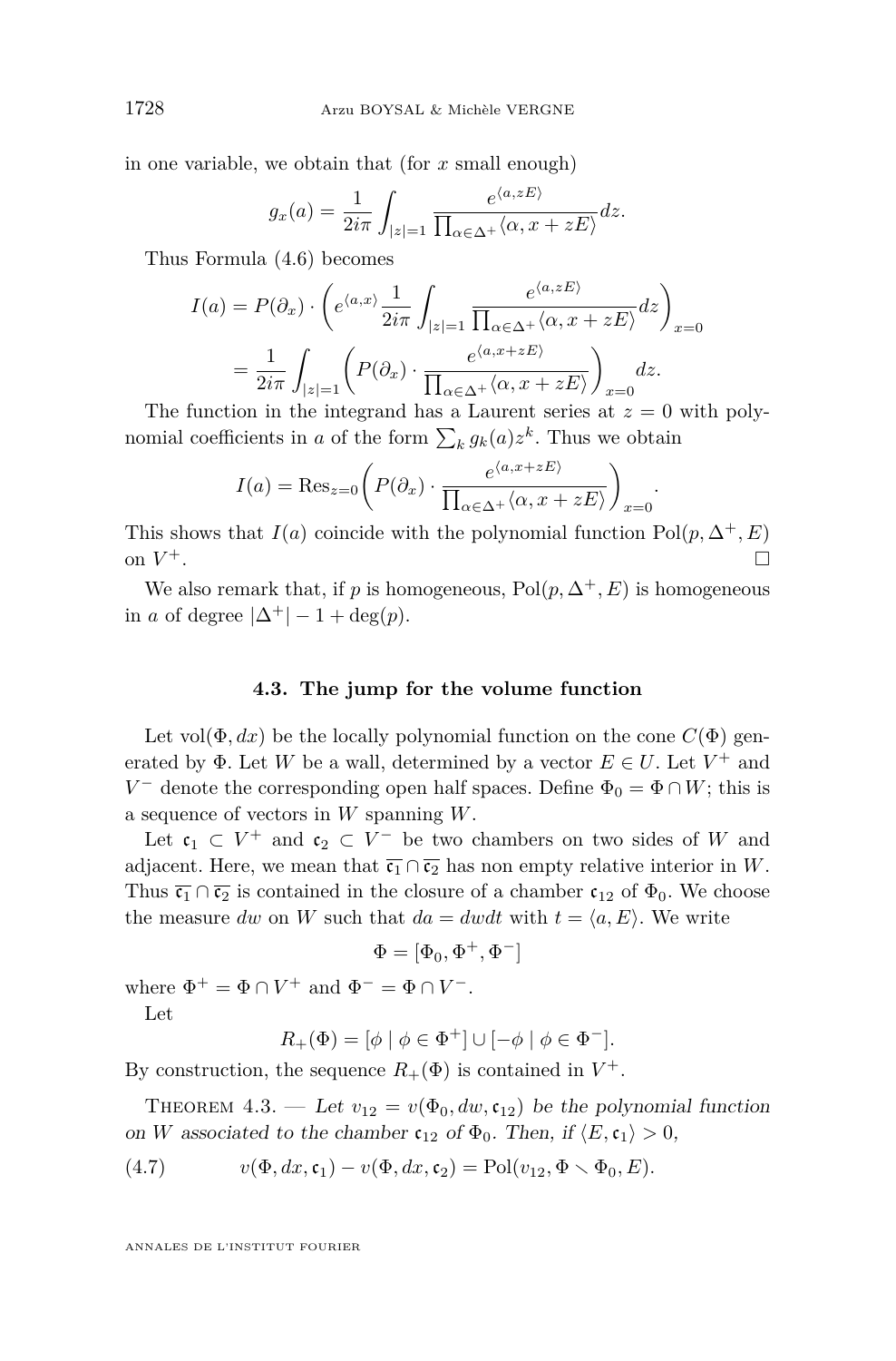Remark 4.4. — We have

$$
\mathrm{Pol}(v_{12}, \Phi \setminus \Phi_0, E) = (-1)^{|\Phi^-|} \mathrm{Pol}(v_{12}, R_+(\Phi), E).
$$

Thus, by results of the preceding section, the difference of the volume functions  $v(\Phi, dx, \mathfrak{c}_1) - v(\Phi, dx, \mathfrak{c}_2)$  coincides on  $V^+$ , up to sign, with the convolution of the **polynomial measure**  $v_{12}(w)dw$  associated to the chamber  $c_{12}$  and with the Heaviside distributions associated to the vectors  $\psi \in R_+(\Phi)$ . This is in the line of Paradan's description of the jump formula for partition functions ([\[8\]](#page-38-0), Theorem 5.2).

Proof. — Denote by Leq( $\Phi$ ) the left hand side and by Req( $\Phi$ ) the right hand side of Equation [\(4.7\)](#page-14-0) above.

We will first verify the claim in the theorem when there is only one vector  $\phi$  of  $\Phi$  that does not lie in *W*. We can suppose that  $\Phi^+ = {\phi}$  and that  $\langle E, \phi \rangle = 1$ . Then the chamber  $c_1$  is equal to  $c_{12} \times \mathbb{R}_{>0} \phi$ , while  $c_2$  is the exterior chamber. In this case,  $v(\Phi, dx, \mathfrak{c}_1)(w+t\phi) = v(\Phi_0, (dw)^*, \mathfrak{c}_{12})(w) =$  $v_{12}(w)$ , while  $v(\Phi, dx, \mathfrak{c}_2) = 0$ . The equation [\(4.7\)](#page-14-0) follows from the first item of Lemma [3.6.](#page-10-0)

If not, let  $\phi$  be a vector in  $\Phi$  that does not lie in W. We may assume that  $\phi \in V^+$ . Then the sequence  $\Phi' = \Phi \setminus {\phi}$  will still span *V*. The intersection of  $\Phi'$  with *W* is  $\Phi_0$ . If  $\mathfrak{c}'_1$  and  $\mathfrak{c}'_2$  are the chambers of  $\Phi'$  containing  $\mathfrak{c}_1$  and  $\mathfrak{c}_2$  respectively, they are adjacent with respect to *W*. As  $\Phi' \cap W = \Phi_0$ , the polynomial  $v'_{12}$  attached to  $c_{12}$  and  $\Phi' \cap W$  is equal to  $v_{12}$ . By Lemma [2.10,](#page-7-0) we have

$$
\partial(\phi)(v(\Phi,\mathfrak{c}_1)-v(\Phi,\mathfrak{c}_2))=v(\Phi',\mathfrak{c}'_1)-v(\Phi',\mathfrak{c}'_2).
$$

By Proposition [3.4,](#page-9-0)

$$
\partial(\phi) \operatorname{Pol}(v_{12}, \Phi \setminus \Phi_0, E) = \operatorname{Pol}(v_{12}, \Phi' \setminus \Phi_0, E).
$$

By induction, we obtain  $\partial(\phi)(\text{Leq}(\Phi) - \text{Req}(\Phi)) = 0.$ 

This equation holds for any  $\phi$ . So we conclude that  $\text{Leq}(\Phi) - \text{Req}(\Phi)$  is a constant. However, both are homogeneous polynomials of degree *d*. So if  $d > 0$ , we obtain that Leq( $\Phi$ ) = Req( $\Phi$ ). If  $d = 0$ , this means that the system Φ consists of linearly independent vectors, and both sides are equal by direct calculation. This establishes the theorem.

Consider a vector space *V* with basis  $\{e_i, i : 1, \ldots, r\}$ ; we denote its dual basis by  $\{e^i\}$ . The set

$$
\Phi(B_r)=\{e_i,\ 1\leqslant i\leqslant r\}\cup\{e_i+e_j,\ 1\leqslant i
$$

is the set of positive roots for the system of type  $B_r$  and generates *V*. We will denote a vector  $a \in V$  by  $a = \sum_{i=1}^{r} a_i e_i$ ; it lies in  $C(\Phi(B_r))$  if and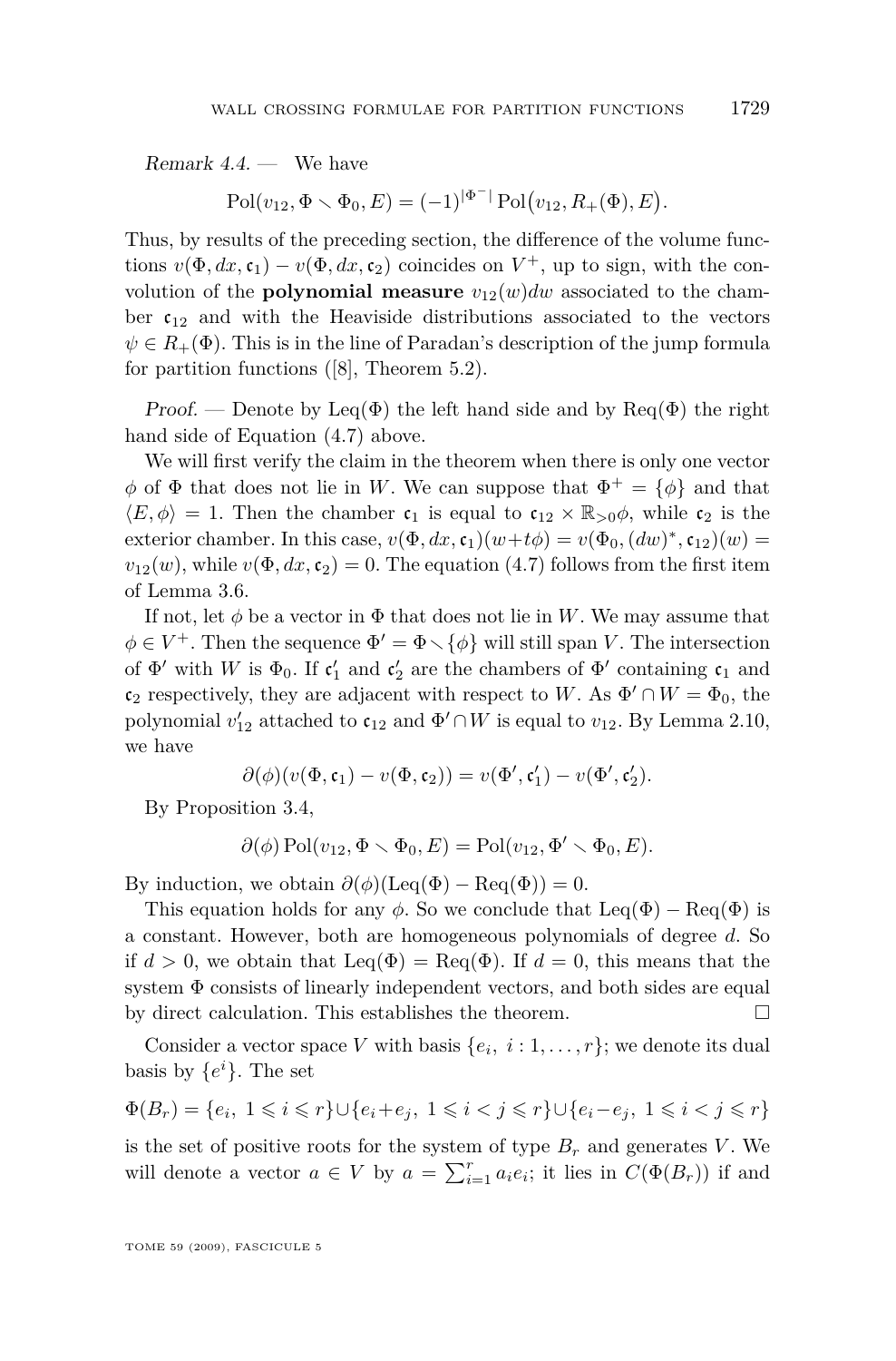<span id="page-16-0"></span>

Figure 4.1. Chambers of  $B_2$ 

only if  $a_1 + \cdots + a_i \geq 0$  for all  $i: 1, \ldots, r$ . This will be our notation for this root system in subsequent examples.

Example  $4.5.$  — We consider the root system of type  $B_2$  (see Figure 4.1) with  $\Phi = \{e_1, e_2, e_1 - e_2, e_1 + e_2\}$ . We will calculate  $v(\Phi, \mathfrak{c})$  for all the chambers using our formula in Theorem [4.3](#page-14-0) iteratively starting from the exterior chamber.

(i) Jump from the exterior chamber to  $\mathfrak{c}_1$  ( $W = \mathbb{R}e_2$ ): In this case  $E = e^1$ ,  $\Phi_0 = \{e_2\}, \Phi^+ = \{e_1 + e_2, e_1, e_1 - e_2\}$  and  $\Phi^- = \emptyset$ .  $v(\Phi, \mathfrak{c}_1)(a) - v(\Phi, \mathfrak{c}_{ext})(a) = \text{Pol}(1, \Phi \setminus \Phi_0, E)(a)$  $=$ Bes<sub>z=0</sub> $\left( \frac{e^{\langle a,x+ze^1 \rangle}}{\prod_{\substack{a \neq a}}$  $\prod_{\phi \in \Phi^+ \cup \Phi^-} \langle \phi, x + ze^1 \rangle$  $\setminus$ *x*=0  $=$ Res<sub>z=0</sub> $\left( \frac{e^{a_1(x_1+z)+a_2x_2}}{\sqrt{a_1(x_1+x)+a_2(x_2+x_1+x_2+x_2}} \right)$  $(x_1+z+x_2)(x_1+z)(x_1+z-x_2)$  $\setminus$ *x*=0  $v(\Phi, \mathfrak{c}_1)(a) = \text{Res}_{z=0} \left( \frac{e^{a_1 z}}{a^3} \right)$ *z* 3  $= \frac{1}{2}$  $rac{1}{2}a_1^2$ .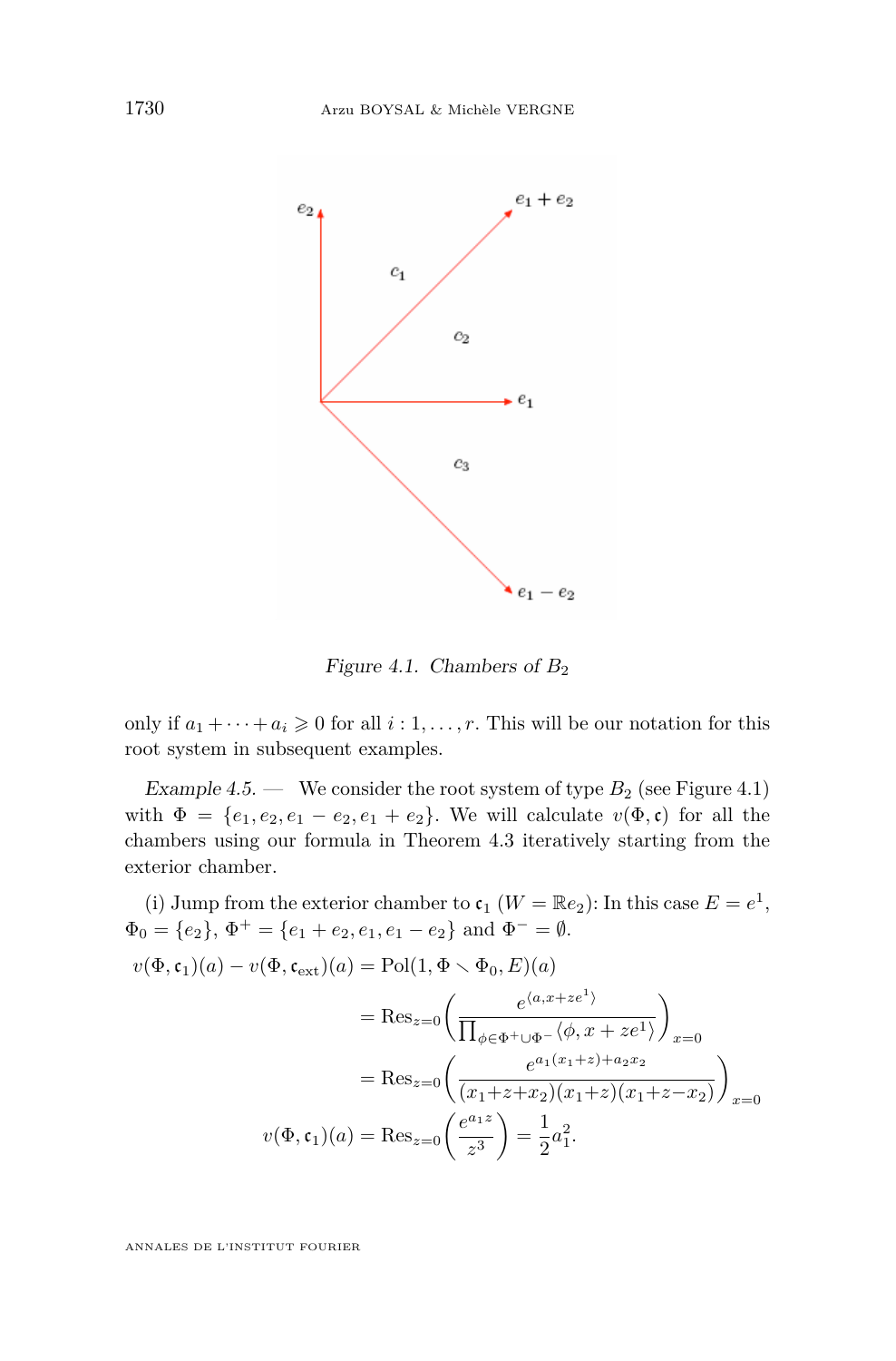<span id="page-17-0"></span>(ii) Jump from  $\mathfrak{c}_1$  to  $\mathfrak{c}_2$  ( $W = \mathbb{R}(e_1 + e_2)$ ): We have  $E = e^1 - e^2$ ,  $\Phi_0 =$  ${e_1 + e_2}$ ,  $\Phi^+ = {e_1, e_1 - e_2}$  and  $\Phi^- = {e_2}$ .  $v(\Phi, \mathfrak{c}_2)(a) - v(\Phi, \mathfrak{c}_1)(a) = \text{Pol}(1, \Phi \setminus \Phi_0, E)(a)$  $=$ **Res**<sub>z=0</sub> $\left( \frac{e^{a_1(x_1+z)+a_2(x_2-z)}}{(a_1+z)(a_2-x+2z)(a_2-z)} \right)$  $(x_1 + z)(x_1 - x_2 + 2z)(x_2 - z)$  $\setminus$ *x*=0  $=-$  Res<sub>z=0</sub> $\left(\frac{e^{(a_1-a_2)z}}{2z^3}\right)$ 2*z* 3  $= -\frac{1}{4}$  $\frac{1}{4}(a_1-a_2)^2$ . Using (i),  $v(\Phi, \mathfrak{c}_2)(a) = \frac{1}{2}a_1^2 - \frac{1}{4}(a_1 - a_2)^2 = \frac{1}{4}(a_1 + a_2)^2 - \frac{1}{2}a_2^2$ . (iii) Jump from  $c_2$  to  $c_3$  ( $W = \mathbb{R}e_1$ ): We have  $E = e^2$ ,  $\Phi_0 = \{e_1\}$ ,  $\Phi^+ = \{e_2, e_1 + e_2\}$  and  $\Phi^- = \{e_1 - e_2\}.$ 

$$
v(\Phi, \mathfrak{c}_2)(a) - v(\Phi, \mathfrak{c}_3)(a) = \text{Pol}(1, \Phi \setminus \Phi_0, E)(a)
$$
  
= Res<sub>z=0</sub>  $\left( \frac{e^{a_1 x_1 + a_2 (x_2 + z)}}{(x_2 + z)(x_1 + x_2 + z)(x_1 - x_2 - z)} \right)_{x=0}$   
=  $-\frac{1}{2}a_2^2$ .  
Ising (ii)  $v(\Phi, \mathfrak{c}_2)(a) = \frac{1}{2}a_2^2 - \frac{1}{2}(a_2 - a_2)^2 + \frac{1}{2}a_2^2 - \frac{1}{2}(a_2 + a_2)^2$ 

Using (ii),  $v(\Phi, \mathfrak{c}_3)(a) = \frac{1}{2}a_1^2 - \frac{1}{4}(a_1 - a_2)^2 + \frac{1}{2}a_2^2 = \frac{1}{4}(a_1 + a_2)^2$ .

#### **5. Wall crossing formula for the partition function: unimodular case**

In this section, we compute the jump  $k(\Phi, \mathfrak{c}_1) - k(\Phi, \mathfrak{c}_2)$  of the partition function  $k(\Phi)$  across a wall. In order to outline the main ideas in the proof, we will first consider the case where  $\Phi$  is unimodular (see Remark [2.9](#page-7-0) for the definition). We give two formulae. The first one is the convolution formula of Paradan ([\[8\]](#page-38-0), Theorem 5.2). The second one is a one dimensional residue formula.

#### **5.1. Discrete convolution**

Let  $E \in U$  be a primitive element with respect to  $\Gamma^*$  so that  $\langle E, \Gamma \rangle = \mathbb{Z}$ . Let  $\Psi$  be a sequence of vectors in  $\Gamma$  such that  $\langle \psi, E \rangle \neq 0$  for all  $\psi \in \Psi$ . Thus  $\Psi = \Psi^+ \cup \Psi^-$  with  $\Psi^+ = \Psi \cap V^+$  and  $\Psi^- = \Psi \cap V^-$ . Define

$$
R_+(\Psi) = [\psi \mid \psi \in \Psi^+] \cup [-\psi \mid \psi \in \Psi^-].
$$

Let

$$
W := \{ a \in V \mid \langle a, E \rangle = 0 \},
$$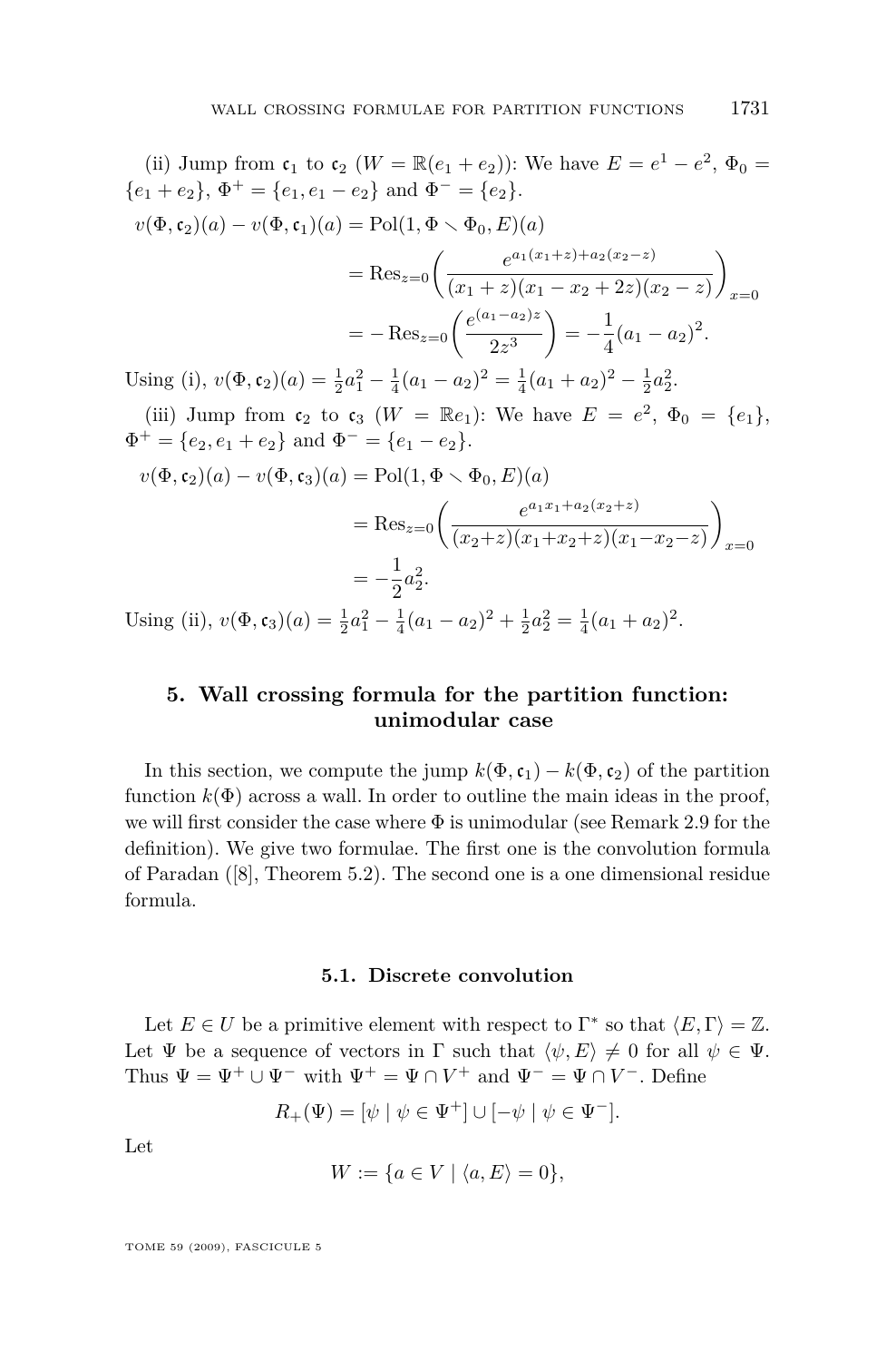$$
\Gamma_0 = \Gamma \cap W.
$$

We choose  $F \in \Gamma$  such that  $\langle E, F \rangle = 1$ . We thus have  $\Gamma = \Gamma_0 \oplus \mathbb{Z}F$ .

Let  $\Gamma_{\geq 0}$  be the set of elements  $a \in \Gamma$  such that  $\langle a, E \rangle \geq 0$ . Let us define the function  $K^+(\Psi)$  on  $\Gamma_{\geqslant 0}$  such that we have, for  $x \in C(R_+(\Psi))^*$ ,

(5.1) 
$$
\prod_{\psi \in \Psi} \frac{1}{1 - e^{-\langle \psi, x \rangle}} = \sum_{a \in \Gamma_{\geq 0}} K^+(\Psi)(a) e^{-\langle a, x \rangle},
$$

that is we have written

$$
1/(1 - e^{-\psi}) = \sum_{n \ge 0} e^{-n\psi}, \text{ if } \psi \in \Psi^+
$$

and

$$
1/(1 - e^{-\psi}) = -e^{\psi}/(1 - e^{\psi}) = -\sum_{n>0} e^{n\psi} \text{ if } \psi \in \Psi^-.
$$

Let  $\kappa_-=\sum_{\psi\in \Psi^-}\psi$  so that  $\langle\kappa_-,E\rangle=\sum_{\psi\in \Psi^-}\langle\psi,E\rangle$  is a strictly negative number if and only  $\Psi$ <sup>−</sup> is non empty. Then we have

$$
K^{+}(\Psi)(a) = (-1)^{|\Psi_{-}|} k(R_{+}(\Psi))(a - \kappa_{-}),
$$

where  $k(R_+(\Psi))$  is the partition function of the system  $R_+(\Psi)$ .

The function  $K^+(\Psi)$  is supported on the pointed cone  $-\kappa^- + C(R_+(\Psi))$ . In particular the value  $K^+(\Psi)(0)$  is 1 if  $\Psi^-$  is empty, or 0 if  $\Psi^-$  is not empty.

Let *q* be a polynomial function on  $\Gamma_0$ . Define for  $a \in \Gamma$ 

$$
C(q, \Psi, E)(a) := \sum_{w \in \Gamma_0} q(w) K^+(\Psi)(a - w).
$$

The sum is over the finite set  $\Gamma_0 \cap (a - C(R_+(\Psi)))$ .

THEOREM 5.1. — Assume  $\Psi^+$  is non empty. Assume that, for any  $\psi \in$  $Ψ$ , we have  $\langle ψ, E \rangle = ±1$ . Let *q* be a polynomial function on Γ<sub>0</sub>. Then, for  $a \in \Gamma_{\geqslant 0},$ 

$$
C(q, \Psi, E)(a) = \text{Par}(q, \Psi, E)(a).
$$

Proof. — We need to compute, for  $a \in \Gamma_{\geq 0}$ ,

$$
S(a) := \sum_{w \in \Gamma_0} q(w) K^+(\Psi)(a - w).
$$

This sum is over a finite set.

Let  $Q \in S(U)$  be a polynomial function on V extending q. We may write

$$
S(a) = \left(Q(\partial_x) \cdot \sum_{w \in \Gamma_0} K^+(\Psi)(a - w)e^{\langle w, x \rangle} \right)_{x=0}.
$$

<span id="page-18-0"></span>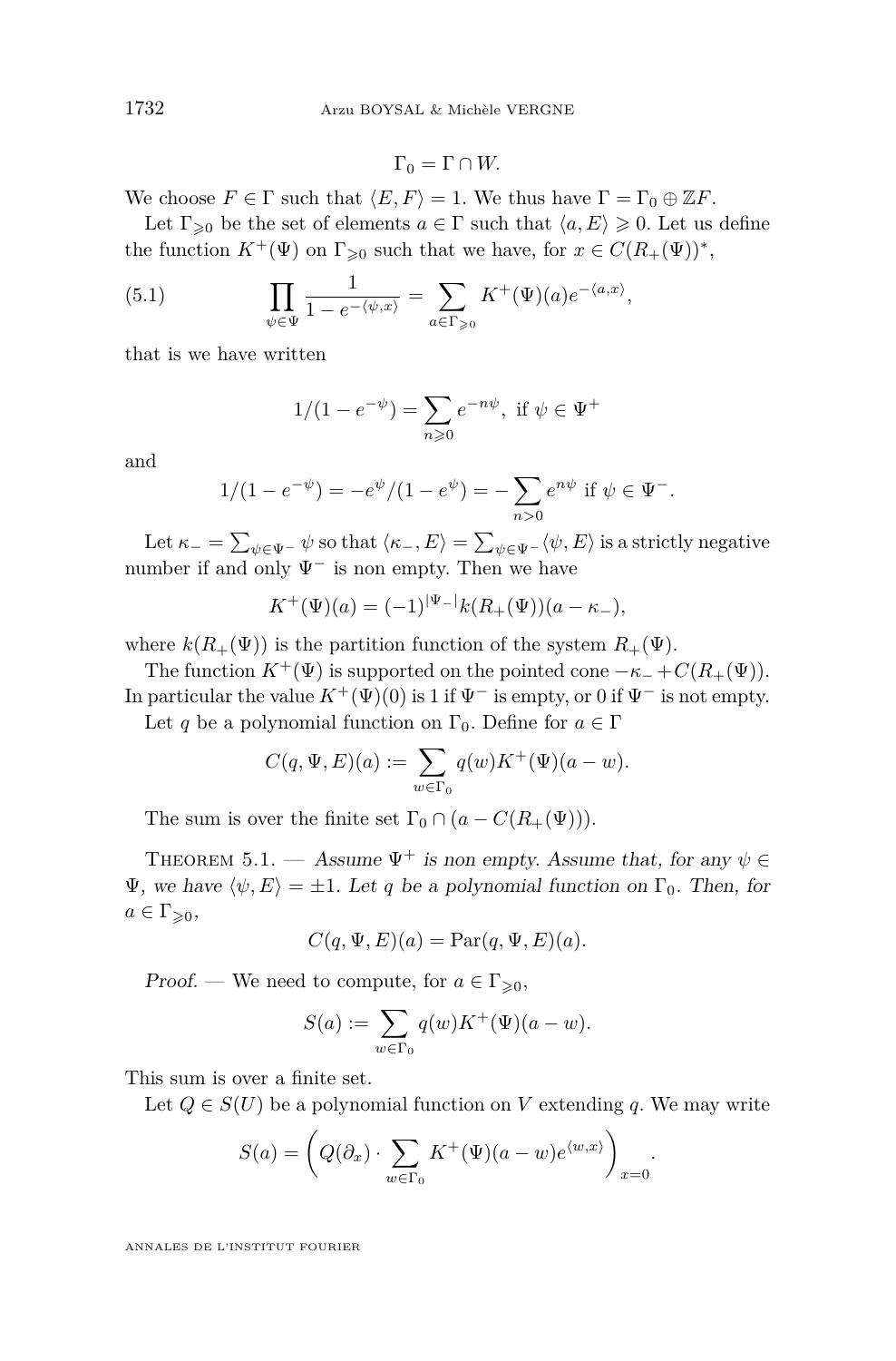Define

$$
G_x(a) = \sum_{w \in \Gamma_0} K^+(\Psi)(a - w)e^{-\langle a - w, x \rangle}.
$$

Then  $G_x(a)$  depends in an analytic way of the variable  $x \in U$ , and we have

(5.2) 
$$
S(a) = \left(Q(\partial_x) \cdot e^{\langle a,x \rangle} G_x(a)\right)|_{x=0}.
$$

The function  $a \mapsto G_x(a) = \sum_{w \in \Gamma_0} K^+(\Psi)(a - w)e^{-\langle a - w, x \rangle}$  is a function on  $\Gamma/\Gamma_0 = \mathbb{Z}F$ . To identify the function  $G_x(nF)$ , we compute its discrete Laplace transform in one variable. Let *x* be in  $C(R_+(\Psi))^*$ . Write  $u = e^{-z}$ . We compute

$$
L_{\text{dis}}(G_x)(u) = \sum_{n\geqslant 0} G_x(nF)u^n
$$
  
= 
$$
\sum_{n\geqslant 0} G_x(nF)e^{-nz}
$$
  
= 
$$
\sum_{n,w} K^+(\Psi)(nF - w)e^{-\langle nF - w,x\rangle}e^{-\langle nF,zE\rangle}
$$
  
= 
$$
\sum_{a\in\Gamma} K^+(\Psi)(a)e^{-\langle a,x\rangle}e^{-\langle a,zE\rangle}
$$
  
= 
$$
\frac{1}{\prod_{\psi\in\Psi}(1-e^{-\langle \psi,x+zE\rangle})}
$$
  
= 
$$
\frac{1}{\prod_{\psi\in\Psi}(1-e^{-\langle \psi,x\rangle}u^{\langle \psi,E\rangle})}.
$$

In the fourth equality, we have written any element  $a \in \Gamma_{\geqslant 0}$  as  $a =$  $nF - w$ , with  $n \geq 0$  and  $w \in \Gamma_0$ . The next equality is by the definition of the function  $K^+(\Psi)(a)$ . Furthermore, we see that the sum is convergent when  $|u| < 1$ .

As  $L_{\text{dis}}(G_x)(u) = \sum_{n\geqslant 0} G_x(nF)u^n$ , Cauchy formula reads

$$
G_x(nF) = \frac{1}{2i\pi} \int_{|u|=\epsilon} u^{-n} L_{\text{dis}}(G_x)(u) \frac{du}{u}
$$
  
= 
$$
\frac{1}{2i\pi} \int_{|u|=\epsilon} \frac{u^{-n}}{\prod_{\psi \in \Psi} (1 - e^{-\langle \psi, x \rangle} u^{\langle \psi, E \rangle})} \frac{du}{u}.
$$

Thus we obtain for  $n = \langle a, E \rangle$ ,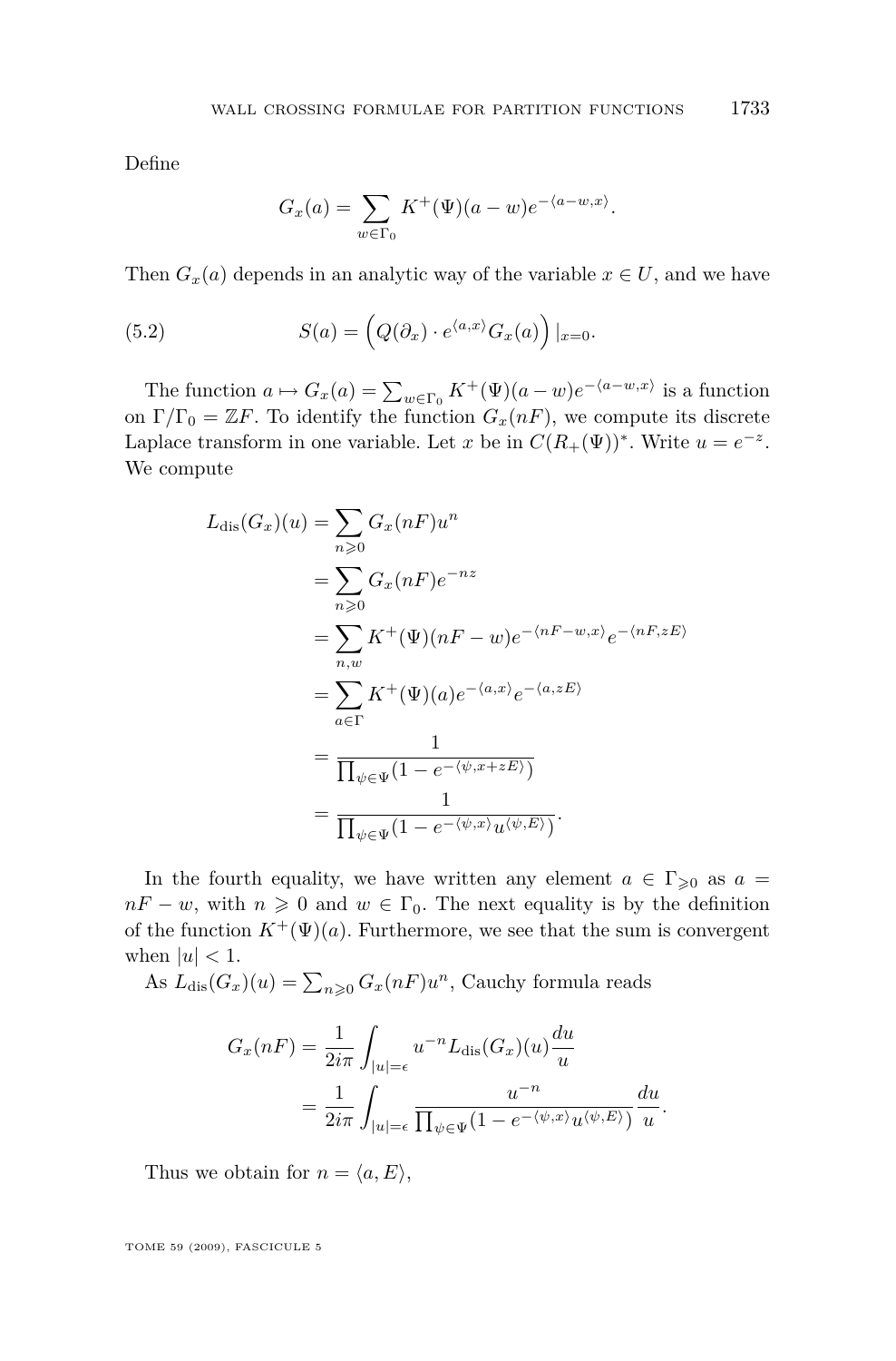<span id="page-20-0"></span>
$$
S(a) = \left(Q(\partial_x) \cdot e^{\langle a, x \rangle} \frac{1}{2i\pi} \int_{|u|=\epsilon} \frac{u^{-n}}{\prod_{\psi \in \Psi} (1 - e^{-\langle \psi, x \rangle} u^{\langle \psi, E \rangle})} \frac{du}{u} \right)_{x=0}
$$
  
= 
$$
\frac{1}{2i\pi} \int_{|u|=\epsilon} u^{-n} \left(Q(\partial_x) \cdot \frac{e^{\langle a, x \rangle}}{\prod_{\psi \in \Psi} (1 - e^{-\langle \psi, x \rangle} u^{\langle \psi, E \rangle})} \right)_{x=0} \frac{du}{u}.
$$

As at least one of the  $\langle \psi, E \rangle$  is positive and  $n \geq 0$ , it is easy to see that the function under the integrand has no pole at  $u = \infty$ . As  $\langle \psi, E \rangle = \pm 1$ , its poles are obtained for  $u = 0$  and  $u = 1$ . The integral on  $|u| = \epsilon$  computes the residue at  $u = 0$ . We use the residue theorem so that  $-S(a)$  can also be computed as the residue for  $u = 1$ . We use the coordinate  $u = e^{-z}$  near  $u = 1$ , and we obtain

$$
S(a) = \text{Res}_{z=0} \left( Q(\partial_x) \cdot \frac{e^{\langle a, x+zE \rangle}}{\prod_{\psi \in \Psi} (1 - e^{-\langle \psi, x+zE \rangle})} \right)_{x=0}
$$

which establishes the formula in the theorem.  $\Box$ 

Finally, we compute the restriction to  $W \cap \Gamma$  of  $Par(q, \Psi, E)$ .

Lemma 5.2.

- If  $|\Psi^-| = \emptyset$ , then the restriction of  $\text{Par}(q, \Psi, E)$  to *W* is equal to *q*.
- If  $|\Psi^-| > 0$ , then the restriction of  $\text{Par}(q, \Psi, E)$  to *W* vanishes.

Proof. — The sum formula gives  $\text{Par}(q, \Psi, E)(w) = K^+(\Psi)(0)q(w)$ . Recall that  $K^+(\Psi)(0)$  vanishes as soon as  $|\Psi^-| > 0$ ; it is equal to 1 if Ψ*<sup>−</sup>* = *∅*.

#### **5.2. The jump for the partition function**

Let  $\Phi$  be a sequence of vectors spanning the lattice Γ. In this section we assume that  $\Phi$  is unimodular and that  $\Gamma = \mathbb{Z}\Phi$ .

Let  $k(\Phi)(a)$  be the partition function. Then  $k(\Phi)(a)$  coincides with a polynomial function on each chamber. We consider, as in Section [4.3,](#page-14-0) two adjacent chambers  $c_1$  and  $c_2$  separated by a wall *W*. As before,  $\Phi_0$  denotes  $W \cap \Phi$ ; it is also a unimodular system for the lattice  $\Gamma \cap W$ . Let  $k_{12} =$  $k(\Phi_0, \mathfrak{c}_{12})$  be the polynomial function on  $W \cap \Gamma$  associated to the chamber  $c_{12}$  of  $\Phi_0$ . Consider the sequence  $\Psi = \Phi \setminus \Phi_0$ . We choose  $E \in U$  such that  $\Psi^+$  is non empty.

As the system  $\Phi$  is assumed to be unimodular, the integers  $d_{\phi} = \langle \phi, E \rangle$ are equal to  $\pm 1$  for any  $\phi \in \Phi$  not in W.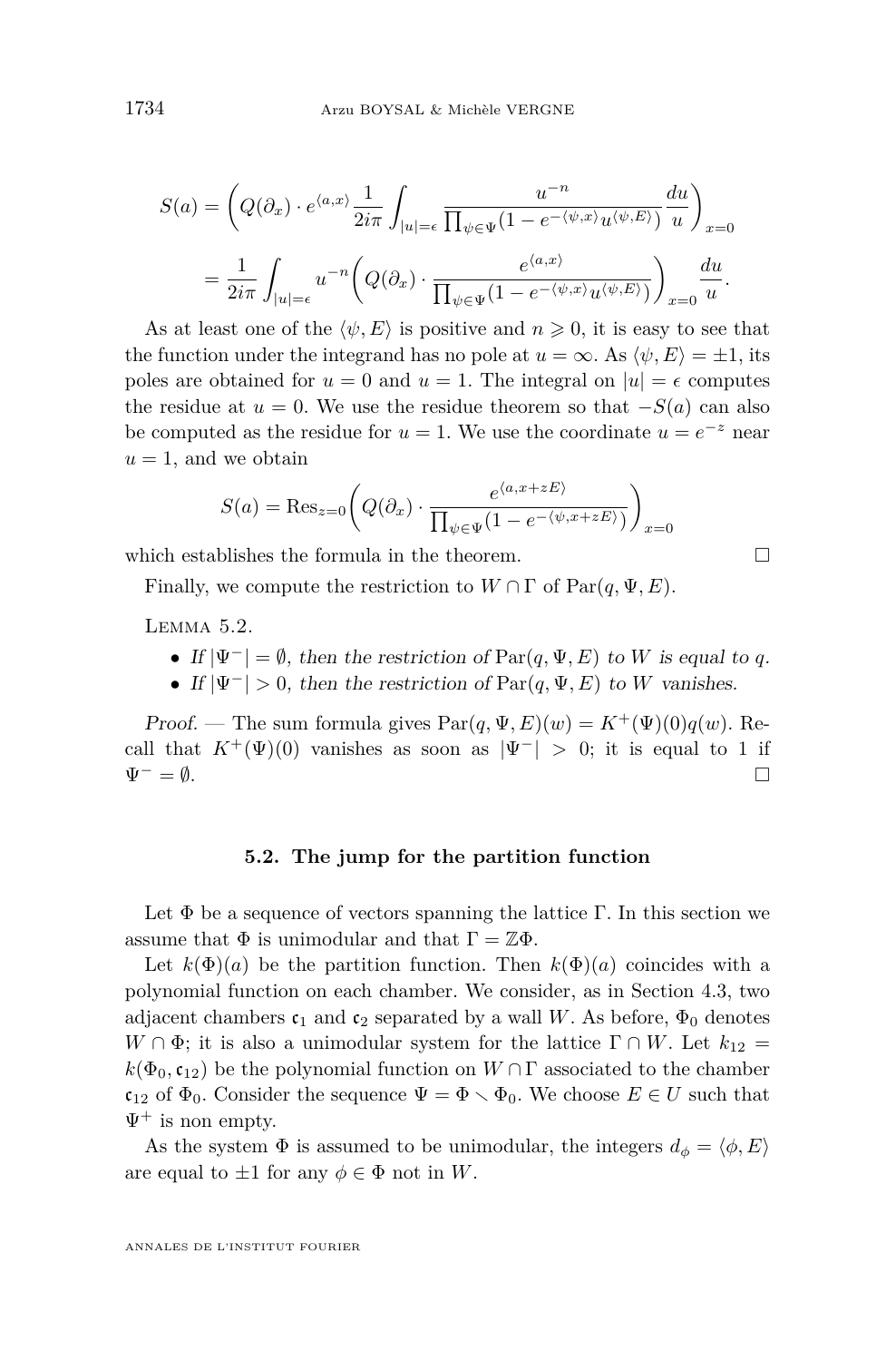THEOREM 5.3. — Let  $k_{12} = k(\Phi_0, \mathfrak{c}_{12})$  be the polynomial function on *W* associated to the chamber  $c_{12}$ . Then, if  $\langle E, c_1 \rangle > 0$ , we have

(5.3) 
$$
k(\Phi, \mathfrak{c}_1) - k(\Phi, \mathfrak{c}_2) = \mathrm{Par}(k_{12}, \Phi \setminus \Phi_0, E).
$$

Remark 5.4. — By Theorem [5.1,](#page-18-0) the function  $\text{Par}(k_{12}, \Phi \setminus \Phi_0, E)$  coincide, up to sign, on  $\Gamma_{\geq 0}$  with the discrete convolution  $\sum_{w \in W \cap \Gamma} k_{12}(w)$  $k(R_{+}(\Psi))(a - \kappa_{-} - w)$  of the polynomial function  $k_{12}(w)$  on *W* by the partition function (shifted)  $k(R_+(\Psi))$ . Thus, our residue formula for  $k(\Phi, c_1)$ *−*  $k(\Phi, c_2)$  coincide with Paradan's formula ([\[8\]](#page-38-0), Theorem 5.2) for the jump of the partition function.

Proof. — Denote by Leq( $\Phi$ ) the left hand side and by Req( $\Phi$ ) the right hand side of Equation (5.3) above.

We check that  $D(\phi)(\text{Leq}(\Phi) - \text{Req}(\Phi)) = 0$  for any  $\phi \in \Phi$ .

Let us first verify Equation (5.3) above when there is only one vector *φ* of Φ not in *W*. We can suppose that  $\Psi^+ = {\phi}$  and  $\Psi^-$  is empty. In this case the wall *W* is a facet of the cone  $C(\Phi)$ . The chamber  $c_1$  is equal to  $c_{12} \times \mathbb{R}_{>0} \phi$ , while  $c_2$  is the exterior chamber. It is easy to see that  $k(\Phi, \mathfrak{c}_1)(w + t\phi) = k_{12}(w)$ , whereas  $k(\Phi, \mathfrak{c}_2) = 0$ . The equation follows from the first item of Lemma [3.6.](#page-10-0)

Suppose that this is not the case. Let  $\phi$  be in  $\Phi$ , and denote  $\Phi' = \Phi \setminus {\phi}$ . We study the difference equations satisfied by  $\text{Leq}(\Phi)$  and  $\text{Req}(\Phi)$ . We have several cases to consider.

•  $\phi$  is not in *W*.

Then the sequence  $\Phi' = \Phi \setminus {\phi}$  spans *V* and *W* is a wall for  $\Phi'$ . The intersection of  $\Phi'$  with *W* is  $\Phi_0$ . Let  $\mathfrak{c}'_1$  and  $\mathfrak{c}'_2$  be the chambers for  $\Phi'$  containing  $c_1, c_2$ . Then, they are adjacent with respect to *W*. The chamber  $c_{12}$  remains the same. By Lemma [2.12,](#page-8-0) we have

$$
D(\phi)(k(\Phi, \mathfrak{c}_1) - k(\Phi, \mathfrak{c}_2)) = k(\Phi', \mathfrak{c}'_1) - k(\Phi', \mathfrak{c}'_2).
$$

By Proposition [3.7,](#page-10-0)

$$
D(\phi) \operatorname{Par}(k_{12}, \Phi \setminus \Phi_0, E) = \operatorname{Par}(k_{12}, \Phi' \setminus \Phi_0, E).
$$

By induction, we obtain  $D(\phi)(\text{Leq}(\Phi) - \text{Req}(\Phi)) = 0$ .

•  $\phi$  is in *W* and  $\Phi'_0 = \Phi_0 \setminus {\phi}$  span *W*.

Then the sequence  $\Phi' = \Phi \setminus {\phi}$  spans *V*, and *W* is a wall for the system  $\Phi'$ . Let  $\mathfrak{c}'_1$  and  $\mathfrak{c}'_2$  be the chambers for  $\Phi'$  containing  $\mathfrak{c}_1, \mathfrak{c}_2$ . Then, they are adjacent with respect to *W*. By Lemma [2.12,](#page-8-0) we have

$$
D(\phi)(k(\Phi, \mathfrak{c}_1) - k(\Phi, \mathfrak{c}_2)) = k(\Phi', \mathfrak{c}'_1) - k(\Phi', \mathfrak{c}'_2).
$$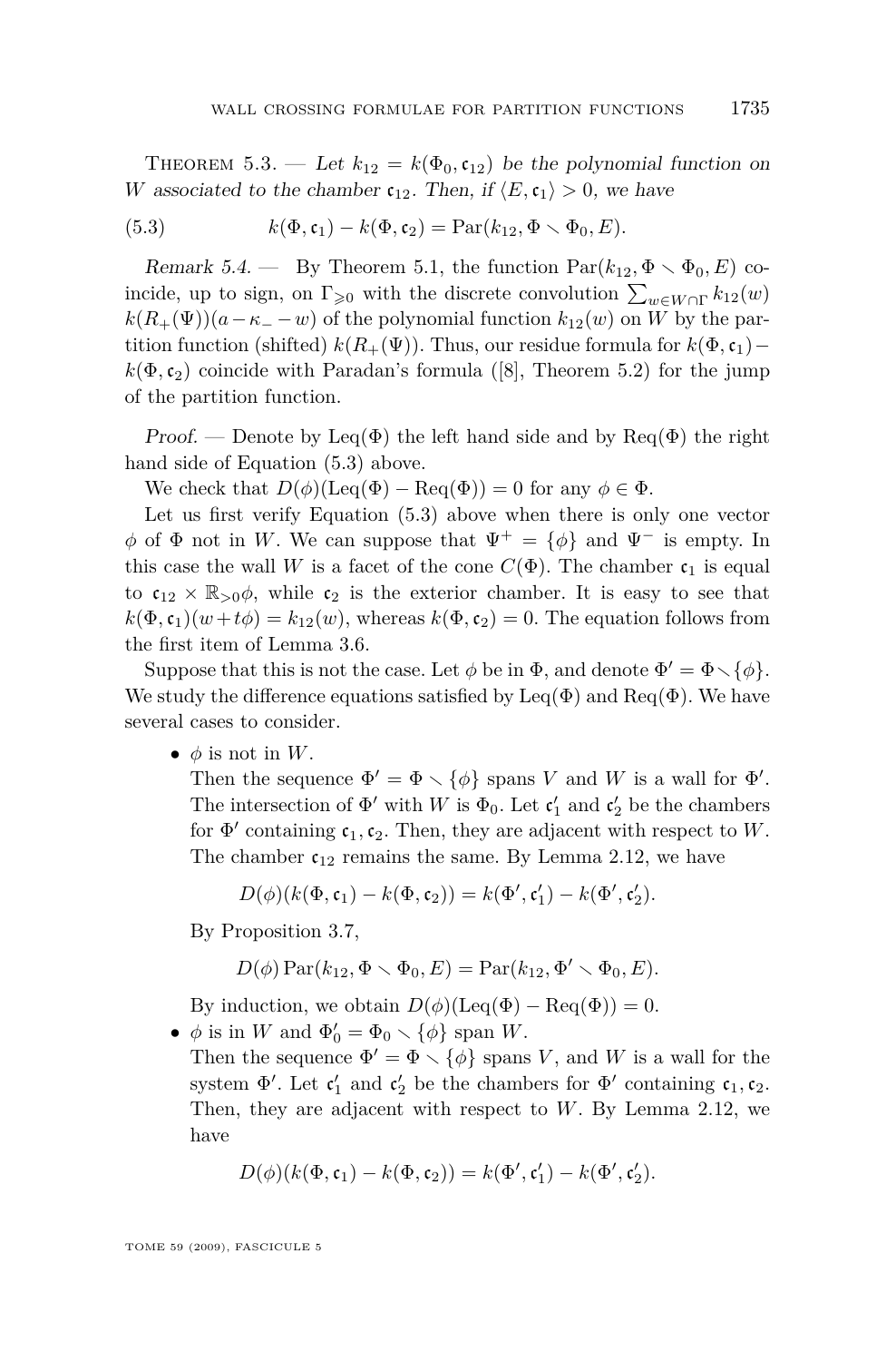Let  $\mathfrak{c}'_{12}$  be the chamber for the sequence  $\Phi'_0$  containing  $\mathfrak{c}_{12}$ . The sequence  $\Phi \setminus \Phi_0$  is equal to  $\Phi' \setminus \Phi'_0$ . By Proposition [3.7,](#page-10-0) we obtain

$$
D(\phi) \operatorname{Par}(k(\Phi_0, \mathfrak{c}_{12}), \Phi \setminus \Phi_0, E) = \operatorname{Par}(k(\Phi'_0, \mathfrak{c}'_{12}), \Phi \setminus \Phi_0, E)
$$
  
= 
$$
\operatorname{Par}(k(\Phi'_0, \mathfrak{c}'_{12}), \Phi' \setminus \Phi'_0, E).
$$

So by induction, we conclude that  $D(\phi)(\text{Leq}(\Phi) - \text{Req}(\Phi)) = 0$ again.

**•**  $\phi$  is in *W* and  $\Phi'_0$  does not span *W*. Then *W* is not a wall for the sequence  $Φ'$ .

It follows from the description given in Proposition [2.8](#page-7-0) of the regular behavior of functions on chambers that  $k(\Phi', \mathfrak{c}'_1) - k(\Phi', \mathfrak{c}'_2) = 0$ . Thus, by Lemma [2.12,](#page-8-0)

$$
D(\phi)(k(\Phi, \mathfrak{c}_1) - k(\Phi, \mathfrak{c}_2)) = k(\Phi', \mathfrak{c}'_1) - k(\Phi', \mathfrak{c}'_2) = 0.
$$

Similarly, the function  $k(\Phi_0, \mathfrak{c}_{12})$  satisfies  $D(\phi)k(\Phi_0, \mathfrak{c}_{12}) = 0$ . As

$$
D(\phi) \text{Par}(k(\Phi_0, \mathfrak{c}_{12}), \Phi \setminus \Phi_0, E) = \text{Par}(D(\phi) k(\Phi_0, \mathfrak{c}_{12}), \Phi \setminus \Phi_0, E),
$$

we obtain  $D(\phi)(\text{Leq}(\Phi)) = 0 = D(\phi)(\text{Req}(\Phi)).$ 

We conclude that  $D(\phi)(\text{Leq}(\Phi) - \text{Req}(\Phi)) = 0$  for any  $\phi \in \Phi$  so that Leq( $\Phi$ ) – Req( $\Phi$ ) is constant on  $\Gamma = \mathbb{Z}\Phi$ . It is thus sufficient to verify that Leq( $\Phi$ ) – Req( $\Phi$ ) vanishes on *W*. If  $\Phi$ <sup>+</sup> and  $\Phi$ <sup>-</sup> are both non empty, both chambers  $c_1$  and  $c_2$  are interior chambers. So, Leq( $\Phi$ ) vanishes on *W*. By Lemma [5.2,](#page-20-0)  $\text{Req}(\Phi)$  also vanishes on *W*. If  $\Phi^-$  is empty, the wall *W* is a facet of  $C(\Phi)$ . The restriction of the function  $k(\Phi, \mathfrak{c})$  to a facet is the function  $k(\Phi_0, \mathfrak{c}_{12})$ . Thus Leq( $\Phi$ ) restricts to  $k_{12}$  on *W* by Lemma [2.6.](#page-5-0) This is the same for Req( $\Phi$ ) by Lemma [5.2.](#page-20-0) Thus we established the theorem.  $\square$ 

We now give some examples of jumps in partition functions for the root system of type  $A_r$  (which is unimodular).

Let *Y* be an  $(r+1)$  dimensional vector space with basis  $\{e_i, i: 1, \ldots, r+\}$ 1}; we denote its dual basis by  $\{e^{i}\}$ . Let *V* denote the vector space generated by the set of positive roots

$$
\Phi(A_r) = \{e_i - e_j \colon 1 \leq i < j \leq r + 1\}
$$

of  $A_r$ . Then, *V* is a hyperplane in *Y* formed by points  $v = \sum_{i=1}^{r+1} v_i e_i \in Y$ satisfying  $\sum_{i=1}^{r+1} v_i = 0$ . Using the explicit isomorphism  $p: \mathbb{R}^r \to V$  defined by  $(a_1, ..., a_r) \mapsto a_1 e_1 + \cdots + a_r e_r - (a_1 + \cdots + a_r) e_{r+1}$ , we write  $a \in V$ as  $a = \sum_{i=1}^{r} a_i(e_i - e_{r+1})$ . Under  $p^*$ , the vector  $e_i - e_{r+1}$  determines the linear function  $x_i$  in  $U = V^* \sim \mathbb{R}^r$ . The vector  $a \in V$  lies in  $C(\Phi(A_r))$  if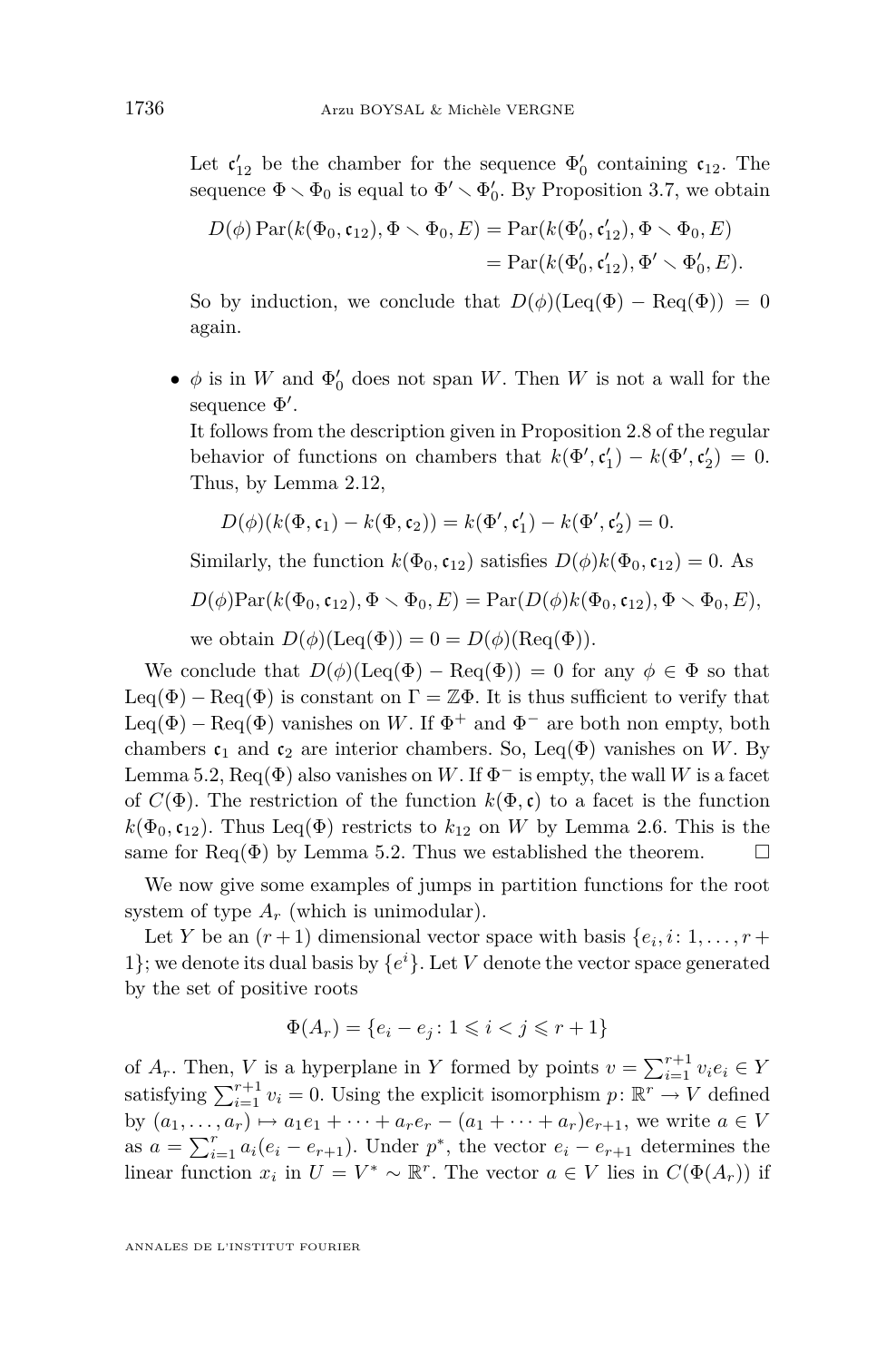<span id="page-23-0"></span>

Figure 5.1. Chambers of *A*<sup>2</sup>



Figure 5.2. Chambers of *A*<sup>3</sup>

and only if  $a_1 + \cdots + a_i \geq 0$  for all  $i: 1, \ldots, r$ . This will be our notation for subsequent examples concerning *Ar*.

Example 5.5. — We consider the root system of type  $A_2$  with  $\Phi =$ *{* $e_1$  *−*  $e_2$ ,  $e_2$  −  $e_3$ ,  $e_1$  −  $e_3$ } (see Figure 5.1). The cone *C*( $\Phi$ ) is comprised of two chambers  $c_1 = C({e_1 - e_3, e_2 - e_3})$  and  $c_2 = C({e_1 - e_3, e_1 - e_2})$ . We will calculate both  $k(\Phi, \mathfrak{c}_1)$  and  $k(\Phi, \mathfrak{c}_2)$  using our formula in Theorem [5.3](#page-20-0) iteratively starting from an exterior chamber.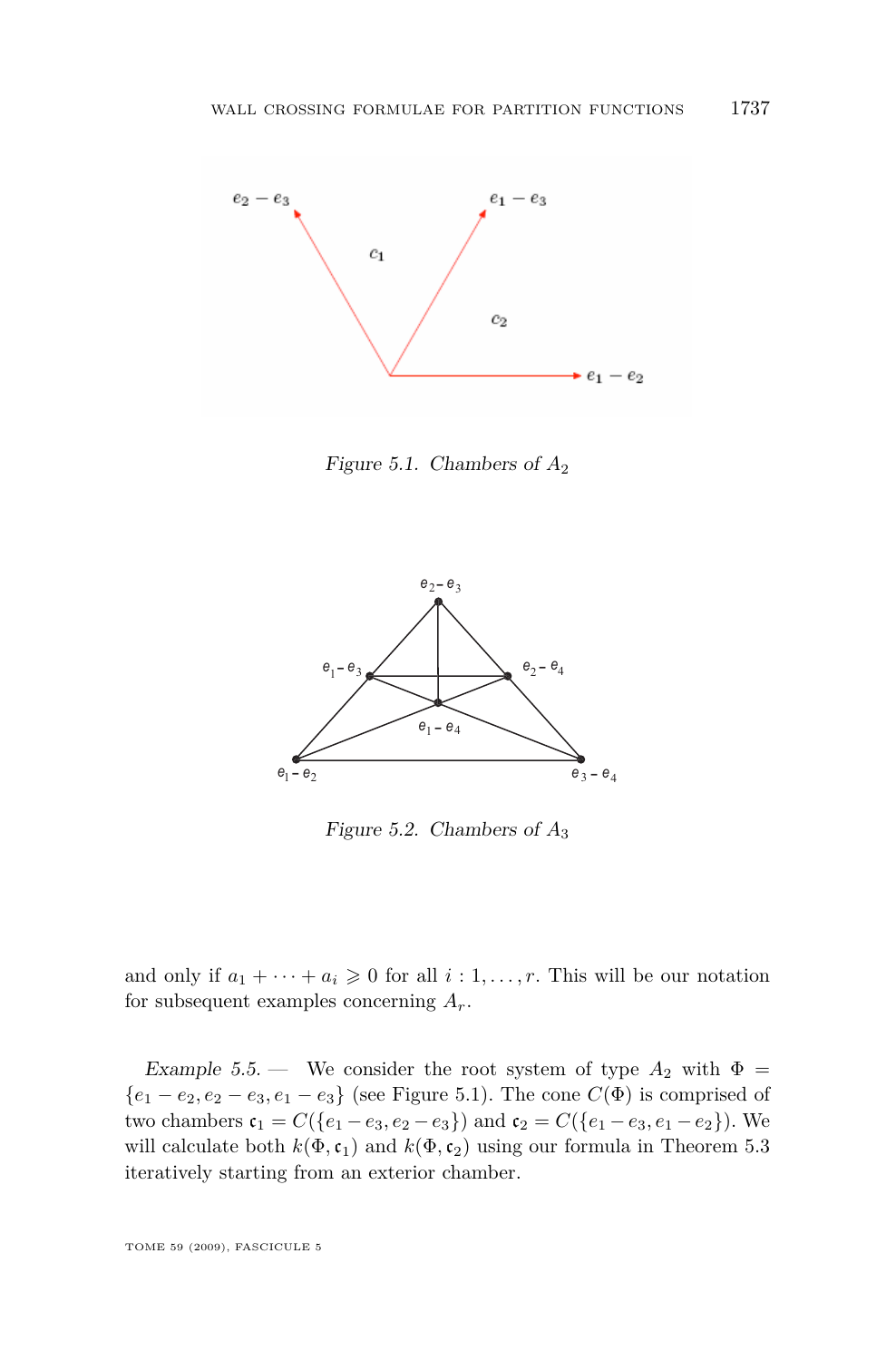(i) Jump from the exterior chamber to  $c_1$ :  $E = e^1 - (e^1 + e^2 + e^3)/3$ ,  $\Phi_0 = \{e_2 - e_3\}, \Phi^+ = \{e_1 - e_3, e_1 - e_2\} \text{ and } \Phi^- = \emptyset.$ 

$$
k(\Phi, \mathfrak{c}_1)(a) - k(\Phi, \mathfrak{c}_{\text{ext}})(a) = \text{Par}(1, \Phi \setminus \Phi_0, E)(a)
$$

$$
k(\Phi, \mathfrak{c}_1)(a) = \text{Res}_{z=0} \left( \frac{e^{a_1 x_1 + a_2 x_2 + z a_1}}{(1 - e^{-x_1 - z})(1 - e^{-x_1 + x_2 - z})} \right)_{x=0}
$$

$$
= \text{Res}_{z=0} \frac{e^{z a_1}}{(1 - e^{-z})^2} = 1 + a_1.
$$

(ii) Jump from  $\mathfrak{c}_1$  to  $\mathfrak{c}_2$ :  $E = e^2 - (e^1 + e^2 + e^3)/3$ ,  $\Phi_0 = \{e_1 - e_3\}$ ,  $\Phi^- = \{e_1 - e_2\}$  and  $\Phi^+ = \{e_2 - e_3\}.$ 

$$
k(\Phi, \mathfrak{c}_1)(a) - k(\Phi, \mathfrak{c}_2)(a) = \text{Par}(1, \Phi \setminus \Phi_0, E)(a)
$$
  
= Res<sub>z=0</sub> $\left( \frac{e^{a_1 x_1 + a_2 x_2 + z a_2}}{(1 - e^{-x_2 - z})(1 - e^{-x_1 + x_2 + z})} \right)_{x=0}$   
= Res<sub>z=0</sub> $\frac{e^{za_2}}{(1 - e^{-z})(1 - e^z)} = -a_2.$ 

Then,  $k(\Phi, c_2)(a) = 1 + a_1 + a_2$ .

Example 5.6. — We now consider the root system of type  $A_3$  (see Figure [5.2](#page-23-0) which depicts the 7 chambers of *A*<sup>3</sup> via the intersection of the ray  $\mathbb{R}^+\alpha$  of each root  $\alpha$  with the plane  $3a_1 + 2a_2 + a_3 = 1$ .

We will calculate the jump in the partition function from  $c_1 := C({e_1$  $e_2, e_1 - e_3, e_1 - e_4$ } to  $c_2 := C({e_1 - e_2, e_3 - e_4, e_1 - e_4})$ . In this case,  $E = e^{3} - (e^{1} + e^{2} + e^{3} + e^{4})/4$ ,  $\Phi_0 = \{e_1 - e_4, e_2 - e_4, e_1 - e_2\}$ ,  $\Phi^{+} = \{e_3 - e_4\}$ and  $\Phi^- = \{e_1 - e_3, e_2 - e_3\}$ . Notice that  $k_{12}$  is the partition function corresponding to the chamber  $C({e_1 - e_4, e_1 - e_2})$  of the copy of  $A_2$  in  $A_3$  having the set  $\Phi_0$  as its set of positive roots. Using the final calculation in part (ii) of Example [5.5](#page-23-0) ( $e_4$  here plays the role of  $e_3$  in that example),  $k_{12}(a) = a_1 + a_2 + 1$ . Then, by Theorem [5.3,](#page-20-0)

$$
k(\Phi, c_2)(a) - k(\Phi, c_1)(a)
$$
  
= Par $(k_{12}, \Phi \setminus \Phi_0, E)(a)$   
= Res<sub>z=0</sub> $\left( (\partial_{x_1} + \partial_{x_2} + 1) \cdot \frac{e^{a_1x_1 + a_2x_2 + za_3}}{(1 - e^{-z})(1 - e^{-x_1+z})(1 - e^{-x_2+z})} \right)_{x=0}$   
=  $\frac{1}{6}a_3(a_3 - 1)(2a_3 + 3a_2 + 3a_1 + 5).$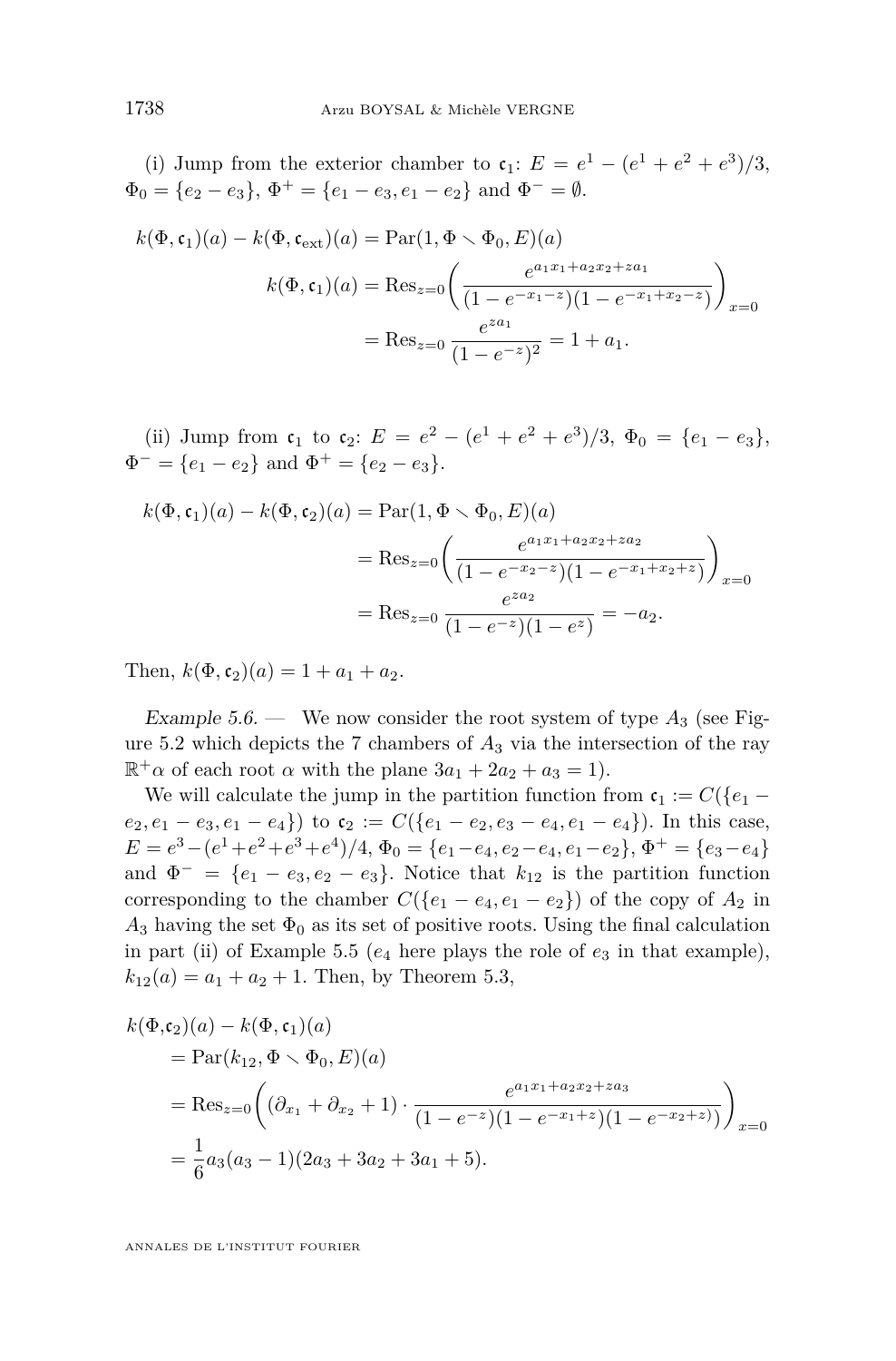#### **5.3. Khovanskii-Pukhlikov differential operator**

<span id="page-25-0"></span>We recall that  $\Gamma = \mathbb{Z}\Phi$ . We normalize the measure dx in order that it gives volume 1 to a fundamental domain for  $\Gamma^*$ , and we write  $v(\Phi, dx, \mathfrak{c})$ simply as  $v(\Phi, \mathfrak{c})$ .

We recall the relation between the function  $k(\Phi, \mathfrak{c})$  and  $v(\Phi, \mathfrak{c})$ . Define Todd(*z*) as the expansion of

$$
\frac{z}{1 - e^{-z}} = 1 + \frac{1}{2}z + \frac{1}{12}z^2 + \cdots
$$

in power series in *z*. For  $\phi \in \Phi$ , Todd $(\partial(\phi))$  is a differential operator of infinite order with constant coefficients. If  $p$  is a polynomial function on *V*, Todd $(\partial(\phi))p$  is well defined and is a polynomial on *V*. We denote by Todd(Φ*, ∂*) the operator defined on polynomial functions on *V* by

$$
\text{ Todd}(\Phi,\partial) = \prod_{\phi \in \Phi} \text{ Todd}(\partial(\phi)).
$$

The operator Todd(Φ*, ∂*) transforms a polynomial function into a polynomial function on Γ.

The following result has been proven in Dahmen-Micchelli [\[4\]](#page-38-0).

THEOREM 5.7. — Let  $\mathfrak c$  be a chamber. Then

$$
k(\Phi, \mathfrak{c})(a) = \text{Total}(\Phi, \partial) \cdot v(\Phi, \mathfrak{c}).
$$

Here we give yet another proof of this theorem, by verifying that our explicit formula for the jumps are related by the Todd operator.

Let *W* be a wall of  $\Phi$  determined by *E*. Assume that  $\Phi^+$  is non empty. Let Todd( $\Phi_0$ ,  $\partial$ ) be the Todd operator related to the sequence  $\Phi_0 = \Phi \cap W$ which is also unimodular.

Proposition 5.8. — Let *p* be a polynomial function on *W*. Then

 $\text{Total}(\Phi, \partial) \text{Pol}(p, \Phi \setminus \Phi_0, E) = \text{Par}(\text{Total}(\Phi_0, \partial) P, \Phi \setminus \Phi_0, E).$ 

Proof. — We have

$$
Todd(\Phi, \partial) = Todd(\Phi \setminus \Phi_0, \partial) Todd(\Phi_0, \partial).
$$

By Proposition [3.4](#page-9-0)

 $\text{Total}(\Phi_0, \partial) \text{Pol}(p, \Phi \setminus \Phi_0, E) = \text{Pol}(\text{Total}(\Phi_0, \partial)p, \Phi \setminus \Phi_0, E).$ 

Let  $q = \text{Total}(\Phi_0, \partial)p$ . Then we apply  $\text{Total}(\Phi \setminus \Phi_0, \partial)$  to

$$
\text{Pol}(q, \Phi \setminus \Phi_0, E) = \text{Res}_{z=0} \bigg( Q(\partial_x) \cdot \frac{e^{\langle a, x+zE \rangle}}{\prod_{\phi \in \Phi \setminus \Phi_0} \langle \phi, x+zE \rangle} \bigg)_{x=0}.
$$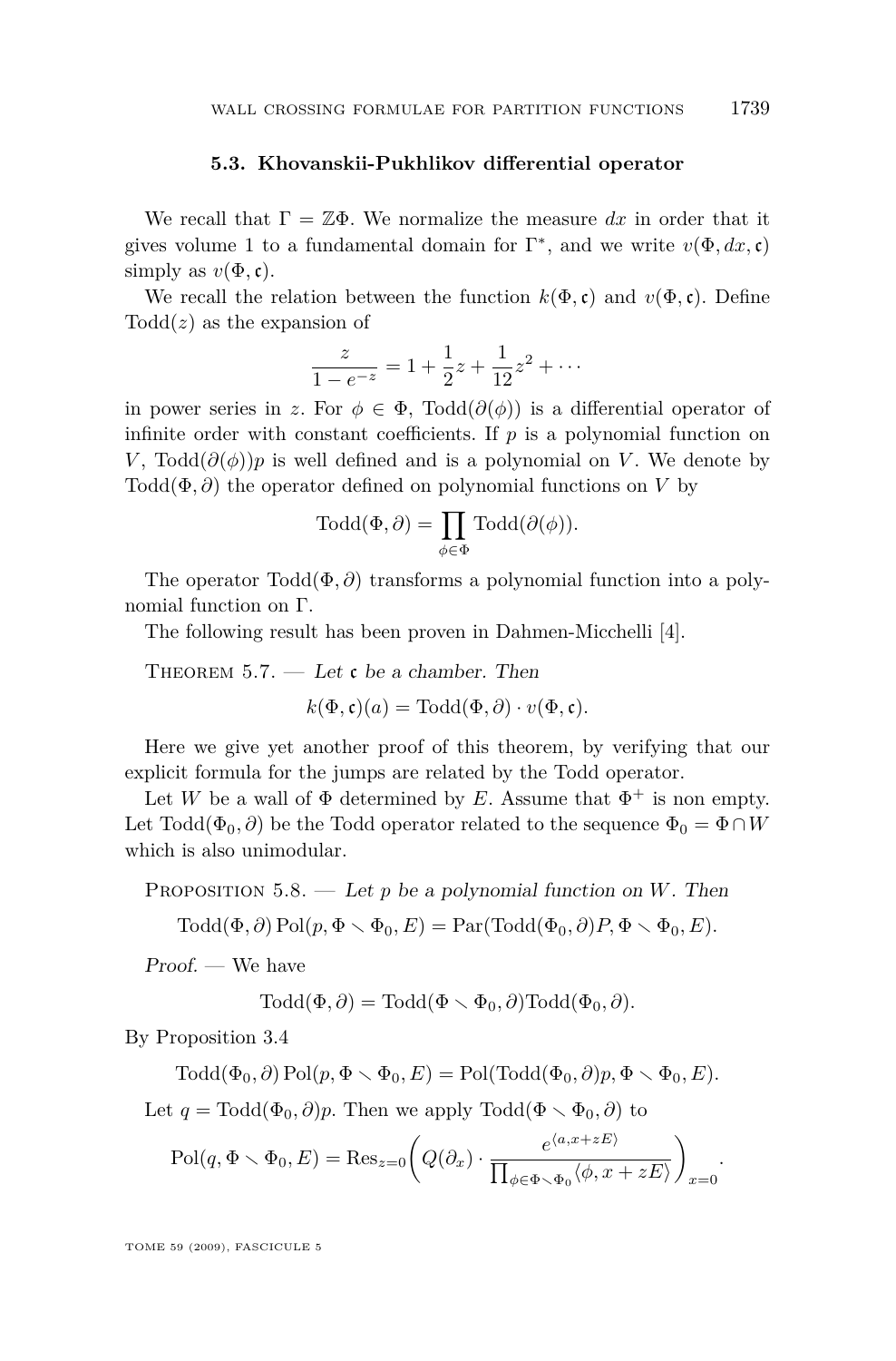We obtain

$$
Todd(\Phi \setminus \Phi_0, \partial) Pol(q, \Phi \setminus \Phi_0, E)(a) = Par(q, \Phi \setminus \Phi_0, E).
$$

 $\Box$ 

We now prove Theorem [5.7](#page-25-0) by induction. We assume that

$$
Todd(\Phi_0, \partial)v(\Phi_0, \mathfrak{c}_{12}) = k(\Phi_0, \mathfrak{c}_{12}).
$$

We then obtain from Proposition [5.8:](#page-25-0)

$$
Todd(\Phi, \partial)(v(\Phi, \mathfrak{c}_1) - v(\Phi, \mathfrak{c}_2)) = Todd(\Phi, \partial) Pol(v(\Phi_0, \mathfrak{c}_{12}), \Phi \setminus \Phi_0, E)
$$
  
= Par(Todd(\Phi\_0, \partial)v(\Phi\_0, \mathfrak{c}\_{12}), \Phi \setminus \Phi\_0, E)  
= Par(k(\Phi\_0, \mathfrak{c}\_{12}), \Phi \setminus \Phi\_0, E)  
= k(\Phi, \mathfrak{c}\_1) - k(\Phi, \mathfrak{c}\_2).

Starting from the exterior chamber where

$$
k(\Phi, \mathfrak{c}_{\mathrm{ext}}) = \mathrm{Todd}(\Phi, \partial) \cdot v(\Phi, \mathfrak{c}_{\mathrm{ext}}) = 0,
$$

we obtain by jumping over the walls that  $k(\Phi, \mathfrak{c}) = \text{Total}(\Phi, \partial) \cdot v(\Phi, \mathfrak{c})$  for any chamber.

#### **6. Wall crossing formula for the partition function: general case**

In this section, we compute the jump  $k(\Phi, \mathfrak{c}_1) - k(\Phi, \mathfrak{c}_2)$  of the partition function  $k(\Phi)$  across a wall when  $\Phi$  is an arbitrary system.

#### **6.1. A particular quasi-polynomial function**

Let  $W$  be a hyperplane of  $V$  determined by a primitive vector  $E$ , and  $\Gamma_0 = W \cap \Gamma$ . We denote by *T* the torus  $V^*/\Gamma^*$  and  $T_0$  the torus  $W^*/\Gamma_0^*$ . The restriction map  $V^* \to W^*$  induces a surjective homomorphism  $r: T \to T_0$ . The kernel of *r* is isomorphic to  $\mathbb{R}/\mathbb{Z}$ .

Let *Q* be a quasi-polynomial function on Γ. We may write  $Q(a)$  =  $\sum_{y \in T} e_y(a) Q_y(a)$  where  $y \in V^*$  give rise to an element of finite order in  $V^*/\Gamma^*$ , still denoted by *y*. The set of elements  $g \in T$  such that  $r(g) = r(y)$ is isomorphic to R*/*Z.

<span id="page-26-0"></span>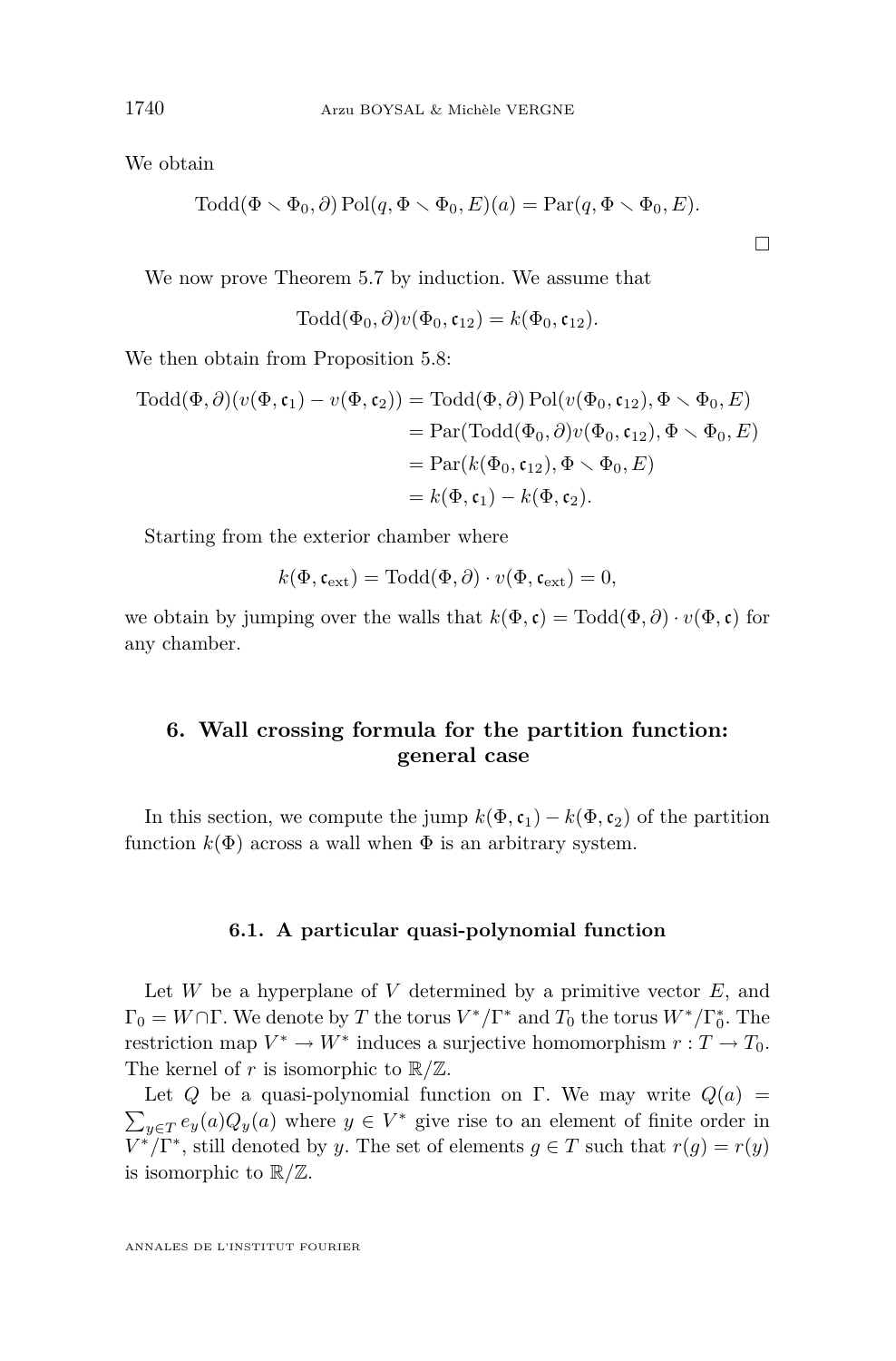<span id="page-27-0"></span>DEFINITION 6.1. — Let  $Q(a) = \sum_{y \in T} e_y(a) Q_y(a)$  be a quasi-polynomial function on  $\Gamma$  and let  $\Psi$  be a sequence of vectors not belonging to *W*. We define, for  $a \in \Gamma$ ,

$$
\begin{aligned} \text{Para}(Q, \Psi, E)(a) &= \sum_{y \in T} \sum_{g \in T | r(g) = r(y)} \text{Res}_{z=0} \\ &\cdot \left( Q_y(\partial_x) \cdot \frac{e^{\langle a, x + 2i\pi g + zE \rangle}}{\prod_{\psi \in \Psi} (1 - e^{-\langle \psi, x + 2i\pi g + zE \rangle})} \right)_{x=0} .\end{aligned}
$$

Remark  $6.2$  — The definition may look strange, as we sum a priori on the infinite set  $r(q) = r(y)$ . However, in order that the function

$$
\left(Q_y(\partial_x)\frac{e^{\langle a,x+2i\pi g+zE\rangle}}{\prod_{\psi\in\Psi}(1-e^{-\langle\psi,x+2i\pi g+zE\rangle})}\right)_{x=0}
$$

has a pole at  $z = 0$ , we see that there must exist a  $\psi$  in  $\Psi$  such that  $e^{2i\pi \langle \psi, g \rangle} = 1$ . As  $r(g)$  is fixed, this leaves a finite number of possibilities for *g*. More concretely, if *y* is given, any *g* such that  $r(g) = r(y)$  is of the form  $g = y + GE$ , and *G* must satisfy  $e^{2i\pi G(\psi, E)} = e^{-2i\pi \langle y, \psi \rangle}$  for some  $\psi \in \Psi$ . Furthermore, we see that if the integers  $\langle \psi, E \rangle$  are equal to  $\pm 1$  for all  $\psi \in \Psi$ , and if *Q* is polynomial (so that  $y = 0$  on the above equation), then  $\text{Para}(Q, \Psi, E)$  is equal to  $\text{Par}(Q, \Psi, E)$ .

It is easy to see that  $Para(Q, \Psi, E)(a)$  is a quasi-polynomial function of  $a \in V$ . Furthermore, using the same argument as in the proof of Lemma [3.2,](#page-8-0) we obtain the following.

LEMMA  $6.3.$  — The quasi-polynomial function  $\text{Para}(Q, \Psi, E)$  depends only on the restriction *q* of *Q* to  $\Gamma_0$ .

Choose a primitive vector *F* such that  $\Gamma = \Gamma_0 \oplus \mathbb{Z}F$ . Then we see that any quasi-polynomial function  $q$  on  $\Gamma_0$  extends to a quasi-polynomial function *Q* on Γ.

DEFINITION 6.4. — Let *q* be a quasi-polynomial function on  $\Gamma_0$ . We define

$$
Para(q, \Psi, E) := Para(Q, \Psi, E),
$$

where *Q* is any quasi-polynomial function on Γ extending *q*.

Remark 6.5. — Let q be a quasi-polynomial function on  $\Gamma_0$ ; we may write  $q(w) = \sum_{y \in T_0} e_y(w) q_y(w)$ . Let  $Q_y$  denote any extension of the polynomial function  $q_y$  on *V*. Then, while calculating  $Para(q, \Psi, E)$ , we are in fact summing over  $q \in T$  such that  $r(q) = y$ .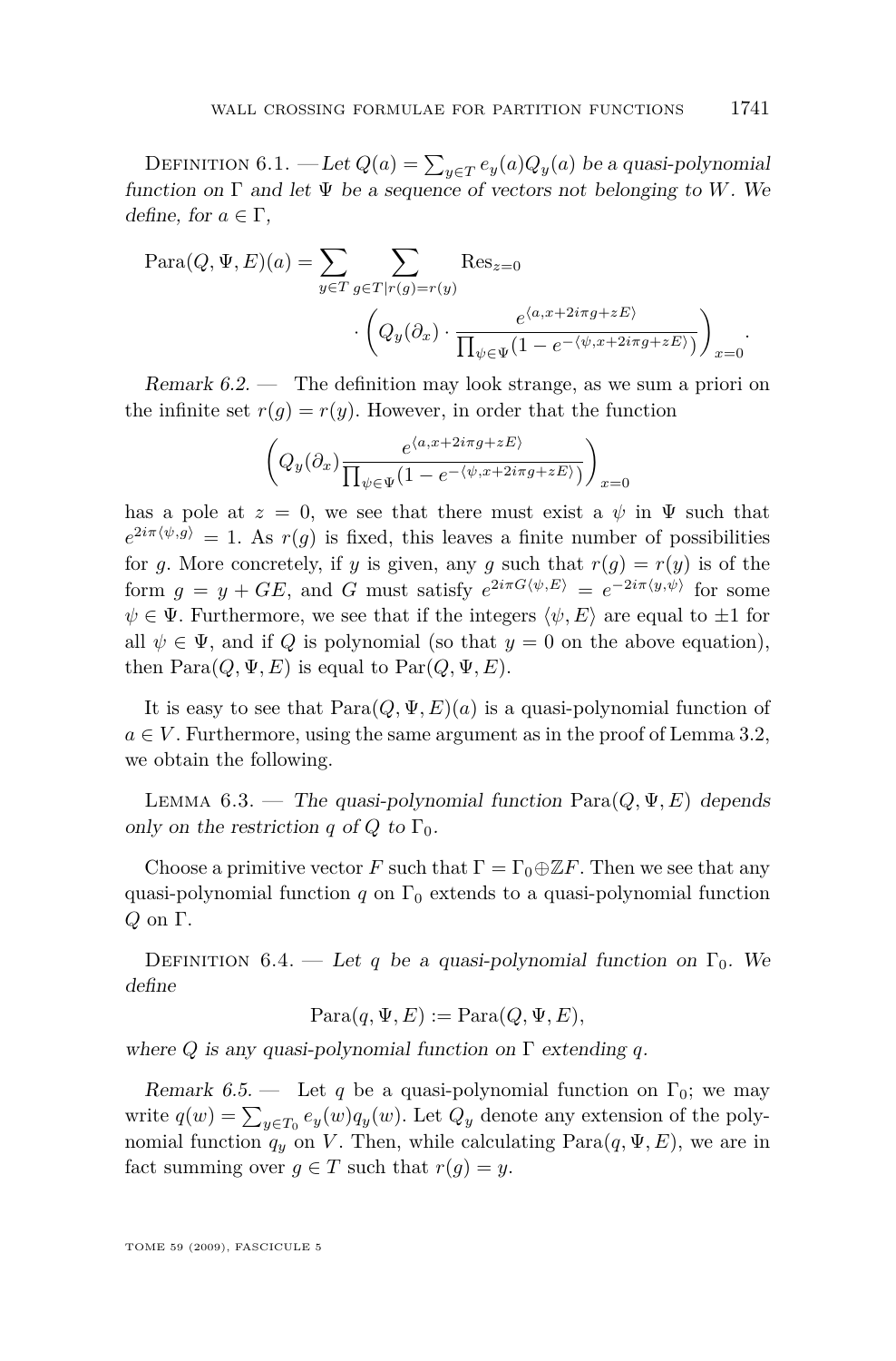<span id="page-28-0"></span>PROPOSITION 6.6. — Let  $\psi \in \Psi$ . Then

 $D(\psi)$ Para $(q, \Psi, E) = \text{Para}(q, \Psi \setminus \{\psi\}, E)$ .

Let  $w \in \Gamma_0$ . Then,

$$
D(w) \text{Para}(q, \Psi, E) = \text{Para}(D(w)q, \Psi, E).
$$

Proof. — The first formula is immediate from the definition. For the second formula, if  $r(g) = r(y)$  and if  $w \in \Gamma_0$ , then

$$
e^{\langle a-w,x+2i\pi g+zE\rangle}=e^{-\langle w,x\rangle}e_y(-w)e^{\langle a,x+2i\pi g+zE\rangle},
$$

and the result follows as in the proof of Proposition [3.7.](#page-10-0)  $\Box$ 

#### **6.2. Discrete convolution**

We take the same notations as in Section [5.1.](#page-17-0) However here the system  $\Psi$  is arbitrary. We define, as before, the function  $K^+(\Psi)$  on Γ<sub>>0</sub> by the equation

(6.1) 
$$
\prod_{\psi \in \Psi} \frac{1}{1 - e^{-\langle \psi, x \rangle}} = \sum_{a \in \Gamma_{\geq 0}} K^+(\Psi)(a) e^{-\langle a, x \rangle}.
$$

Let *q* be a quasi-polynomial function on  $\Gamma_0$ . Define for  $a \in \Gamma_{\geq 0}$ 

$$
C(q, \Psi, E)(a) := \sum_{w \in \Gamma_0} q(w) K^+(\Psi)(a - w).
$$

THEOREM 6.7. — Let q be a quasi-polynomial function on  $\Gamma_0$ . Assume that  $\Psi^+$  is non empty. Then, for  $a \in \Gamma_{\geq 0}$ ,

$$
C(q, \Psi, E)(a) = \text{Para}(q, \Psi, E)(a).
$$

Proof. — We need to compute, for  $a \in \Gamma_{\geqslant 0}$ ,

$$
S(a) := \sum_{w \in \Gamma_0} q(w) K^+(\Psi)(a - w).
$$

This sum is over a finite set.

Let  $Q(a) = \sum_{y \in T} e_y(a) Q_y(a)$  be any quasi-polynomial function on  $\Gamma$ extending *q*. We may write

$$
S(a) = \sum_{y \in T} \left( Q_y(\partial_x) \cdot \sum_{w \in \Gamma_0} K^+(\Psi)(a - w) e^{\langle w, x + 2i\pi y \rangle} \right)_{x = 0}.
$$

Define

$$
G_{x,y}(a) = \sum_{w \in \Gamma_0} K^+(\Psi)(a - w)e^{-\langle a - w, x + 2i\pi y \rangle}.
$$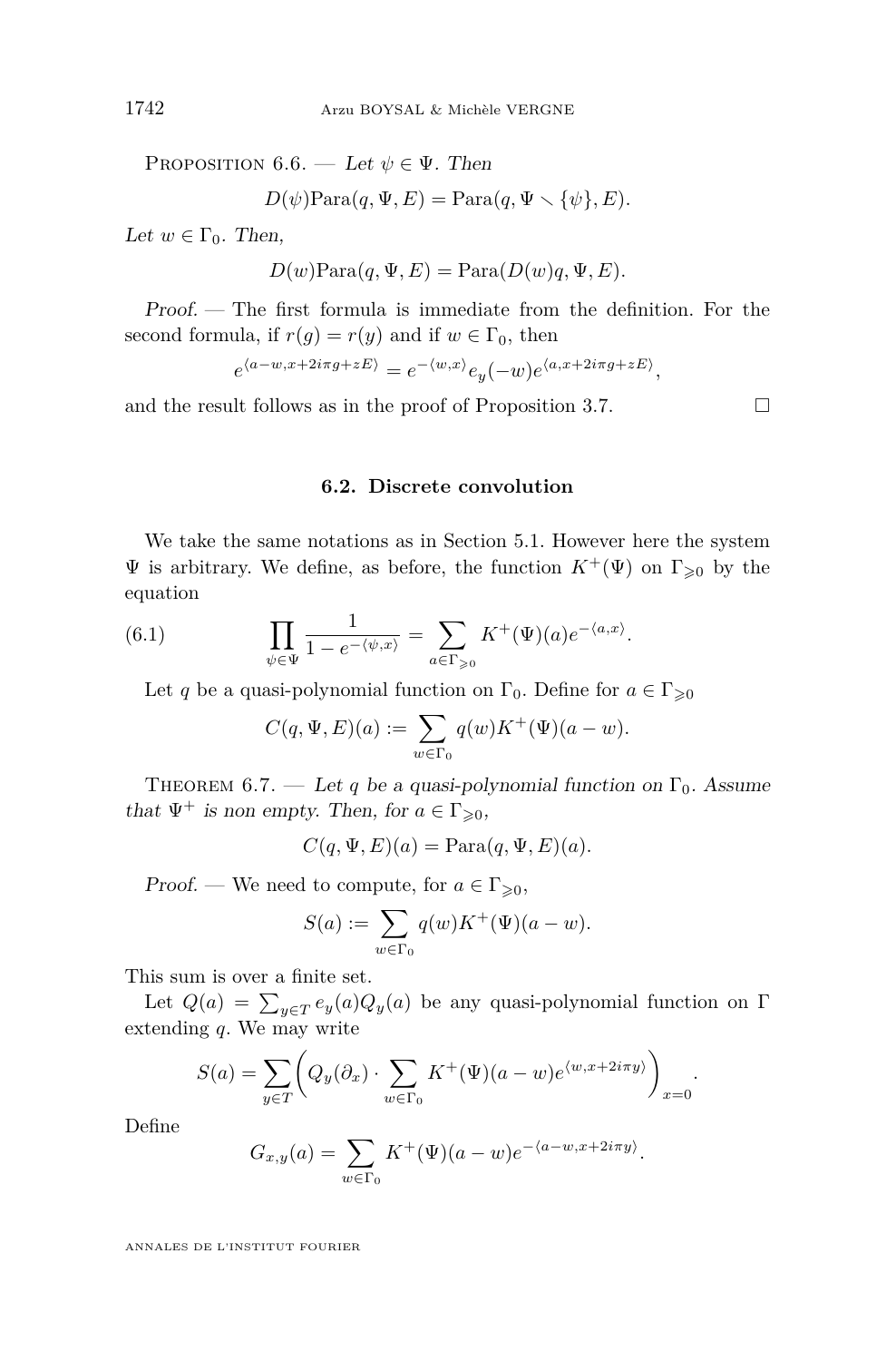*.*

Then  $G_{x,y}(a)$  depends in an analytic way of the variable  $x \in U$ , and we have

(6.2) 
$$
S(a) = \sum_{y \in T} \left( Q_y(\partial_x) \cdot e^{\langle a, x + 2i\pi y \rangle} G_{x,y}(a) \right)_{x=0}
$$

The function  $a \mapsto G_{x,y}(a) = \sum_{w \in \Gamma_0} K^+(\Psi)(a-w)e^{-\langle a-w, x+2i\pi y \rangle}$  is a function on  $\Gamma/\Gamma_0 = ZF$ . To identify the function  $G_{x,y}(nF)$ , with  $n =$  $\langle a, E \rangle$ , we compute its discrete Laplace transform in one variable. With the same proof as the proof in Theorem [5.1,](#page-18-0) we obtain that for *x* in the dual cone to  $C(R_+(\Psi))$ ,  $L_{dis}(G_{x,y})(u) = \sum_{n\geqslant 0} G_{x,y}(nF)u^n$  is convergent for  $|u| < 1$  and we obtain

$$
G_{x,y}(a) = \frac{1}{2i\pi} \int_{|u|=\epsilon} \frac{u^{-n}}{\prod_{\psi \in \Psi} (1 - e^{-\langle \psi, x + 2i\pi y \rangle} u^{\langle \psi, E \rangle})} \frac{du}{u}
$$

where  $n = \langle a, E \rangle$ .

Thus Formula (6.2) becomes

$$
S(a) = \sum_{y \in T} \left( Q_y(\partial_x) \cdot e^{\langle a, x + 2i\pi y \rangle} \frac{1}{2i\pi} \int_{|u| = \epsilon} u^{-n} \cdot \frac{u^{-n}}{\prod_{\psi \in \Psi} (1 - e^{-\langle \psi, x + 2i\pi y \rangle} u^{\langle \psi, E \rangle})} \frac{du}{u} \right)_{x=0}.
$$

Let

$$
F_y(u) = \left(Q_y(\partial_x) \cdot e^{\langle a, x + 2i\pi y \rangle} \frac{u^{-n}}{\prod_{\psi \in \Psi} (1 - e^{-\langle \psi, x + 2i\pi y \rangle} u^{\langle \psi, E \rangle})}\right)_{x=0}.
$$

As at least one of the  $\langle \psi, E \rangle$  is strictly positive and  $n \geq 0$ , the function *F*<sub>*y*</sub>(*u*) has no pole at ∞. The integral over  $|u| = \epsilon$  computes the residue of *F*<sub>*y*</sub>(*u*) at *u* = 0. All other poles are such that  $u^{\langle \psi, E \rangle} = e^{\langle \psi, 2i\pi y \rangle}$  for some  $\psi \in \Psi$ , so they are roots of unity  $\zeta = e^{2i\pi G}$  with  $G \in \mathbb{R}/\mathbb{Z}$ . Any element  $g \in T$  with  $r(g) = r(y)$  is of the form  $g = y + GE$  with some *G*. We obtain

$$
S(a) = -\sum_{y \in T} \sum_{G \in \mathbb{R}/\mathbb{Z}} \text{Res}_{u = e^{2i\pi G}} F_y(u).
$$

We write  $u = e^{2i\pi G}e^{-z}$  in the neighborhood of  $e^{2i\pi G}$  and we obtain the formula of the theorem.

Similarly, we compute the restriction of  $Para(q, \Psi, E)$  to  $W \cap \Gamma$ .

Lemma 6.8.

- *•* If *|*Ψ*<sup>−</sup>|* = *∅*, then the restriction of Para(*q,* Ψ*, E*) to *W* is equal to *q*.
- If  $|\Psi^-| > 0$ , then the restriction of Para $(q, \Psi, E)$  to *W* vanishes.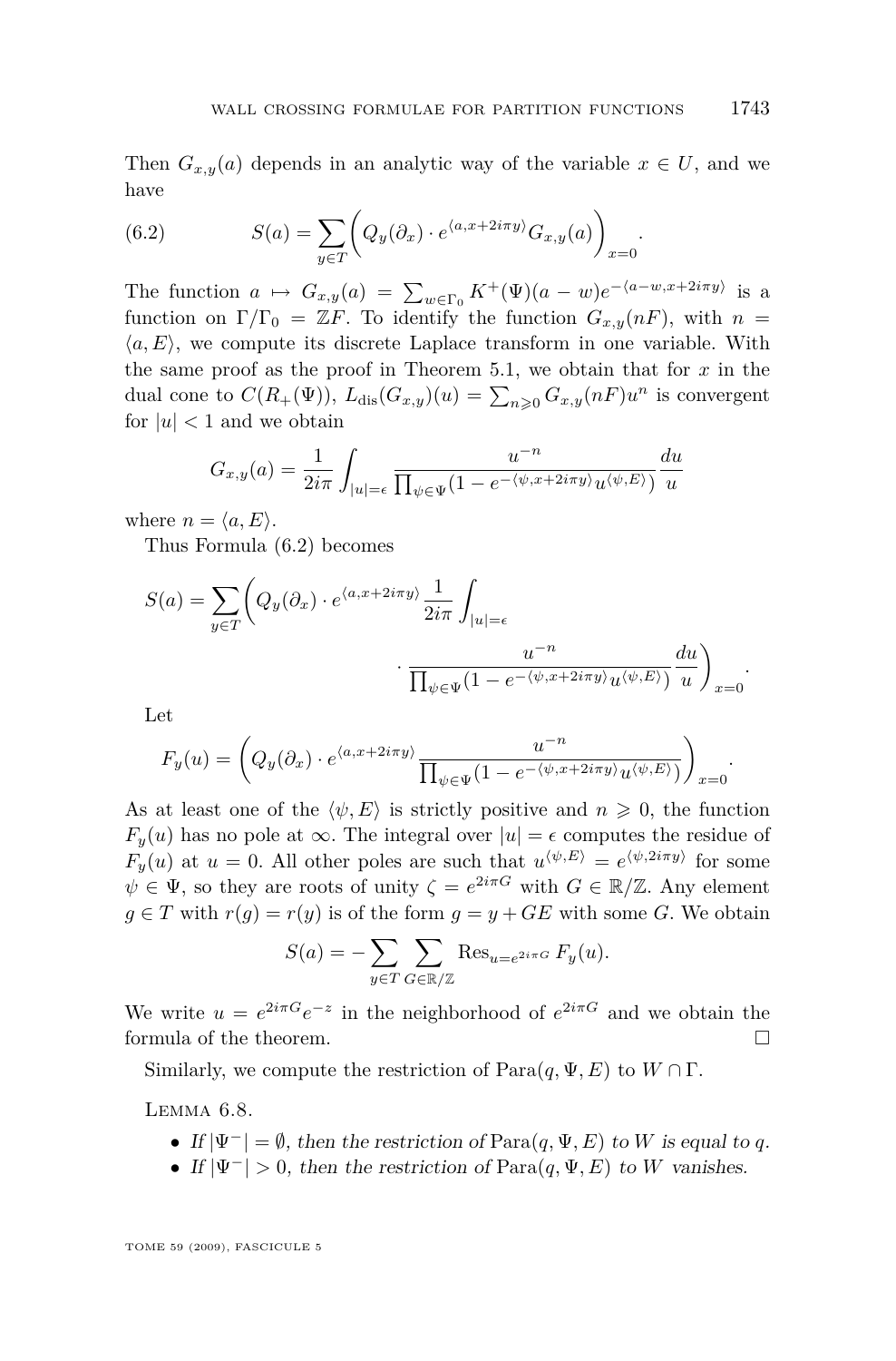<span id="page-30-0"></span>Proof. — The sum formula gives  $Para(q, \Psi, E)(w) = K^+(\Psi)(0)q(w)$  and *K*<sup>+</sup>(Ψ)(0) vanishes as soon as  $|\Psi^-| > 0$ . □

#### **6.3. The jump for the partition function**

Let  $\Phi$  be a sequence of vectors spanning the lattice Γ. Let  $k(\Phi)(a)$  be the partition function given by quasi-polynomial functions on chambers. We consider as in Section [5.2](#page-20-0) two adjacent chambers  $c_1$  and  $c_2$  separated by a wall *W*. As before,  $\Phi_0$  denotes  $W \cap \Phi$ . Let  $k_{12} = k(\Phi_0, \mathfrak{c}_{12})$  be the quasi-polynomial function on  $W \cap \Gamma$  associated to the chamber  $\mathfrak{c}_{12}$  of  $\Phi_0$ . Consider the sequence  $\Psi = \Phi \setminus \Phi_0$ . We choose  $E \in U$  such that  $\Psi^+$  is non empty. In the preceding section, we have associated a quasi-polynomial function  $\text{Para}(k_{12}, \Phi \setminus \Phi_0, E)$  on  $\Gamma$  to  $\Phi \setminus \Phi_0$ ,  $E$  and  $k_{12}$ . We recall that

$$
Para(k_{12}, \Phi \setminus \Phi_0, E)(a) = \sum_{w \in W \cap \Gamma} k_{12}(w) K^+(\Phi \setminus \Phi_0)(a - w).
$$

THEOREM 6.9. — Let  $k_{12} = k(\Phi_0, \mathfrak{c}_{12})$  be the quasi-polynomial function on  $\Gamma_0$  associated to the chamber  $\mathfrak{c}_{12}$ . Then, if  $\langle E, \mathfrak{c}_1 \rangle > 0$ , we have

(6.3) 
$$
k(\Phi, \mathfrak{c}_1) - k(\Phi, \mathfrak{c}_2) = \text{Para}(k_{12}, \Phi \setminus \Phi_0, E).
$$

Proof. — The proof is exactly the same as in the proof of Theorem [5.3](#page-20-0) corresponding to the unimodular case.

Example  $6.10 - W$ e consider the root system of type  $B_2$  (see Fig-ure [4.1\)](#page-16-0). We will calculate  $k(\Phi, \mathfrak{c})$  for all chambers c using our formula in Theorem 6.9 iteratively starting from an exterior chamber.

(i) Jump from the exterior chamber to  $\mathfrak{c}_1$ : We have  $E = e^1$ ,  $\Phi_0 = \{e_2\}$ ,  $\Phi^+ = \{e_1 + e_2, e_1, e_1 - e_2\}$  and  $\Phi^- = \emptyset$ . With the notation of Definition [3.1,](#page-8-0) *Q* = 1(hence *y* = 0) and  $\langle \phi, E \rangle$  =  $\pm 1$  for all  $\phi \in \Phi \setminus \Phi_0$ . Then, by Remark [6.2,](#page-27-0)  $\text{Para}(1, \Phi \setminus \Phi_0, E) = \text{Par}(1, \Phi \setminus \Phi_0, E)$ . We get

$$
k(\Phi, \mathfrak{c}_1)(a) - k(\Phi, \mathfrak{c}_{\text{ext}})(a)
$$
  
= Res<sub>z=0</sub> $\left( \frac{e^{\langle a, x + ze^1 \rangle}}{(1 - e^{-(x_1 + x_2 + z)})(1 - e^{-(x_1 + z)})(1 - e^{-(x_1 - x_2 + z)})} \right)_{x=0}$   

$$
k(\Phi, \mathfrak{c}_1)(a) = \text{Res}_{z=0} \left( \frac{e^{a_1 z}}{(1 - e^{-z})^3} \right) = \frac{1}{2}(a_1 + 2)(a_1 + 1).
$$

(ii) Jump from  $c_1$  to  $c_2$ : We have  $E = e^1 - e^2$ ,  $\Phi_0 = \{e_1 + e_2\}$ ,  $\Phi^+ = \{e_1, e_1 - e_2\}$  and  $\Phi^- = \{e_2\}$ . We also have  $Q = k_{12} = 1$ , thus *y* = 0. Then, the set of feasible *g*  $\in$  *T* giving a nontrivial residue at *z* = 0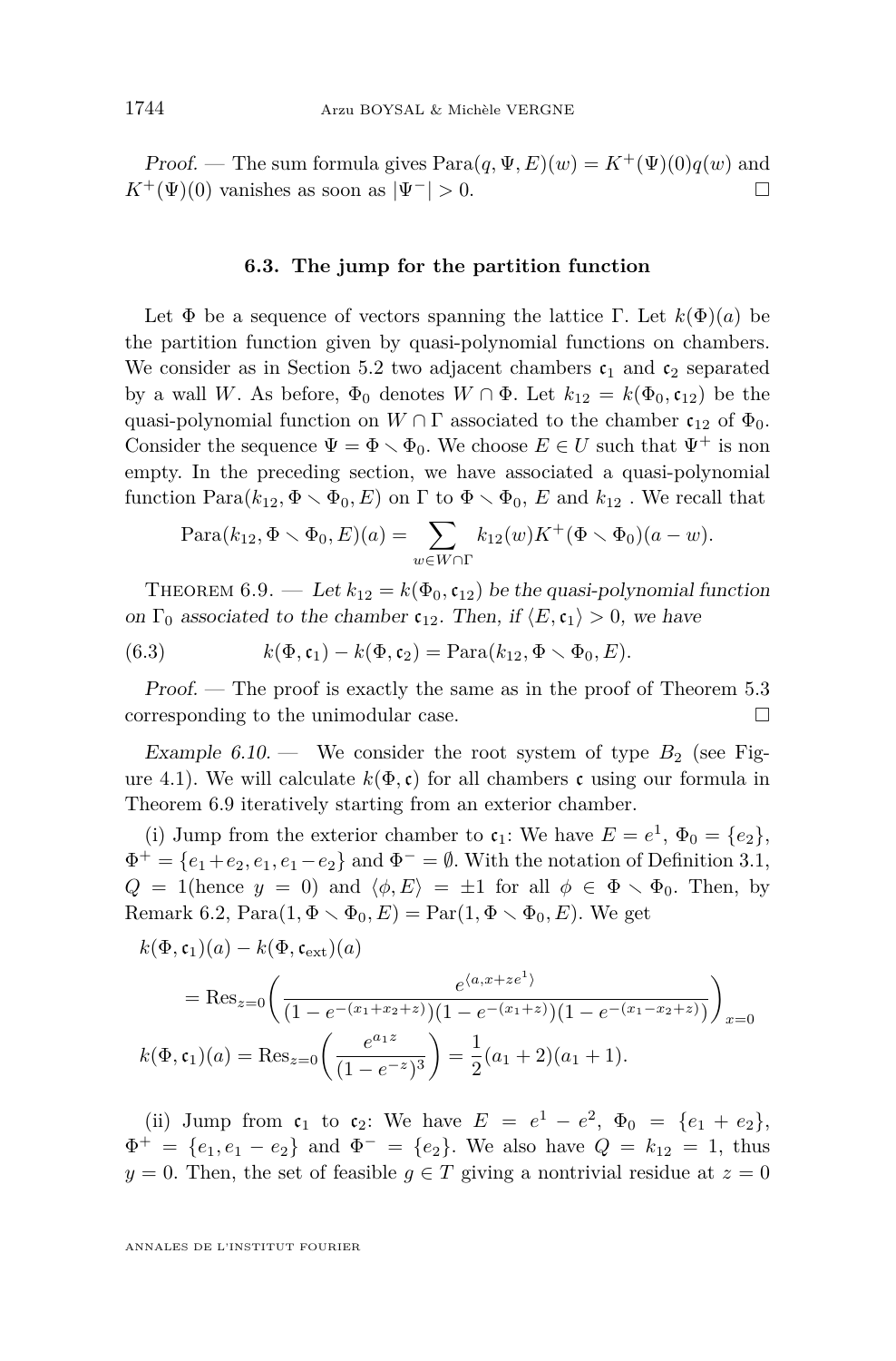for a summand in Para $(1, \Phi \setminus \Phi_0, E)$  and satisfying  $r(g) = 0$  is  $\{0, \frac{e^1 - e^2}{2}\}$  $\frac{-e^{-}}{2}\}.$ By Theorem [6.9,](#page-30-0)

$$
k(\Phi, \mathfrak{c}_2)(a) - k(\Phi, \mathfrak{c}_1)(a)
$$
  
=  $\text{Para}(1, \Phi \setminus \Phi_0, E)(a)$   
=  $\sum_{g=0, g=\frac{e^1-e^2}{2}}$  Res<sub>z=0</sub>  $\left( \frac{e^{\langle a, x+2i\pi g+zE\rangle}}{\prod_{\phi \in \Phi \setminus \Phi_0} (1 - e^{-\langle \phi, x+2i\pi g+zE\rangle})} \right)_{x=0}$   
= Res<sub>z=0</sub>  $\left( \frac{e^{\langle a_1-a_2\rangle z}}{(1 - e^{-z})(1 - e^{-2z})(1 - e^{z})} \right)$   
+ Res<sub>z=0</sub>  $\left( \frac{(-1)^{a_1+a_2}e^{(a_1-a_2)z}}{(1 + e^{-z})(1 - e^{-2z})(1 + e^{z})} \right)$   
=  $(-1)^{a_1+a_2} \frac{1}{8} - \frac{1}{8} (2a_2^2 - 4a_1a_2 + 2a_1^2 + 1 - 4a_2 + 4a_1)$   
=  $\begin{cases} -\frac{1}{4}(a_2 - a_1)(a_2 - a_1 - 2) & \text{if } a_1+a_2 \text{ even,} \\ -\frac{1}{4}(a_2 - a_1 - 1)^2 & \text{if } a_1+a_2 \text{ odd} \end{cases}$   
=  $-\frac{1}{4} \left( a_2 - a_1 - 1 + \left( \frac{1 + (-1)^{a_1+a_2}}{2} \right) \right)$   
 $\cdot \left( a_2 - a_1 - 1 - \left( \frac{1 + (-1)^{a_1+a_2}}{2} \right) \right).$ 

Using (i), we get

$$
k(\Phi, \mathfrak{c}_2)(a) = \frac{1}{2}(a_1 + 2)(a_1 + 1) + (-1)^{a_1 + a_2} \frac{1}{8}
$$
  

$$
- \frac{1}{8}(2a_2^2 - 4a_1a_2 + 2a_1^2 + 1 - 4a_2 + 4a_1)
$$
  

$$
= \frac{1}{4}a_1^2 + \frac{1}{2}a_1a_2 - \frac{1}{4}a_2^2 + a_1 + \frac{1}{2}a_2 + \frac{7}{8} + (-1)^{a_1 + a_2} \frac{1}{8}.
$$

(iii) Jump from  $\mathfrak{c}_2$  to  $\mathfrak{c}_3$ : We have  $E = e^2$ ,  $\Phi_0 = \{e_1\}$ ,  $\Phi^+ = \{e_2, e_1 + e_2\}$ and  $\Phi^- = \{e_1 - e_2\}$ . We again have  $Q = k_{23} = 1$  and  $\langle \phi, E \rangle = \pm 1$  for all  $\phi \in \Phi \setminus \Phi_0$ . Thus,  $y = g = 0$  and (as in part (i)) we can use the formula for the unimodular case:

$$
k(\Phi, \mathfrak{c}_2)(a) - k(\Phi, \mathfrak{c}_3)(a) = \text{Res}_{z=0} \left( \frac{e^{\langle a, x+zE \rangle}}{\prod_{\phi \in \Phi \setminus \Phi_0} (1 - e^{-\langle \phi, x+zE \rangle})} \right)_{x=0}
$$

$$
= \text{Res}_{z=0} \left( \frac{e^{a_2 z}}{(1 - e^{-z})(1 - e^{-z})(1 - e^z)} \right)
$$

$$
= -\frac{1}{2} a_2 (a_2 + 1).
$$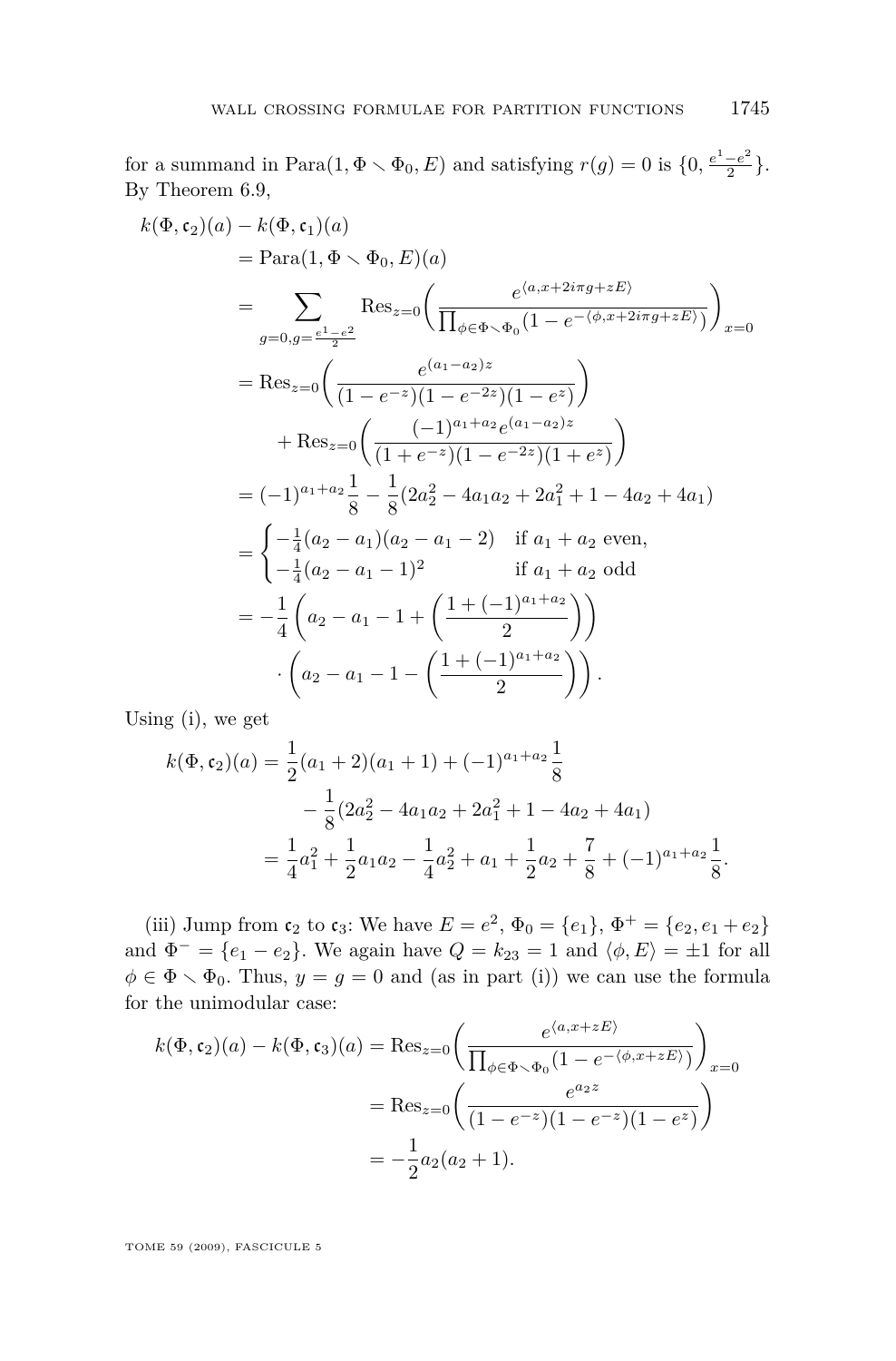Then,

$$
k(\Phi, \mathfrak{c}_3)(a) = \frac{1}{4}a_1^2 + \frac{1}{2}a_1a_2 + \frac{1}{4}a_2^2 + a_1 + a_2 + \frac{7}{8} + (-1)^{a_1 + a_2} \frac{1}{8}.
$$

#### **6.4. Generalized Khovanskii-Pukhlikov differential operator**

Here  $\Phi$  is a general sequence (not necessarily unimodular). We assume again that  $\mathbb{Z}\Phi = \Gamma$ . We choose the measure *dx* giving volume 1 to  $U/\Gamma^*$ . We write  $v(\Phi, \mathfrak{c}, dx) = v(\Phi, \mathfrak{c}).$ 

For the complex number  $\zeta$ , define  $\text{Todd}(\zeta, z)$  as the expansion of

$$
\frac{z}{1-\zeta^{-1}e^{-z}}
$$

into a power series in *z*. If  $\zeta \neq 1$ ,

(6.4) 
$$
\frac{\text{Total}(\zeta, z)}{z} = \frac{1}{1 - \zeta^{-1} e^{-z}}
$$

is analytic at  $z = 0$ .

For  $\phi \in \Phi$ , Todd $(\zeta, \partial(\phi))$  is a differential operator of infinite order with constant coefficients. If *p* is a polynomial function on *V*, Todd( $\zeta$ ,  $\partial(\phi)$ )*p* is well defined and is a polynomial on *V* .

For  $g \in T = U/\Gamma^*$ , define the Todd operator (a series of differential operators with constant coefficients) by

$$
Todd(g, \Phi, \partial) := \prod_{k=1}^{N} Todd(e_g(\phi_k), \partial(\phi_k)),
$$

where  $e_g(\phi_k) := e^{2i\pi \langle g, \phi_k \rangle}$ .

If *G* is a finite subset of *T*, we denote by  $\text{Todd}(G, \Phi, \partial)$  the operator defined on polynomial functions  $v(a)$  on  $V$  by

$$
(\mathrm{Todd}(G,\Phi,\partial)v)(a) = \sum_{g \in G} e_g(a) (\mathrm{Todd}(g,\Phi,\partial)v)(a).
$$

Let  $g \in T$ , and define  $\Phi(g) = \{ \phi \in \Phi \mid e_g(\phi) = 1 \}$ . If  $\Phi(g)$  do not generate *V*, it follows from Corollary [2.11](#page-7-0) that  $\left(\prod_{\phi \notin \Phi(g)} \partial(\phi)\right) v(\Phi, \mathfrak{c}) = 0$ . Thus  $\text{Total}(g, \Phi, \partial)v(\Phi, \mathfrak{c}) = 0.$  Indeed  $\text{Total}(g, \Phi, \partial)$  is divisible by  $(\prod_{\phi \notin \Phi(g)} \partial(\phi))$ as follows from Equation (6.4) above.

DEFINITION  $6.11.$  - Define

$$
G(\Phi) = \{ g \in T \mid \langle \Phi(g) \rangle = V \}.
$$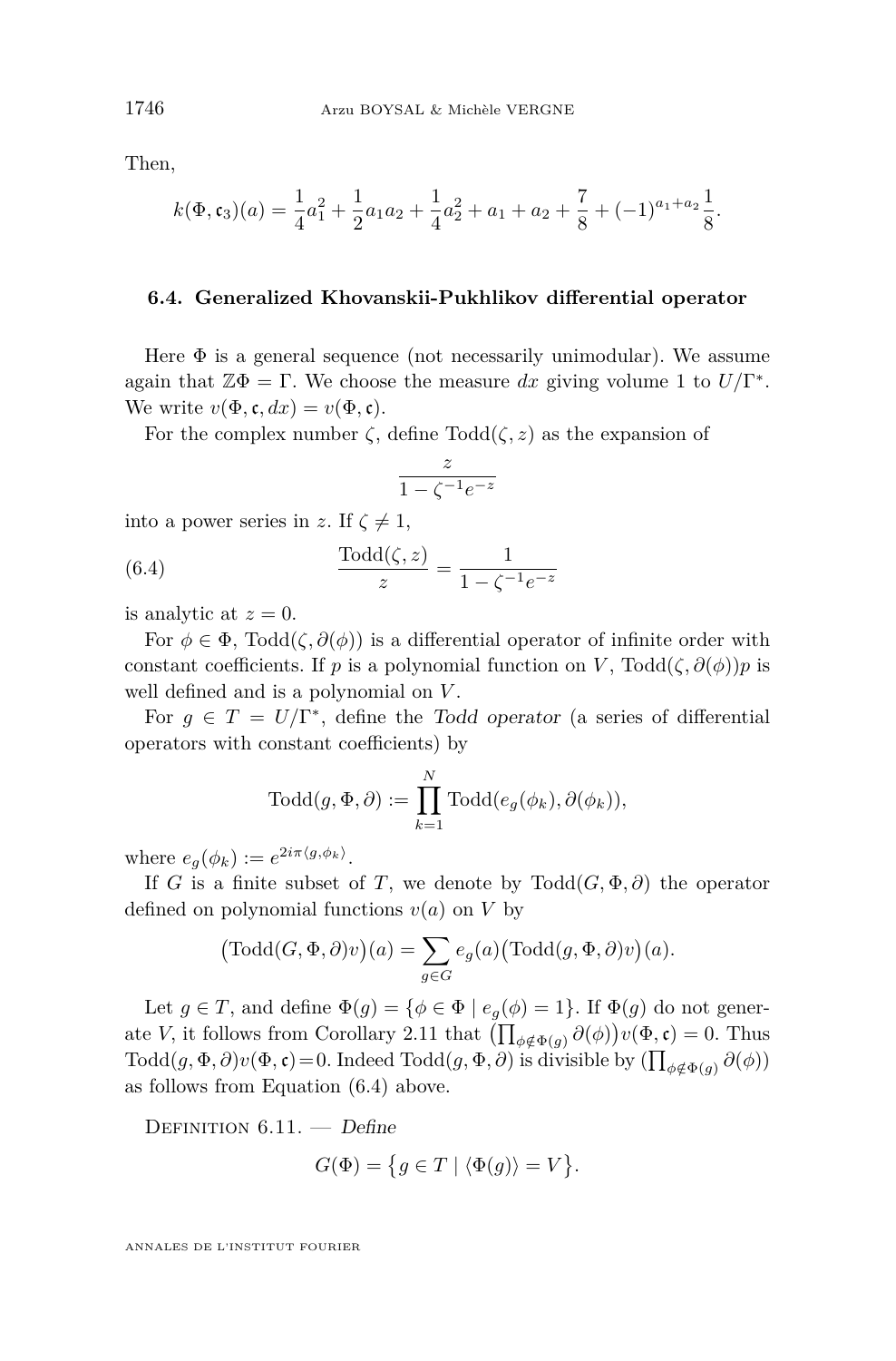The set  $G(\Phi)$  is finite. Indeed, if  $g \in G(\Phi)$ , there must exists a basis  $\sigma$ of *V* extracted from  $\Phi$  such that  $e_{\phi}(q) = 1$  for all  $\phi \in \sigma$ , and this gives a finite set of solutions. If  $\Phi$  is unimodular, then  $G(\Phi)$  is reduced to the identity element.

The following result has been proven in [\[3\]](#page-38-0).

THEOREM  $6.12.$  — Let c be a chamber. Then

 $k(\Phi, \mathfrak{c})(a) = \text{Total}(G(\Phi), \Phi, \partial) \cdot v(\Phi, \mathfrak{c}).$ 

Here we will give yet another proof of this theorem, by verifying that the explicit formula for the jumps are related by the Todd operator.

For the proof, it is easier to sum over 'all elements' *t* of *T*. If *v* is a polynomial function on *V* such that

(6.5) Todd $(t, \Phi, \partial) \cdot v = 0$  except for a finite number of elements *t*,

we may define

$$
Todd(T, \Phi, \partial)v(a) = \sum_{t \in T} e_t(a) \text{Total}(t, \Phi, \partial) \cdot v,
$$

being understood that we only sum over the finite subset of  $t \in T$  such that  $\text{ Todd}(t, \Phi, \partial) \cdot v \neq 0$ . With this definition, for  $v = v(\Phi, \mathfrak{c})$ , then

 $\text{Total}(T, \Phi, \partial)v = \text{Total}(G(\Phi), \Phi, \partial)v.$ 

To prove Theorem 6.12, we follow the same scheme of proof as in Theorem [5.7.](#page-25-0)

Let *W* be a wall and let  $\mathfrak{c}_0$  be a chamber of the wall for the sequence  $\Phi_0 = \Phi \cap W$ . We only need to prove

Theorem 6.13.

(6.6) 
$$
Todd(T, \Phi, \partial) Pol(v(\Phi_0, \mathfrak{c}_0), \Phi \setminus \Phi_0, E) = \text{Para}(k(\Phi_0, \mathfrak{c}_0), \Phi \setminus \Phi_0, E).
$$

Proof. — It is easy to see that the function  $v := \text{Pol}(v(\Phi_0, \mathfrak{c}_0), \Phi \setminus \Phi_0, E)$ satisfies the hypothesis  $(6.5)$  above. Let  $V_0$  be a polynomial function on  $V$ extending  $v_0 = v(\Phi_0, \mathfrak{c}_0)$ . Then  $(\text{Total}(T, \Phi, \partial)v)(a)$  is equal to

$$
\sum_{t_0 \in T_0} \sum_{t \in T | r(t) = t_0} e_t(a) (\text{Todd}(t_0, \Phi_0, \partial) \text{Todd}(t, \Phi \setminus \Phi_0, \partial) \cdot v)(a),
$$

where  $T_0$  denotes the torus  $W^*/\Gamma_0^*$ . We have

$$
e_t(a)(\text{Todd}(t, \Phi \setminus \Phi_0, \partial)v)(a)
$$
  
= Res<sub>z=0</sub> $\left(V_0(\partial_x) \cdot \frac{e^{\langle a, x+2i\pi t + zE\rangle}}{\prod_{\phi \in \Phi \setminus \Phi_0} (1 - e^{-\langle \phi, x+2i\pi t + zE\rangle})}\right)_{x=0},$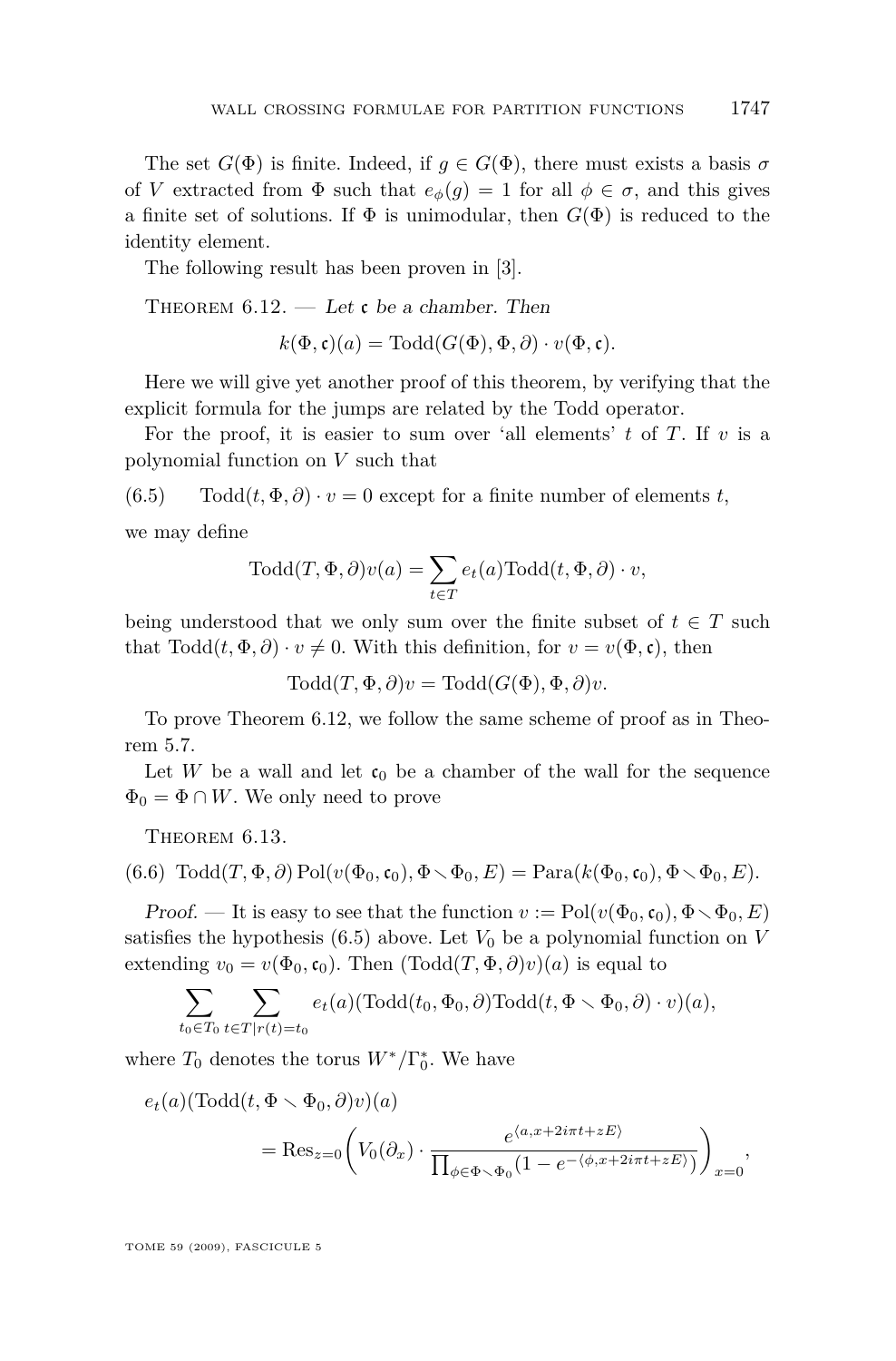<span id="page-34-0"></span>so that

$$
(\text{Todd}(T, \Phi, \partial)v)(a) = \sum_{t_0 \in T_0} \sum_{t \in T | r(t) = t_0} \text{Res}_{z=0}
$$

$$
\cdot \left( (\text{Todd}(t_0, \Phi_0, \partial) V_0)(\partial_x) \frac{e^{\langle a, x + 2i\pi t + zE \rangle}}{\prod_{\phi \in \Phi \setminus \Phi_0} (1 - e^{-\langle \phi, x + 2i\pi t + zE \rangle})} \right)_{x=0}.
$$

By induction hypothesis, a quasi-polynomial function extending  $k_0(\Phi_0, \mathfrak{c}_0)$  is

$$
\sum_{t_0 \in T_0} e_{t_0}(a) (\text{Todd}(t_0, \Phi_0, \partial) V_0)(a)
$$

where we denote again by  $t_0$  any element of *T* such that  $r(t) = t_0$ . Thus the last formula is exactly the definition of  $\text{Para}(k_0(\Phi_0, \mathfrak{c}_0), \Phi \setminus \Phi_0, E)(a)$ .

The rest of the proof is identical to the proof of Theorem [5.7.](#page-25-0)  $\Box$ 

**7. Some examples**

In this section we give further examples of jumps in partition and volume for various root systems.

Example 7.1. — We will calculate the jump in volume from  $c_1 :=$  $C({e_1, e_1-e_2, e_1-e_3}$  to  $c_2 := C({e_1, e_1-e_2, e_1+e_3})$  of  $B_3$  (see Figure 7.1) where chambers of  $B_3$  are depicted via the intersection of the ray  $\mathbb{R}^+\alpha$  of each root with the plane  $3a_1 + 2a_2 + a_3 = 1$ .



Figure 7.1. Chambers of *B*<sup>3</sup>

We consider the copy  $B_2$  in  $B_3$  having the set  $\{e_1, e_2, e_1 + e_2, e_1 - e_2\}$  as its set of positive roots. This particular jump is over the chamber  $C({e_1, e_1 - e_2})$  $(e_2)$ ) of this  $B_2$ . We have  $E = e^3$ ,  $\Phi^+ = \{e_3, e_1 + e_3, e_2 + e_3\}$  and  $\Phi^- =$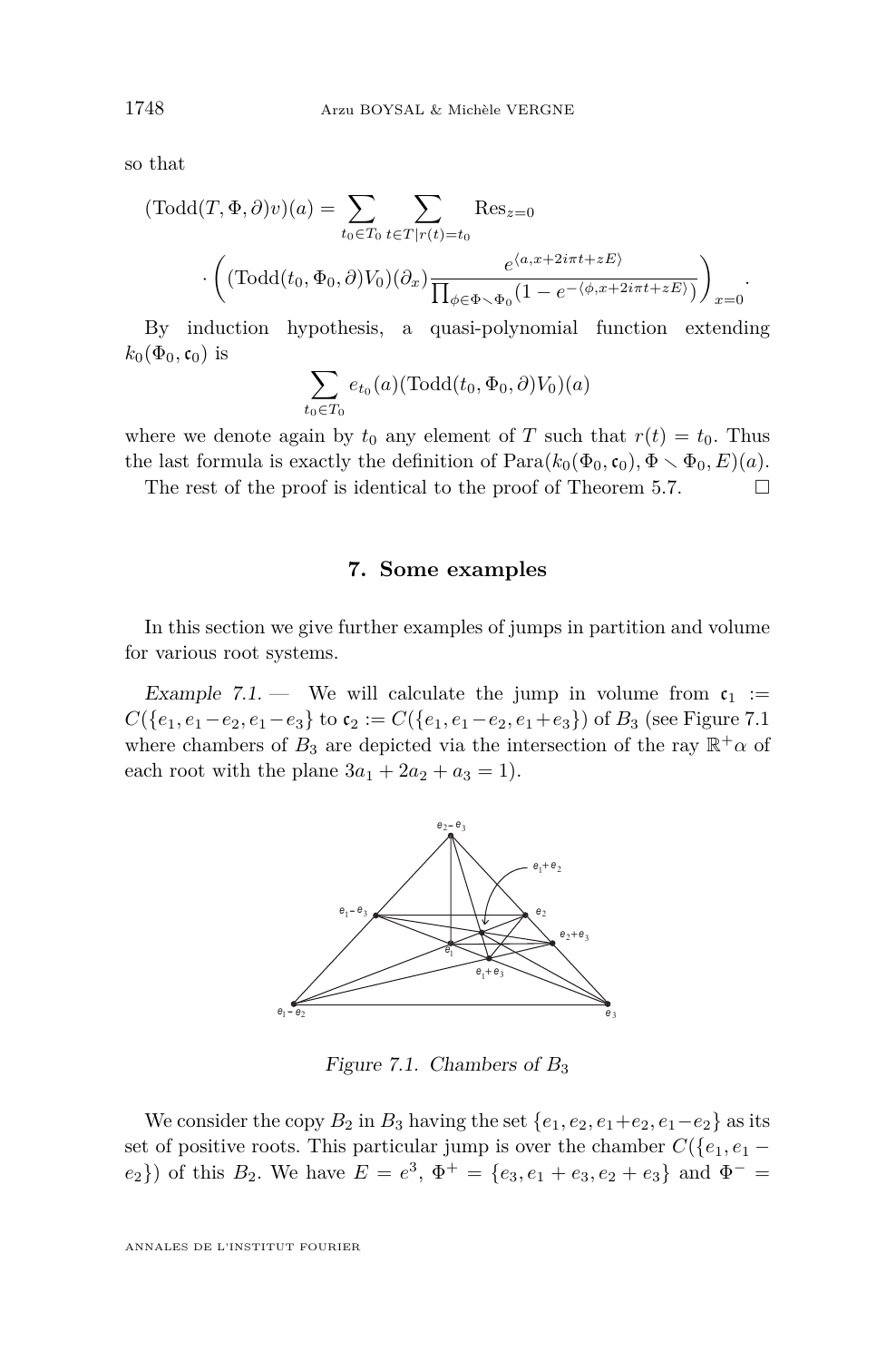${e_1 - e_3, e_2 - e_3}$ . Using part (iii) of Example [4.5,](#page-16-0)  $v_{12}(a) = \frac{1}{4}(a_1 + a_2)^2$ . By Theorem [4.3,](#page-14-0)

$$
v(\Phi, c_2)(a) - v(\Phi, c_1)(a)
$$
  
= Pol(v<sub>12</sub>,  $\Phi \setminus \Phi_0, E$ )(a)  
= Res<sub>z=0</sub> $\left(v_{12}(\partial_x)\right)$   

$$
\cdot \frac{e^{a_1x_1 + a_2x_2 + a_3(z+x_3)}}{(x_3 + z)(x_1 + x_3 + z)(x_2 + x_3 + z)(x_1 - x_3 - z)(x_2 - x_3 - z)}\right)_{x=0}
$$
  
=  $\frac{1}{1440}a_3^4(30a_1a_2 + 15a_1^2 + 15a_2^2 + 2a_3^2).$ 

Example  $7.2$ . We will calculate the jump in volume from  $\mathfrak{c}_2 = C({e_1, e_1 - e_2, e_1 + e_3})$  to  $\mathfrak{c}_3 := C({e_1, e_1 + e_3, e_2 - e_3}) \cap C({e_1, e_1 + e_3, e_2 - e_3})$  $(e_3, e_2 + e_3)$  of  $B_3$  (see Figure [7.1\)](#page-34-0). We consider the copy  $B_2$  in  $B_3$  having the set  $\{e_1, e_3, e_1 + e_3, e_1 - e_3\}$  as its set of positive roots. This particular jump is over chamber  $C({e_1, e_1 + e_3})$  of this  $B_2$ . We have  $E = e^2$ ,  $\Phi^+ = \{e_2, e_2 + e_3, e_2 - e_3, e_1 + e_2\}$  and  $\Phi^- = \{e_1 - e_2\}$ . Using part (ii) of Example [4.5,](#page-16-0)  $v_{23}(a) = \frac{1}{4}(a_1 + a_3)^2 - \frac{1}{2}a_3^2$ . By Theorem [4.3,](#page-14-0)

$$
v(\Phi, \mathfrak{c}_3)(a) - v(\Phi, \mathfrak{c}_2)(a)
$$
  
= Pol(v<sub>23</sub>,  $\Phi \setminus \Phi_0, E$ )(a)  
= Res<sub>z=0</sub> $\left(v_{23}(\partial_x) \cdot \frac{e^{a_1x_1 + a_2z + a_3x_3}}{z(x_3 + z)(-x_3 + z)(x_1 + z)(x_1 - z)}\right)_{x=0}$   
=  $-\frac{1}{96}a_2^4(a_1^2 + 2a_1a_3 - a_3^2).$ 

Example  $7.3.$  — We will calculate the jump in the partition function from  $c_1 = C({e_1, e_1 - e_2, e_1 - e_3}$  to  $c_2 = C({e_1, e_1 - e_2, e_1 + e_3})$  of  $B_3$ (see Figure [7.1\)](#page-34-0). This particular jump is over the chamber  $C({e_1, e_1 - e_2})$ ) of the copy of  $B_2$  in  $B_3$  having positive roots  $\Phi_0 = \{e_1, e_2, e_1 + e_2, e_1 - e_2\}.$ We have  $E = e^3$ ,  $\Phi^+ = \{e_3, e_1 + e_3, e_2 + e_3\}$ ,  $\Phi^- = \{e_1 - e_3, e_2 - e_3\}$ .

Using part (iii) of Example [6.10,](#page-30-0)  $k_{12}(a) = \frac{1}{4}(a_1 + a_2)^2 + a_1 + a_2 + \frac{7}{8}$  $(-1)^{a_1+a_2}\frac{1}{8}$ . Then, with the notation of Section 6, we have  $y=0$  or  $y=$  $e^{1}+e^{2}$  $\frac{1+e^2}{2}$ ; correspondingly  $Q_0(a) = \frac{1}{4}(a_1+a_2)^2 + a_1+a_2+\frac{7}{8}$  and  $Q_{\frac{e^1+e^2}{2}}(a) = \frac{1}{8}$ . For  $y = 0$ , the only feasible  $g \in T$  giving a nontrivial residue at  $\overline{z} = 0$  for a summand in Para $(k_{12}, \Phi \setminus \Phi_0, E)$  and satisfying  $r(g) = 0$  is  $g = 0$ . On the other hand, for  $y = \frac{e^1 + e^2}{2}$  $\frac{+e^2}{2}$  the feasible set of *g* giving a nontrivial residue at  $z = 0$  for a summand in Para $(k_{12}, \Phi \setminus \Phi_0, E)$  and satisfying  $r(g) = \frac{e^1 + e^2}{2}$ 2 is  $\frac{e^1 + e^2}{2}$  $\frac{e^2}{2}, \frac{e^1 + e^2 + e^3}{2}$  $\frac{e^2+e^3}{2}$ . Then, by Theorem [6.9,](#page-30-0)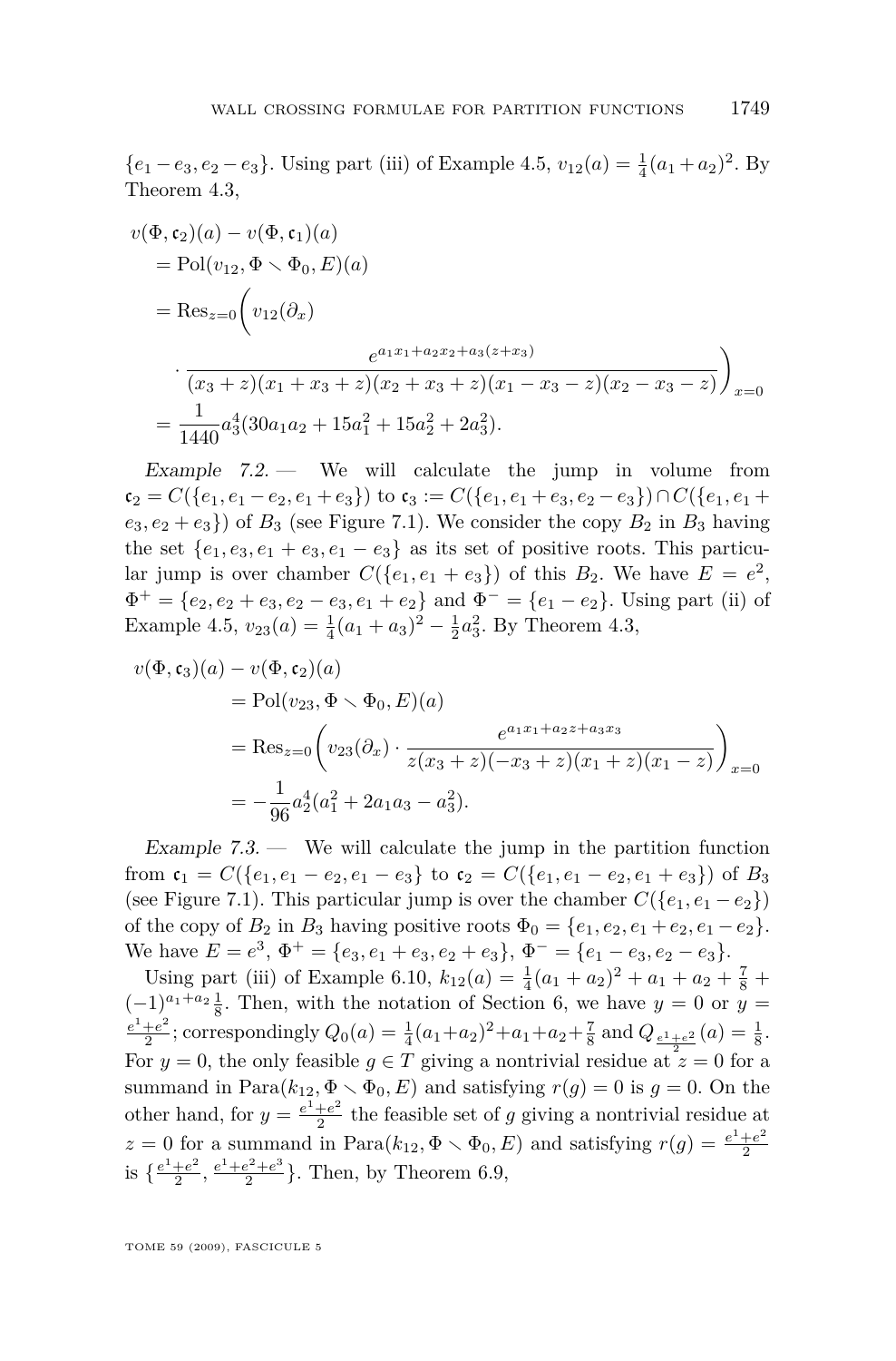$$
k(\Phi, \mathfrak{c}_2)(a) - k(\Phi, \mathfrak{c}_1)(a)
$$
  
\n
$$
= \text{Para}(k_{12}, \Phi \setminus \Phi_0, E)(a)
$$
  
\n
$$
= \text{Res}_{z=0} \left( Q_0(\partial_x) \cdot \frac{e^{(a, x + ze^3)}}{\prod_{\phi \in \Phi^+ \cup \Phi^-} (1 - e^{-(\phi, x + ze^3)})} \right)_{x=0}
$$
  
\n
$$
+ \text{Res}_{z=0} \left( Q_{\frac{e^1 + e^2}{2}}(\partial_x) \cdot \frac{e^{(a, x + i\pi(e^1 + e^2) + ze^3)}}{\prod_{\phi \in \Phi^+ \cup \Phi^-} (1 - e^{-(\phi, x + i\pi(e^1 + e^2) + ze^3)})} \right)_{x=0}
$$
  
\n
$$
+ \text{Res}_{z=0} \left( Q_{\frac{e^1 + e^2}{2}}(\partial_x) \cdot \frac{e^{(a, x + i\pi(e^1 + e^2 + e^3) + ze^3)}}{\prod_{\phi \in \Phi^+ \cup \Phi^-} (1 - e^{-(\phi, x + i\pi(e^1 + e^2 + e^3) + ze^3)})} \right)_{x=0}
$$
  
\n
$$
= \text{Res}_{z=0} \left( Q_0(\partial_x) \cdot \frac{e^{a_1 x_1 + a_2 x_2 + a_3 z}}{(1 - e^{-z})(1 - e^{-(x_1 + z)}) (1 - e^{-(x_1 - z)}) (1 - e^{-(x_1 - z)})} \right)_{x=0}
$$
  
\n
$$
+ \frac{1}{8} \text{Res}_{z=0} \left( \frac{(-1)^{a_1 + a_2} e^{a_3 z}}{(1 - e^{-z})(1 + e^{-z})^2 (1 + e^{z})^2} \right)
$$
  
\n
$$
+ \frac{1}{8} \text{Res}_{z=0} \left( \frac{(-1)^{a_1 + a_2 + a_3} e^{a_3 z}}{(1 + e^{-z})(1 - e^{-z})^2 (1 - e^{z})^2} \right)
$$
  
\n
$$
= \frac{1}{2880} a_3(a_3 - 1)(a_3 + 2)(a_3 + 1)
$$
  
\n
$$
\cdot (4a_3^2 + 4a_3 +
$$

Let  $\gamma_3 := \frac{1 - (-1)^{a_3}}{2}$  $\frac{(n-1)^{a_3}}{2}$  and  $\gamma_{12} := \frac{1-(-1)^{a_1+a_2}}{2}$  $\frac{1}{2}$ . Then, after some calculation, we can factor  $k(\Phi, \mathfrak{c}_2)(a) - k(\Phi, \mathfrak{c}_1)(a)$  as:

$$
\frac{1}{2880}(a_3 - \gamma_3)(a_3 + 2 - \gamma_3) \cdot ((1 - \gamma_3)(f_1 - 30(1 - \gamma_{12})(1 - 2a_3))+\gamma_3(f_2 - 30(1 - \gamma_{12})(3 + 2a_3))),
$$

where

$$
f_1 = 4a_3^4 + 4a_3^3 + 30a_1^2a_3^2 + 60a_2a_1a_3^2 + 240a_2a_3^2 + 30a_2^2a_3^2 + 437a_3^2
$$
  
+ 240a\_3^2a\_1 - 34a\_3 - 426 - 60a\_2a\_1 - 30a\_1^2 - 240a\_2 - 30a\_2^2 - 240a\_1  

$$
f_2 = 4a_3^4 + 12a_3^3 + 30a_1^2a_3^2 + 60a_2a_1a_3^2 + 240a_2a_3^2 + 30a_2^2a_3^2 + 449a_3^2
$$
  
+ 240a\_3^2a\_1 + 60a\_2^2a\_3 + 60a\_1^2a\_3  
+ 480a\_3a\_2 + 120a\_2a\_1a\_3 + 912a\_3 + 480a\_1a\_3 + 45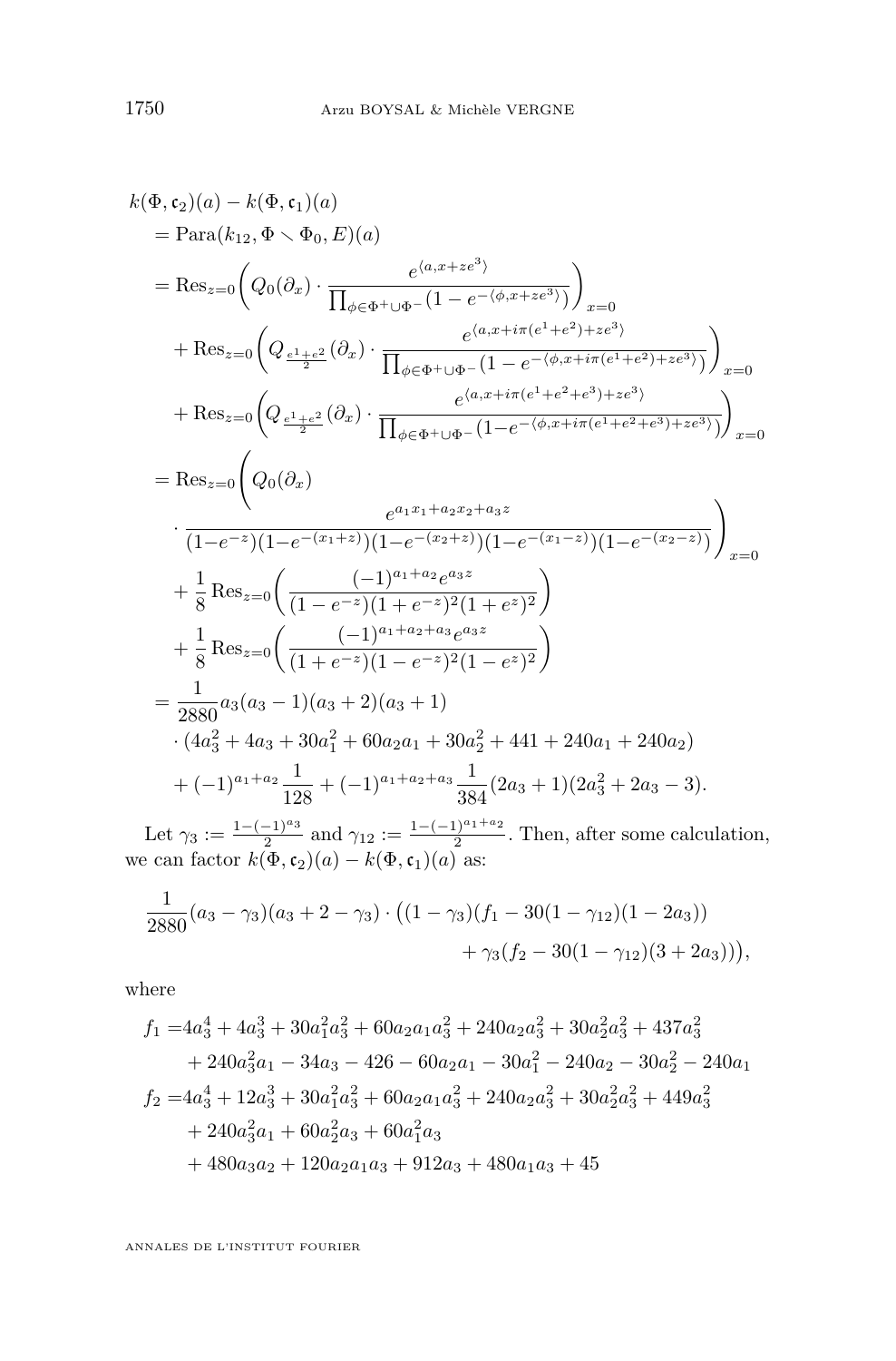Example 7.4. — Let  $\mathfrak{c}_{\text{nice}}$  denote the interior of the cone generated by the roots  $\{e_i - e_{r+1}, 1 \leq i \leq r\}$  of  $A_r$ . With the notation of Section [5.2](#page-20-0),  $a = \sum_{i=1}^{r} a_i (e_i - e_{r+1})$  is in  $\mathfrak{c}_{\text{nice}}$  if and only if  $a_i > 0$  for all  $1 \leq i \leq r$ . Then, the copy of  $A_{r-1}$  (with positive roots  $\{e_i - e_j : 2 \leq i \leq j \leq r+1\}$ ) in  $A_r$ can be thought as the hyperplane *W* corresponding to  $E = e^1 - (e^1 + e^2 +$  $\cdots + e^{n+1}$ / $(n+1)$  with  $\mathfrak{c}_1 = c_{\text{ext}}, \mathfrak{c}_2 = \mathfrak{c}_{\text{nice}}(A_r)$  and  $\mathfrak{c}_{12} = \mathfrak{c}_{\text{nice}}(A_{r-1})$ . Together with the fact that  $k(A_{r-1}, c_{\text{nice}})(a)$  is independent of  $a_{r-1}$ , we have by Theorem [5.3,](#page-20-0)

$$
k(A_r, \mathfrak{c}_{\text{nice}})(a) = \text{Par}(k(A_{r-1}, \mathfrak{c}_{\text{nice}}), \{e_1 - e_2, \dots, e_1 - e_{r+1}\}, E)(a)
$$

$$
= \text{Res}_{z=0} \Bigg( k(A_{r-1}, \mathfrak{c}_{\text{nice}})(\partial_{x_2}, \dots, \partial_{x_{r-1}})
$$

$$
\cdot \frac{e^{a_1 z + a_2 x_2 + \dots + a_{r-1} x_{r-1}}}{(1 - e^{x_2 - z}) \cdots (1 - e^{x_{r-1} - z})(1 - e^{-z})^2} \Bigg)_{x=0}.
$$

For example, using  $k(A_2, \mathfrak{c}_{\text{nice}})(a) = a_1 + 1$  (part (i) of Example [5.5\)](#page-23-0),

$$
k(A_3, \mathfrak{c}_{\text{nice}})(a) = \text{Res}_{z=0} \left( (\partial_{x_2} + 1) \cdot \frac{e^{a_1 z + a_2 x_2}}{(1 - e^{-z})^2 (1 - e^{x_2 - z})} \right)_{x=0}
$$
  
=  $\frac{1}{6} (a_1 + 2)(a_1 + 1)(a_1 + 3a_2 + 3).$ 

We can iteratively calculate,

$$
k(A_4, \mathfrak{c}_{\text{nice}})(a) = \text{Res}_{z=0} \left( \frac{1}{6} (\partial_{x_2} + 2)(\partial_{x_2} + 1)(\partial_{x_2} + 3\partial_{x_3} + 3) \right.
$$

$$
\frac{e^{a_1 z + a_2 x_2 + a_3 x_3}}{(1 - e^{-z})^2 (1 - e^{x_2 - z})(1 - e^{x_3 - z})} \right)_{x=0}
$$

$$
= \frac{1}{360} (a_1 + 3)(a_1 + 2)(a_1 + 1)(a_1 + 3 + a_2 + 3a_3)
$$

$$
\cdot (a_1^2 + 9a_1 + 5a_1a_2 + 10a_2^2 + 20 + 30a_2).
$$

In a similar fashion, using Theorem [4.3,](#page-14-0) we can calculate  $v(A_n, c_{\text{nice}})$ iteratively. The computation of  $v(A_7, c_{\text{nice}})$  took 12 seconds. The result is too big to be written here.

Recall that Baldoni-Beck-Cochet-Vergne [\[1\]](#page-38-0) can compute individual numbers  $k(A_n)(a)$  for *a* fixed, for  $n = 10$  in less than 30 minutes. The full polynomial  $k(A_n, c_{\text{nice}})$  is computed in 7 minutes when  $n = 7$  and 30 minutes when  $n = 8$  on a 1, 13GHz computer. The method of Baldoni-Beck-Cochet-Vergne uses an arbitrary order on roots. The method of calculation which follows from wall crossing formulae seems less efficient, but it may give some light on the best order strategy and the complexity of calculations.